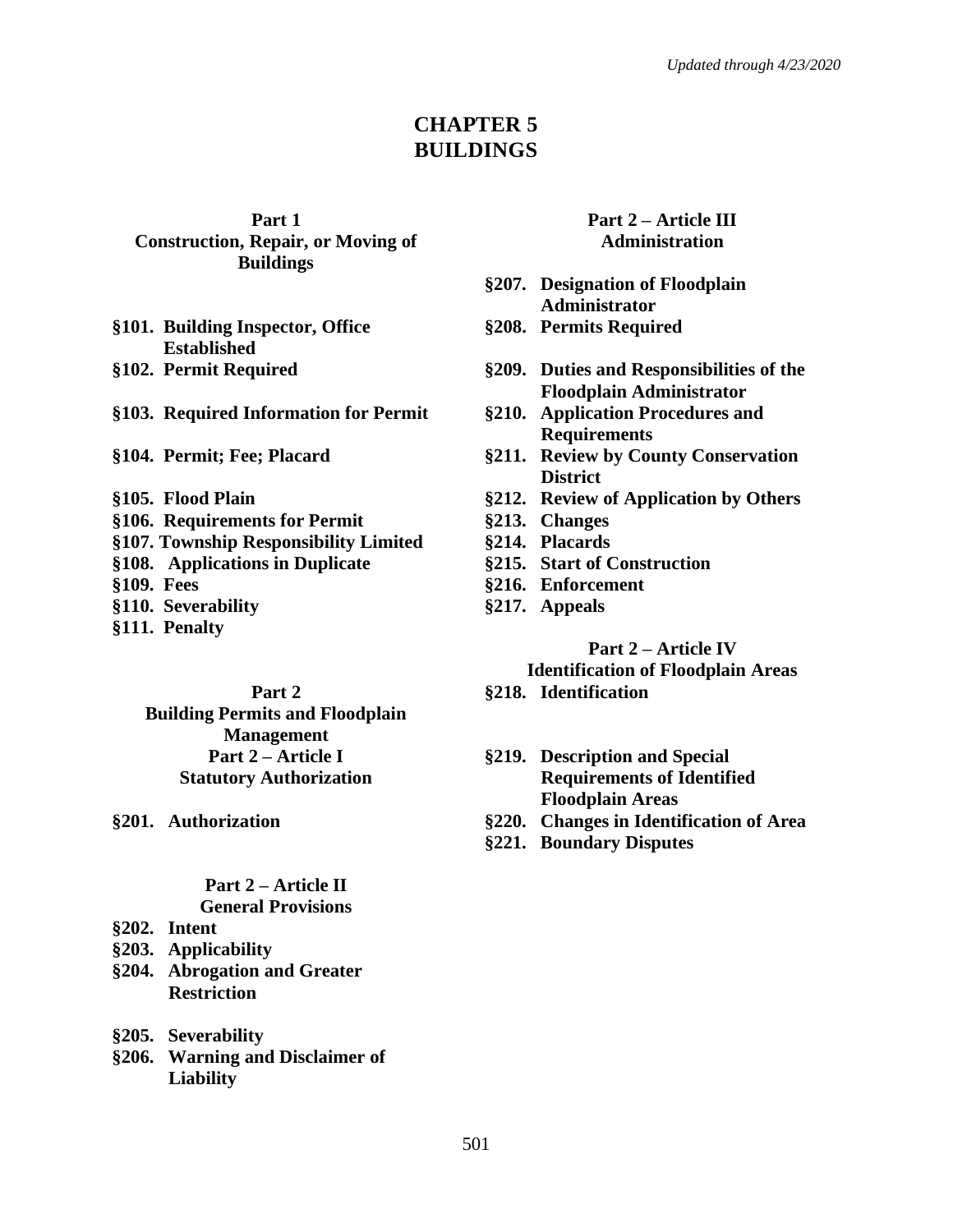#### **Part 2 – Article V Technical Provisions**

- 
- **§223. Elevation and Floodproofing Requirements**
- **§224. Design and Construction Standards**
- **§225. Development Which May Endanger Human Life**
- **§226. Special Requirements for Subdivisions**
- **§227. Special Requirements for Manufactured Homes**
- **§228. Special Requirements for Recreational Vehicles**

#### **Part 2 – Article VI**

# **Activities Requiring Special Permits**

- 
- **§230. Application Requirements for Special Permits**
- **§231. Application Review Procedures Part 4**
- **§232. Special Technical Requirements**

#### **Part 2 – Article VII Existing Structures in Indentified Floodplain Areas §233. Existing Structures §234. Improvements Part 4 – Article II**

#### **Part 2 – Article VIII Variances**

- 
- **§236. Variance Procedures and Conditions**

#### **Part 2 – Article IX Definitions**

**§237. General**

**§238. Specific Definitions**

# **Article X**

#### **Enactment**

**§222. General §239. Adoption**

#### **Part 3**

#### **Dangerous Structures**

- **§301. Definitions**
- **§302. Inspection and Determination of Nuisances**
- **§303. Enforcement, Service of Notices and Orders; Hearings**
- **§304. Designation of Unfit Dwellings and Legal Procedure of Condemnation**
- **§305. Penalties**
- **§306. Conflict of Ordinances; Effect of Partial Validity**
- **§229. General §307. Public Nuisance Abatement**

# **Uniform Construction Code**

#### **Part 4 – Article I Adoption of Code §401. Uniform Construction Code**

#### **Administration and Enforcement**

- **§402. Local Administration**
- **§403. Board of Appeals**
- **§235. General §404. Matters remaining in effect**
	- **§405. Fees and Costs**

#### **§406. Penalties**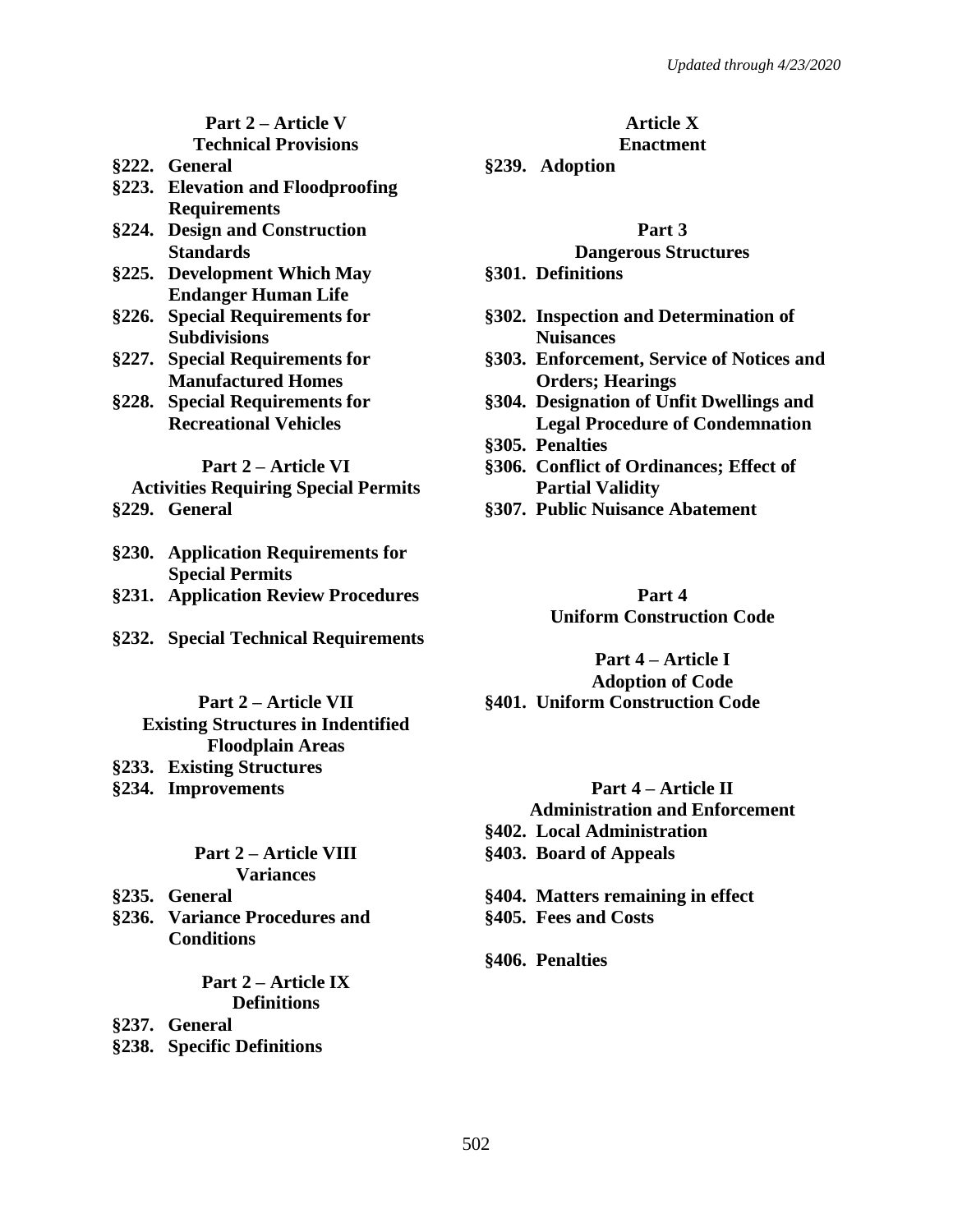| Part 5                                     |                                   |
|--------------------------------------------|-----------------------------------|
| <b>Neighborhood Blight Reclamation and</b> |                                   |
| <b>Revitalization</b>                      |                                   |
|                                            | §501. Short Title                 |
|                                            | §502. Purpose                     |
|                                            | §503. Definitions                 |
|                                            | §504. Actions Against Owner of    |
|                                            | <b>Property with Serious Code</b> |
|                                            | <b>Violations</b>                 |
|                                            | §505. Denial of Permits           |
|                                            | §506. Miscellaneous               |
|                                            | §507. Repealer                    |
|                                            | §508. Severability                |
|                                            | §509. Effective Date              |
| <b>Appendix 1. Permit Applicant</b>        |                                   |
|                                            | Disclosure Form                   |
|                                            |                                   |

#### **Part 1 Construction, Repair, or Moving of Buildings**

#### **§101. Building Inspector, Office Established.**

The office of Building Inspector for the Township of Sewickley (herein called Township) is hereby created. Appointment to such office shall be made by the Board of Supervisors (herein called Board). It shall be the duty of the Building Inspector to determine that no erection, construction, etc., for which a permit required under the provisions of this Part 1 (herein called permit) is being done in a manner contrary to any of the regulations of Township whether now in force or hereafter adopted or enacted, except as to such duties of inspection as may by other resolution or ordinance be delegated to health or sewage inspection or other person.

#### **§102. Permit Required.**

- A. Hereafter, it shall be unlawful to erect, construct, reconstruct, enlarge, demolish, materially repair or move any building within Township unless permit therefor has been procured from Township.
- B. No mobile home shall be put upon blocks, posts, or jacks or have water, power, or sewage lines connected therewith without permit and such acts shall hereafter in this Part 1 be included in the terms erection, construction, reconstruction, enlargement, material repairing, or removing of any building.
- C. Where the word "construction" is hereafter used, it shall mean any or all of the acts set forth in A and B above.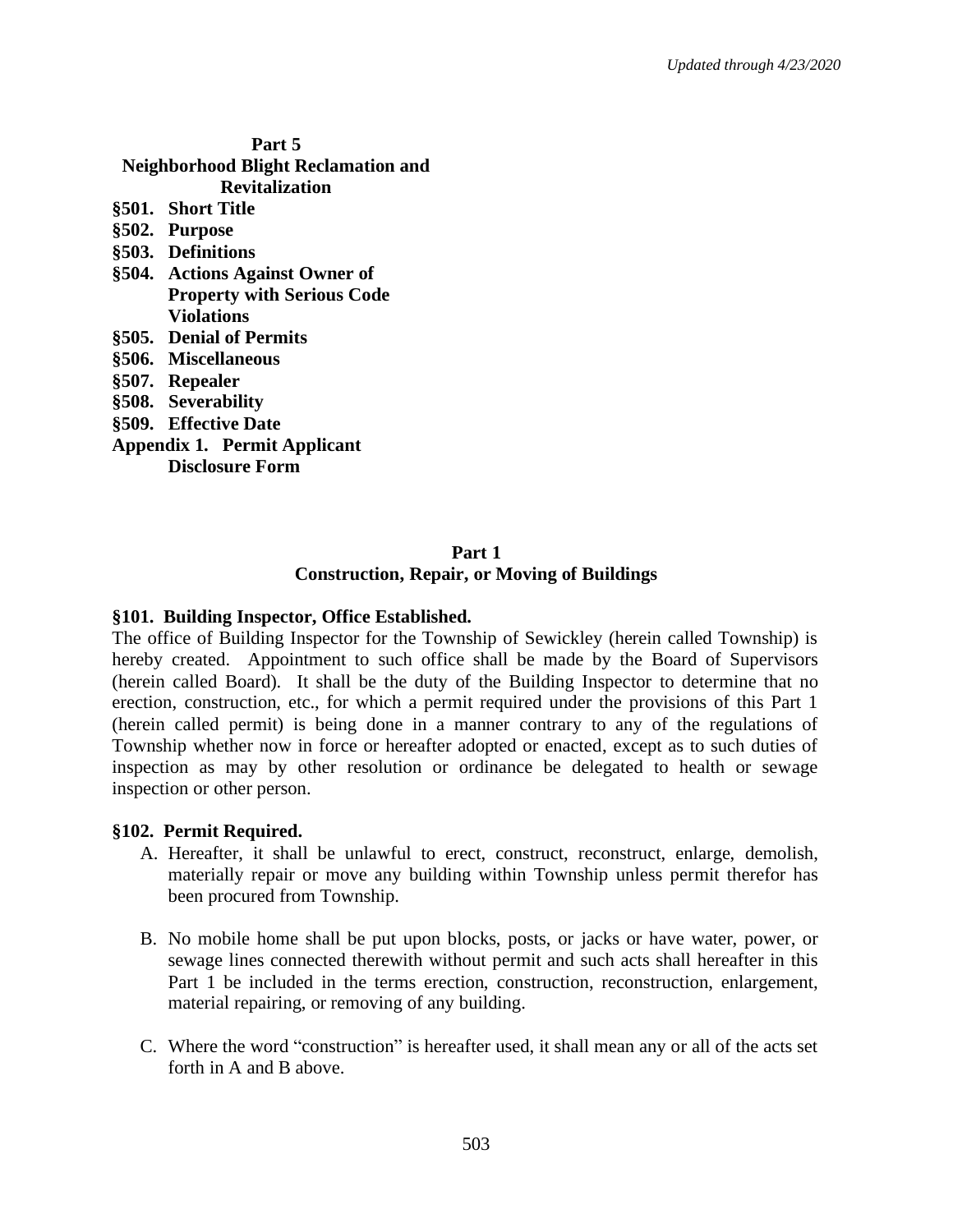#### **§103. Required Information for Permit.**

It shall be the duty of any person, persons, partnership or corporation to procure a permit before any construction within Township. An application shall be filed, and shall be accompanied by a signed and written statement of the location, type, kind and size of the proposed construction and structure to be affected, together with such other information as shall be required by Board.

#### **§104. Permit; Fee; Placard.**

Permit shall be issued upon proper application as above required and upon payment of the fees hereinafter set out. In addition to permit, a placard shall be issued to the applicant, which shall state the location and type of building to which the placard permit pertain. The placard must be prominently displayed by the applicant at the exterior of construction for which permit is required.

#### **§105. Flood Plain.**

No permit will be issued for construction in any flood plain area as designated by Township in its maps pertaining thereto, or as so designated in applications for federal flood insurance approval or as limited in flood control studies, unless applicant expressly shows compliance with the provisions of the Sewickley Township Flood Plain Regulations as set forth in Part 2 of this Chapter.

#### **§106. Requirements for Permit.**

No permit will be issued unless the applicant has, prior to such application:

- A. Procured from Township a permit for the construction of an approved sewage system to be constructed under rules and regulations promulgated, under the Pennsylvania Sewage Facilities Act, by the Department of Environmental Protection ("DEP"), including supplements by Township, if any; or
- B. Obtained a permit for the construction of an approved sewage treatment plant from DEP under provisions of the Pennsylvania Sewage Facilities Act; or
- C. The building to be built pursuant to the permit will use a public sewage facility already constructed and in operation, all construction and operation being in conformity with rules and regulations of state and municipal agencies then in force; or
- D. Applicant shall have entered into a separate written agreement with Township to guarantee the completion of an approved sewage treatment system or treatment plant which will be in full and satisfactory operation prior to any-occupancy of the building for which permit is sought, as residence, business, or otherwise than for construction purposes; and such agreement shall contain such additional provisions as Township shall deem necessary, including but not limited to such items as completion bonds, indemnifications for failure to complete or connect to an approved sewage system, penalties for occupancy without compliance, or other guarantees that Township may deem necessary. The use of provisions of this subsection are optional with Township and Township may refuse to enter into any agreement without assigning a reason therefore; but such refusal will not in any way prejudice rights of the applicant to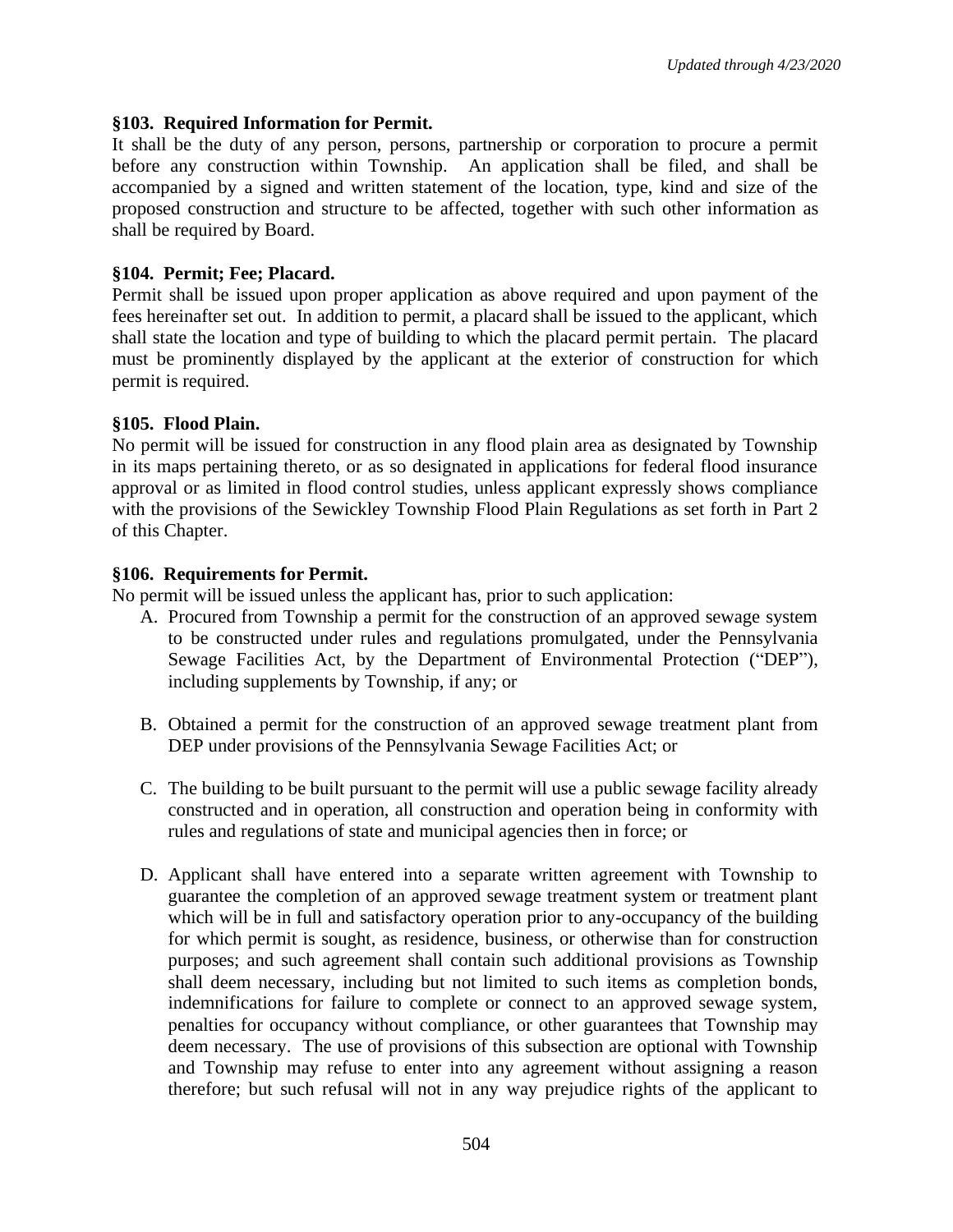comply with this section by being in compliance with other subsections hereof.

# **§107. Township Responsibility Limited.**

Nothing in the issuance of Permit shall impose any responsibility or duty on Township as to access to Construction property, place or building for which Permit is issued, and Township by issuing any Permit makes no agreement, and has no intention thereby to take over or exercise any dominion over any nonpublic street, alley, way, or easement, except as to utility easements for sewage and drainage; provided that Building Inspector shall not be denied access until completion of work for which Permit is issued.

# **§108. Applications in Duplicate.**

Applications for permits shall be made in duplicate.

# **§109. Fees.**

Fees for permits shall be as follows:

- A. No fee shall be required of churches, schools, (other than those operated for profit) and volunteer fire departments, or volunteer community ambulance services.
- B. No fee shall be required for reconstruction of one or two family residences, including enclosing of portions of such residences presently under roof, whereby the size of the building will not be increased, including applications of metal, wood, composition or other sidings or wall coverings.
- C. No fee shall be required for the replacement or repairs to windows, roofs, porches, stoops or patios.
- D. For all other erection, construction, reconstruction, enlargement, repairing, or movement of buildings a fee shall be paid based upon cost of the work and shall be fixed by law or as may be determined from time to time by Resolution of the Board of Supervisors.

# **§110. Severability.**

The provisions of this Part 1 are severable, and should any clause, term or provision be found illegal or unconstitutional, the remainder shall not be affected thereby.

# **§111. Penalty.**

Any person, firm or corporation who shall violate any provision of this Part or Ordinance shall, upon being found liable in a summary offense proceeding, pay a fine of not more than \$1,000.00 for each violation, plus court costs and such other costs and expenses as permitted by law, or upon default in payment of such fine and costs, undergo imprisonment to the extent allowed by the law for punishment of summary offenses. In addition to the other powers set forth herein for violation, the Township of Sewickley may institute proceedings in courts of equity to compel the cessation of violation and, further, to collect all costs, charges and expenses incurred in the enforcement process.

# **Part 2**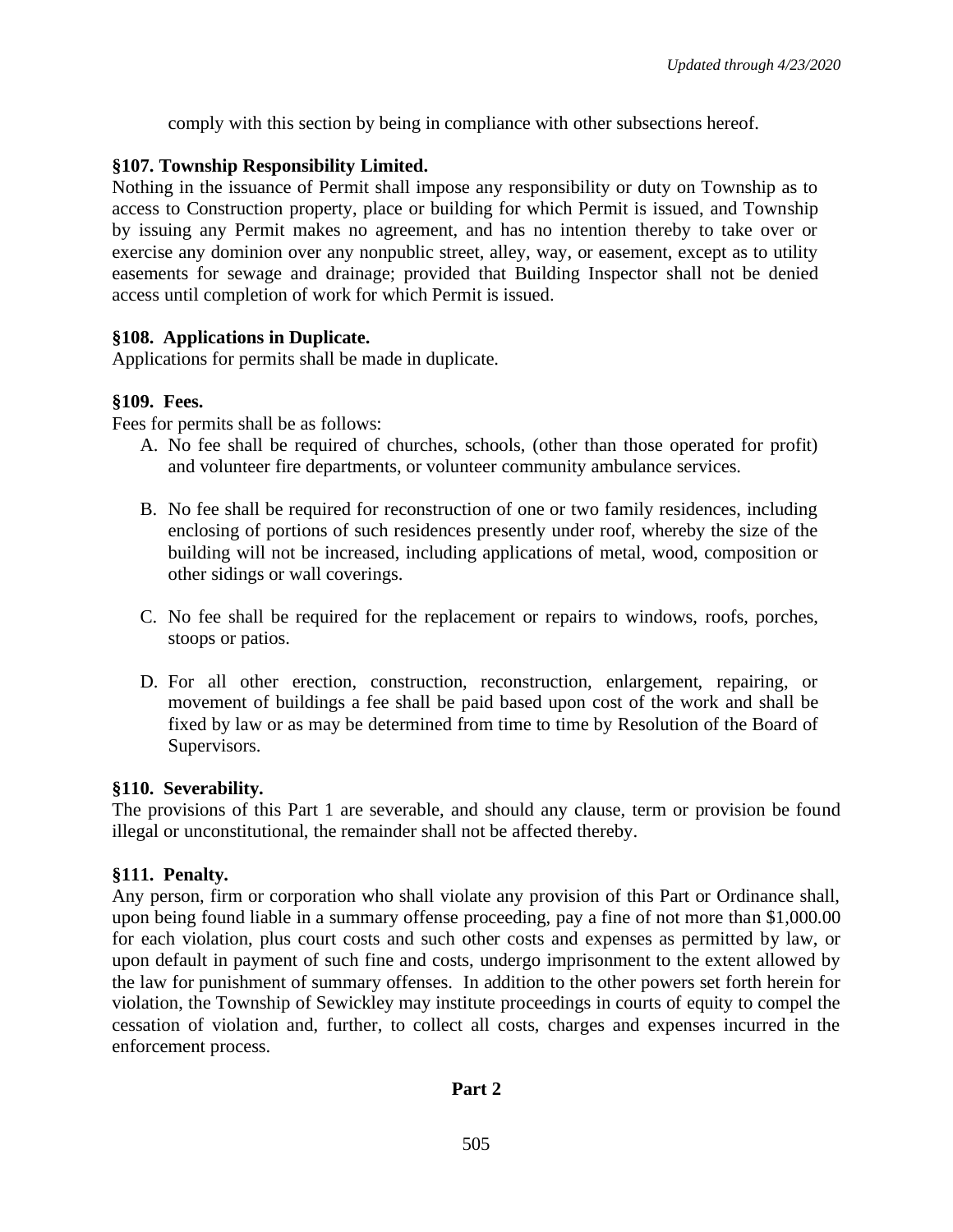# **Building Permits and Floodplain Management**

# **Article I – Statutory Authorization**

#### **§201. Authorization**.

The Legislature of the Commonwealth of Pennsylvania has, by the passage of the Pennsylvania Flood Plain Management Act of 1978, delegated the responsibility to local governmental units to adopt floodplain management regulations to promote public health, safety, and the general welfare of its citizenry. Therefore, the Board of Supervisors of the Township of Sewickley does hereby ordain and enact the following.

# **Article II – General Provisions**

# **§202. Intent**.

The intent of this Ordinance is to:

- A. Promote the general health, welfare, and safety of the community.
- B. Encourage the utilization of appropriate construction practices in order to prevent or minimize flood damage in the future.
- C. Minimize danger to public health by protecting water supply and natural drainage.
- D. Reduce financial burdens imposed on the community, its governmental units, and its residents, by preventing excessive development in areas subject to flooding.
- E. Comply with federal and state floodplain management requirements.

# **§203. Applicability**.

- A. It shall be unlawful for any person, partnership, business or corporation to undertake, or cause to be undertaken, any construction or development anywhere within the Township of Sewickley unless a Permit has been obtained from the Floodplain Administrator.
- B. A Permit shall not be required for minor repairs to existing buildings or structures.

# **§204. Abrogation and Greater Restriction**.

This ordinance supersedes any other conflicting provisions which may be in effect in identified floodplain areas. However, any other ordinance provisions shall remain in full force and effect to the extent that those provisions are more restrictive. If there is any conflict between any of the provisions of this Ordinance, the more restrictive shall apply.

# **§205. Severability**.

If any section, subsection, paragraph, sentence, clause, or phrase of this Ordinance shall be declared invalid for any reason whatsoever, such a decision shall not affect the remaining portions of the Ordinance, which shall remain in full force and effect, and for this purpose the provisions of this Ordinance are hereby declared to be severable.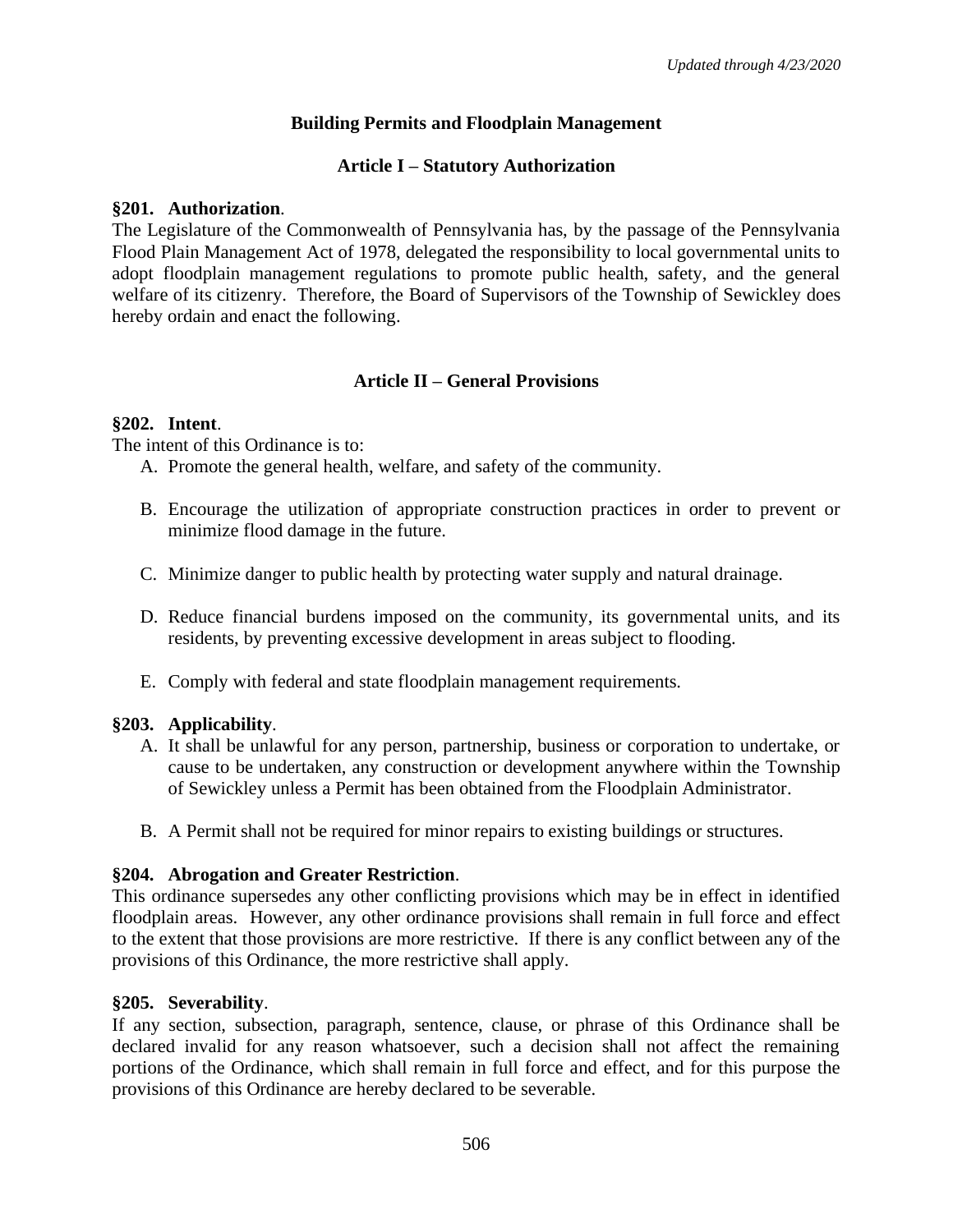#### **§206. Warning and Disclaimer of Liability**.

The degree of flood protection sought by the provisions of this Ordinance is considered reasonable for regulatory purposes and is based on acceptable engineering methods of study. Larger floods may occur or flood heights may be increased by man-made or natural causes, such as ice jams and bridge openings restricted by debris. This Ordinance does not imply that areas outside any identified floodplain areas or that land uses permitted within such areas will be free from flooding or flood damages.

This Ordinance shall not create liability on the part of the Township of Sewickley or any officer or employee thereof for any flood damages that result from reliance on this Ordinance or any administrative decision lawfully made there under.

# **Article III – Administration**

#### **§207. Designation of Floodplain Administrator**.

The Zoning Officer within the Township of Sewickley is hereby appointed to administer and enforce this ordinance and is referred to herein as the Floodplain Administrator.

#### **§208. Permits Required**.

A Permit shall be required before any construction or development is undertaken within any area of the Township of Sewickley.

#### **§209. Duties and Responsibilities of the Floodplain Administrator**.

- A. The Floodplain Administrator shall issue a Permit only after it has been determined that the proposed work to be undertaken will be in conformance with the requirements of this and all other applicable codes and ordinances.
- B. Prior to the issuance of any permit, the Floodplain Administrator shall consult with necessary professional advisors to the Township of Sewickley, including legal counsel and engineering staff, review the application for the permit to determine if all other necessary government permits required by state and federal laws have been obtained, such as those required by the Pennsylvania Sewage Facilities Act (Act 1966-537, as amended); the Pennsylvania Dam Safety and Encroachments Act (Act 1978-325, as amended); the Pennsylvania Clean Streams Act (Act 1937-394, as amended); and the U.S. Clean Water Act, Section 404, 33, U.S.C. 1344. No permit shall be issued until this determination has been made.
- C. In the case of existing structures, prior to the issuance of any Development/Permit, the Floodplain Administrator shall review the history of repairs to the subject building, so that any repetitive loss issues can be addressed before the permit is issued.
- D. During the construction period, the Floodplain Administrator or other authorized official shall inspect the premises to determine that the work is progressing in compliance with the information provided on the permit application and with all applicable municipal laws and ordinances. He/she shall make as many inspections during and upon completion of the work as are necessary.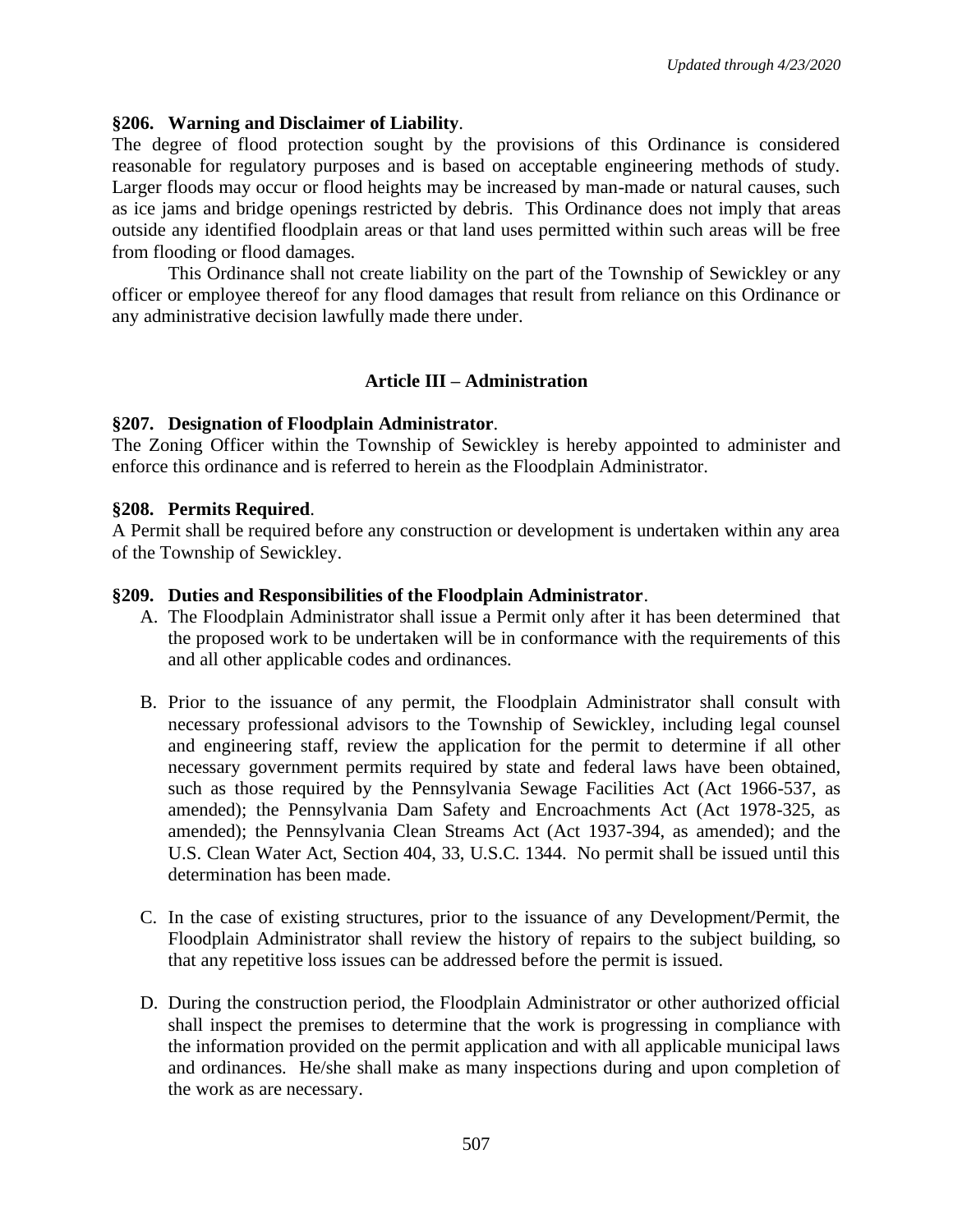- E. In the discharge of his/her duties, the Floodplain Administrator shall have the authority to enter any building, structure, premises or development in the identified floodplain area, upon presentation of proper credentials, at any reasonable hour to enforce the provisions of this ordinance.
- F. In the event the Floodplain Administrator discovers that the work does not comply with the permit application or any applicable laws and ordinances, or that there has been a false statement or misrepresentation by any applicant, the Floodplain Administrator shall revoke the Permit and report such fact to the Board of Supervisors of the Township of Sewickley for whatever action it considers necessary.
- G. The Floodplain Administrator shall maintain all records associated with the requirements of this ordinance including, but not limited to, permitting, inspection and enforcement.
- H. The Floodplain Administrator shall consider the requirements of the 34 PA Code and the 2006 IBC and the 2006 IRC or latest revisions thereof.

# **§210. Application Procedures and Requirements**.

- A. Application for such a Permit shall be made, in writing, to the Floodplain Administrator on forms supplied by the Township of Sewickley. Such application shall contain the following:
	- 1. Name and address of applicant.
	- 2. Name and address of owner of land on which proposed construction is to occur.
	- 3. Name and address of contractor.
	- 4. Site location including address.
	- 5. Listing of other permits required.
	- 6. Brief description of proposed work and estimated cost, including a breakout of flood-related cost and the market value of the building before the flood damage occurred where appropriate.
	- 7. A plan of the site showing the exact size and location of the proposed construction as well as any existing buildings or structures.
- B. If any proposed construction or development is located entirely or partially within any identified floodplain area, applicants for Permits shall provide all the necessary information in sufficient detail and clarity to enable the Floodplain Administrator to determine that:
	- 1. All such proposals are consistent with the need to minimize flood damage and conform with the requirements of this and all other applicable codes and ordinances;
	- 2. All utilities and facilities, such as sewer, gas, electrical and water systems are located and constructed to minimize or eliminate flood damage; and
	- 3. Adequate drainage is provided so as to reduce exposure to flood hazards.
	- 4. Structures will be anchored to prevent floatation, collapse, or lateral movement.
	- 5. Building materials are flood-resistant.
	- 6. Appropriate practices that minimize flood damage have been used.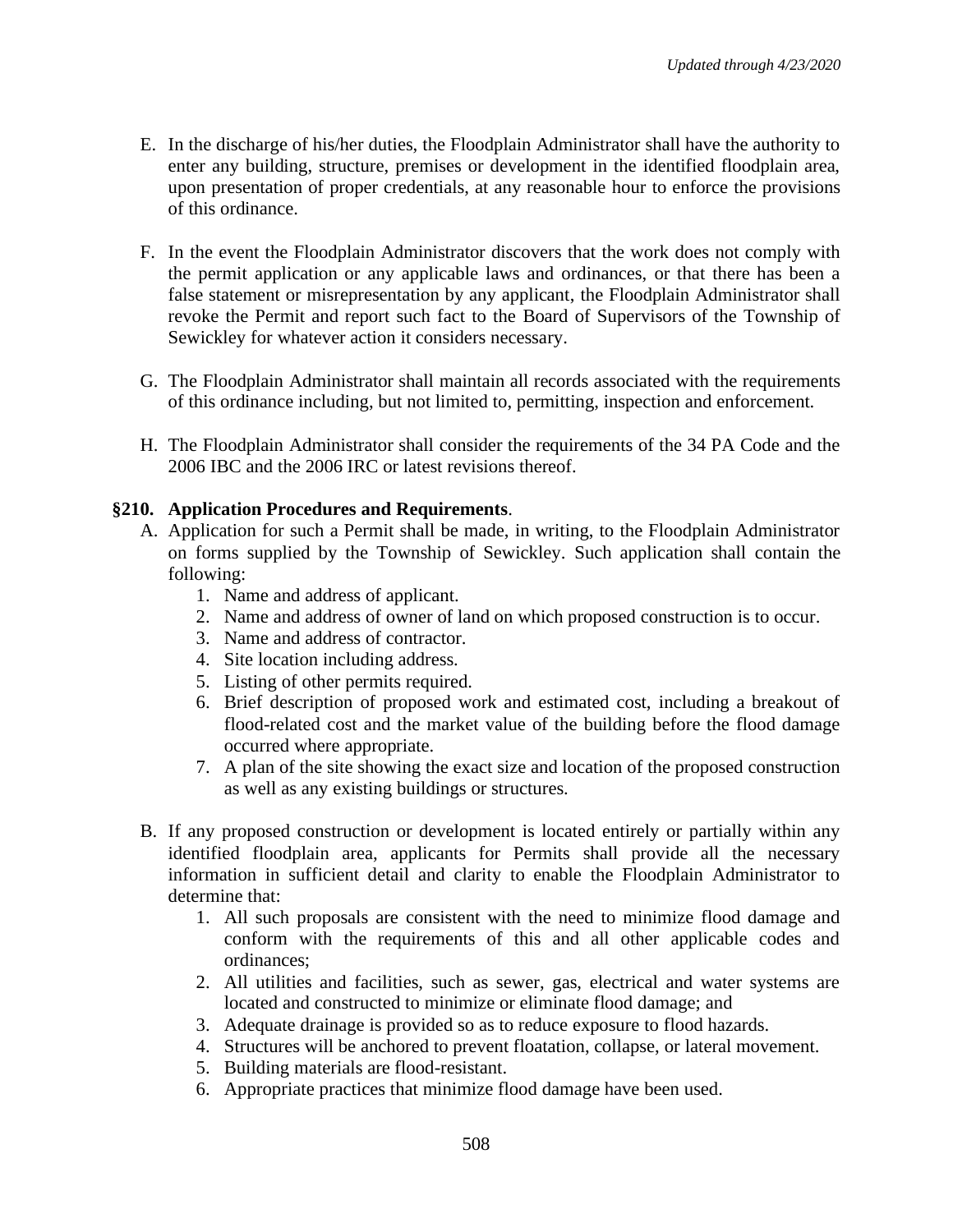- 7. Electrical, heating, ventilation, plumbing, air conditioning equipment, and other service facilities have been designed and/or located to prevent water entry or accumulation.
- C. Applicants shall file the following minimum information plus any other pertinent information as may be required by the Floodplain Administrator to make the above determination:
	- 1. A completed Permit Application Form.
	- 2. A plan of the entire site, clearly and legibly drawn at a scale of one (1) inch being equal to one hundred (100) feet or less, showing the following:
		- a. North arrow, scale, and date;
		- b. Topographic contour lines, if available;
		- c. The location of all existing and proposed buildings, structures, and other improvements, including the location of any existing or proposed subdivision and development;
		- d. The location of all existing streets, drives, and other access ways; and
		- e. The location of any existing bodies of water or watercourses, identified floodplain areas, and, if available, information pertaining to the floodway, and the flow of water including direction and velocities.
	- 3. Plans of all proposed buildings, structures and other improvements, drawn at suitable scale showing the following:
		- a. The proposed lowest floor elevation of any proposed building based upon North American Vertical Datum of 1988;
		- b. The elevation of the base flood;
		- c. Supplemental information as may be necessary under 34 PA Code, the 2006 IBC or the 2006 IRC.
	- 4. The following data and documentation:
		- a. If available, information concerning flood depths, pressures, velocities, impact and uplift forces and other factors associated with a base flood elevation; and
		- b. Detailed information concerning any proposed floodproofing measures and corresponding elevations.
		- c. Documentation, certified by a registered professional engineer or architect, to show that the cumulative effect of any proposed development within a Special Floodplain Area (See §219(B)) when combined with all other existing and anticipated development, will not increase the base flood elevation more than one (1) foot at any point.
		- d. A document, certified by a registered professional engineer or architect, which states that the proposed construction or development has been adequately designed to withstand the pressures, velocities, impact and uplift forces associated with the base flood elevation. Such statement shall include a description of the type and extent of flood proofing measures which have been incorporated into the design of the structure and/or the development.
		- e. Detailed information needed to determine compliance with §224(F), Storage, and §225, Development Which May Endanger Human Life,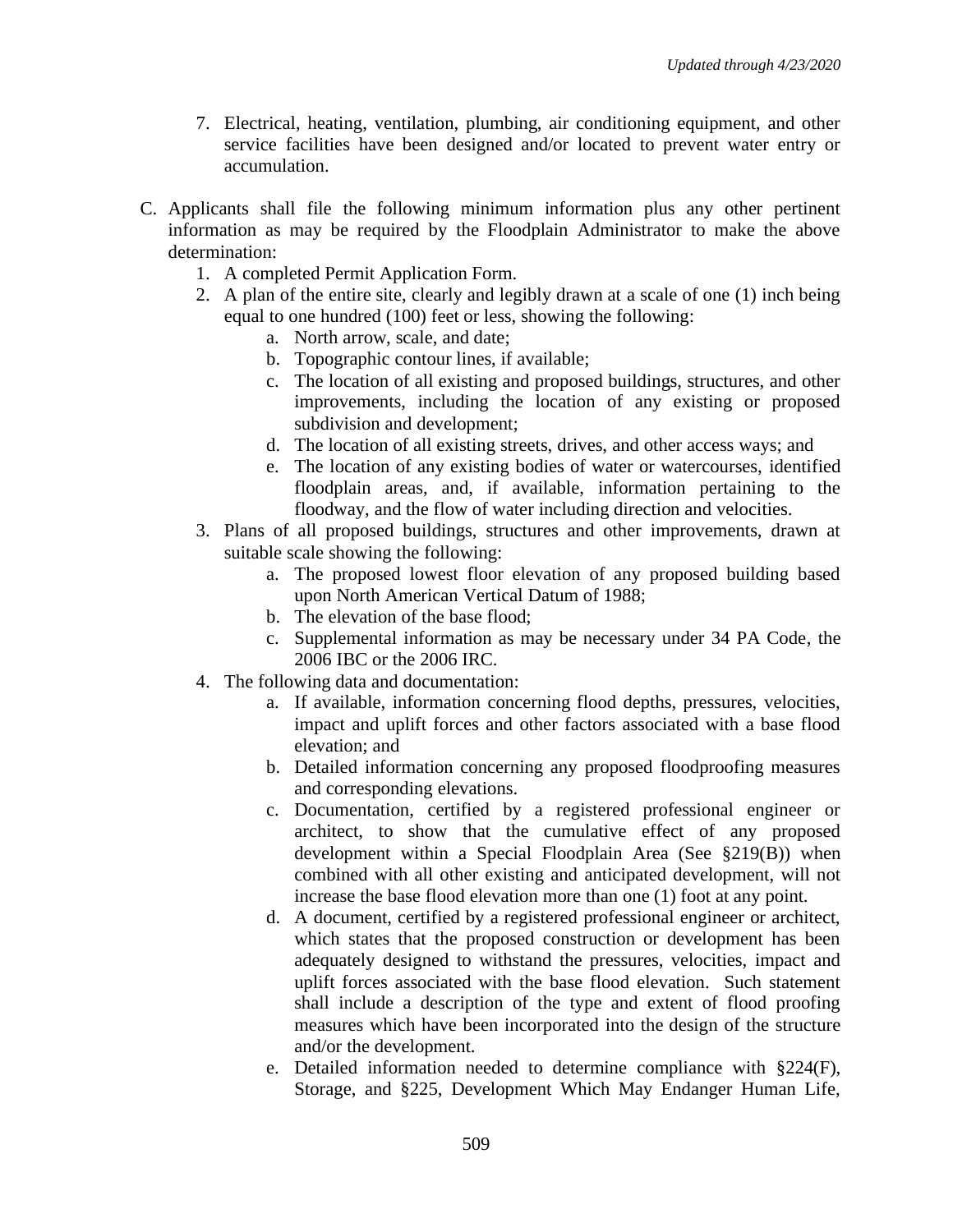including:

- i. The amount, location and purpose of any materials or substances referred to in §224(F) and §225 which are intended to be used, produced, stored or otherwise maintained on site.
- ii. A description of the safeguards incorporated into the design of the proposed structure to prevent leaks or spills of the dangerous materials or substances listed in §225 during a base flood.
- f. The appropriate component of the Department of Environmental Protection's "Planning Module for Land Development."
- g. Where any excavation or grading is proposed, a plan meeting the requirements of the Department of Environmental Protection, to implement and maintain erosion and sedimentation control.
- 5. Applications for Permits shall be accompanied by a fee, payable to the municipality based upon the estimated cost of the proposed construction as determined by the Floodplain Administration.

# **§211. Review by County Conservation District**.

A copy of all applications and plans for any proposed construction or development in any identified floodplain area to be considered for approval shall be submitted by the Floodplain Administrator to the County Conservation District for review and comment prior to the issuance of a Permit. The recommendations of the Conservation District shall be considered by the Floodplain Administrator for possible incorporation into the proposed plan.

# **§212. Review of Application by Others**.

A copy of all plans and applications for any proposed construction or development in any identified floodplain area to be considered for approval may be submitted by the Floodplain Administrator to any other appropriate agencies and/or individuals (e.g. planning commission, municipal engineer, etc.) for review and comment.

#### **§213. Changes**.

After the issuance of a Permit by the Floodplain Administrator, no changes of any kind shall be made to the application, permit or any of the plans, specifications or other documents submitted with the application without the written consent or approval of the Floodplain Administrator. Requests for any such change shall be in writing, and shall be submitted by the applicant to Floodplain Administrator for consideration.

#### **§214. Placards**.

In addition to the Permit, the Floodplain Administrator shall issue a placard which shall be displayed on the premises during the time construction is in progress. This placard shall show the number of the Permit the date of its issuance and be signed by the Floodplain Administrator.

#### **§215. Start of Construction**.

Work on the proposed construction and/or development shall begin within 180 days after the date of issuance and shall be completed within twelve (12) months after the date of issuance of the Permit or the permit shall expire unless a time extension is granted, in writing, by the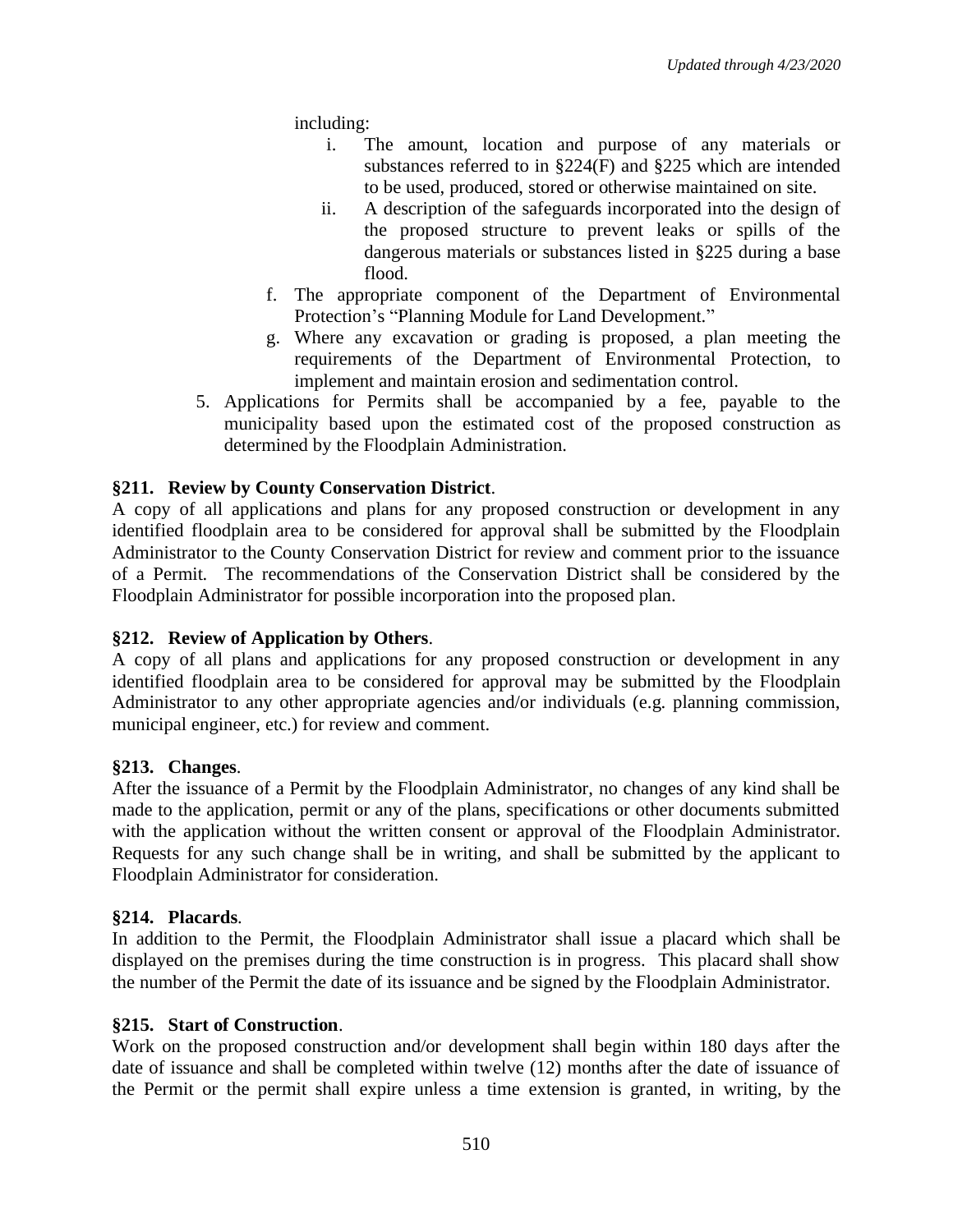Floodplain Administrator. Construction and/or development shall be considered to have started with the preparation of land, land clearing, grading, filling, excavation of basement, footings, piers, or foundations, erection of temporary forms, the installation of piling under proposed subsurface footings, or the installation of sewer, gas and water pipes, or electrical or other service lines from the street.

Time extensions shall be granted only if a written request is submitted by the applicant, which sets forth sufficient and reasonable cause for the Floodplain Administrator to approve such a request.

# **§216. Enforcement**.

- A. Notices. Whenever the Floodplain Administrator or other authorized municipal representative determines that there are reasonable grounds to believe that there has been a violation of any provisions of this Ordinance, or of any regulations adopted pursuant thereto, the Floodplain Administrator shall give notice of such alleged violation as hereinafter provided. Such notice shall:
	- 1. Be in writing;
	- 2. Include a statement of the reasons for its issuance;
	- 3. Allow a reasonable time not to exceed a period of thirty (30) days for the performance of any act it requires;
	- 4. Be served upon the property owner or his agent as the case may require; provided, however, that such notice or order shall be deemed to have been properly served upon such owner or agent when a copy thereof has been served with such notice by any other method authorized or required by the laws of this State;
	- 5. Contain an outline of remedial action which, if taken, will effect compliance with the provisions of this Ordinance.
- B. Penalties. Any person who fails to comply with any or all of the requirements or provisions of this Ordinance or who fails or refuses to comply with any notice, order of direction of the Floodplain Administrator or any other authorized employee of the municipality shall be guilty of an misdemeanor and upon conviction shall pay a fine to the Township of Sewickley of not less than Twenty-five Dollars (\$25.00) nor more than Six Hundred Dollars (\$600.00) plus costs of prosecution. In addition to the above penalties all other actions are hereby reserved including an action in equity for the proper enforcement of this Ordinance. The imposition of a fine or penalty for any violation of, or noncompliance with, this Ordinance shall not excuse the violation or noncompliance or permit it to continue and all such persons shall be required to correct or remedy such violations and noncompliance within a reasonable time. Any development initiated or any structure or building constructed, reconstructed, enlarged, altered, or relocated, in noncompliance with this Ordinance may be declared by the Board of Supervisors of the Township of Sewickley to be a public nuisance and abatable as such.

# **§217. Appeals**.

A. Any person aggrieved by any action or decision of the Floodplain Administrator concerning the administration of the provisions of this Ordinance, may appeal to the Board of Supervisors of the Township of Sewickley. Such appeal must be filed, in writing, within thirty (30) days after the decision, determination or action of the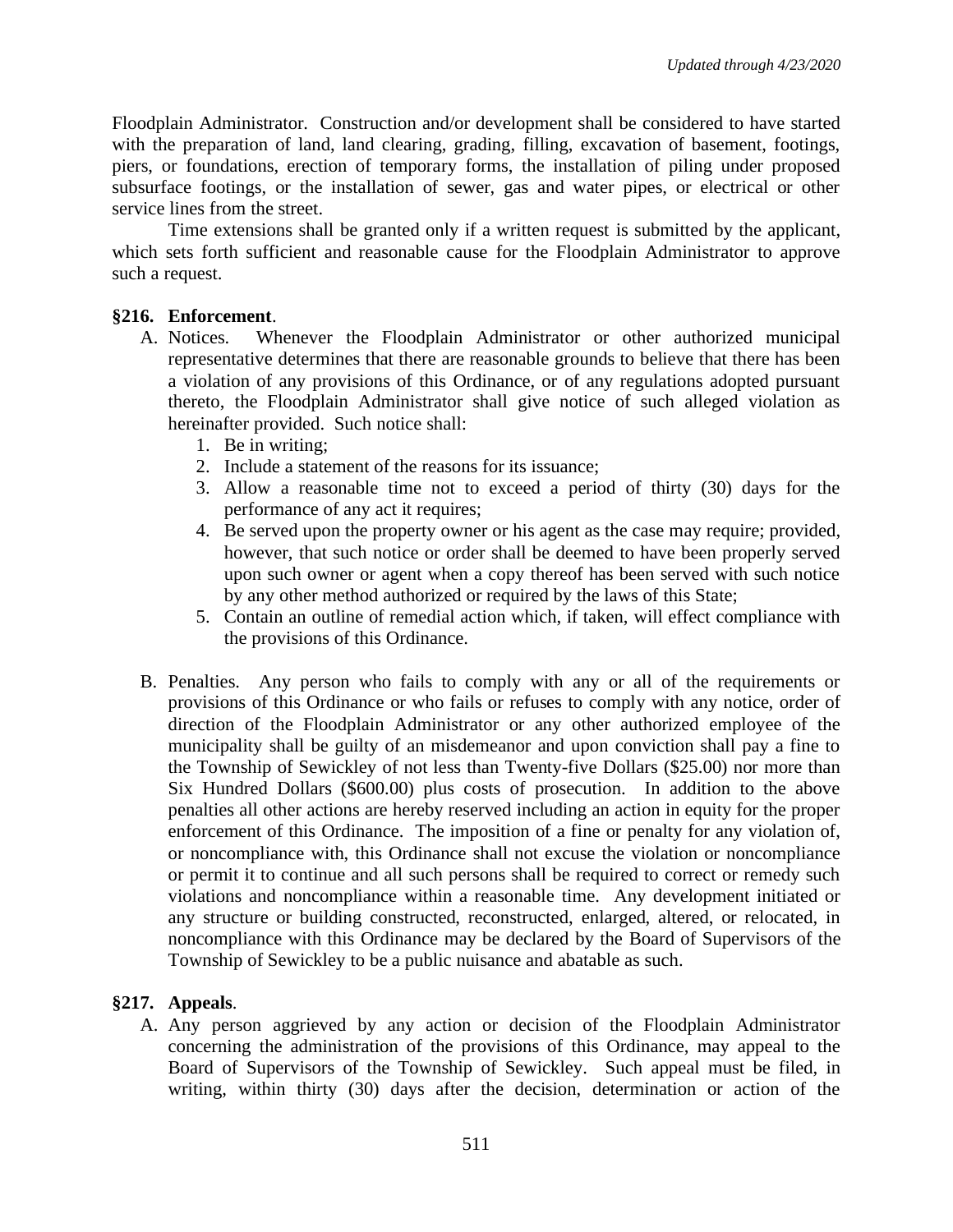Floodplain Administrator.

- B. Upon receipt of such appeal the Board of Supervisors of the Township of Sewickley shall set a time and place, within not less than ten (10) or not more than thirty (30) days, for the purpose of considering the appeal. Notice of the time and place at which the appeal will be considered shall be given to all parties.
- C. Any person aggrieved by any decision of the Board of Supervisors of the Township of Sewickley may seek relief therefrom by appeal to court, as provided by the laws of this State including the Pennsylvania Flood Plain Management Act.

# **Article IV – Identification of Floodplain Areas**

# **§218. Identification**.

The identified floodplain area shall be any areas of the Township of Sewickley classified as special flood hazard areas (SFHAs) in the Flood Insurance Study (FIS) and the accompanying Flood Insurance Rate Maps (FIRMs) dated March 17, 2011 and issued by the Federal Emergency Management Agency (FEMA) or the most recent revision thereof, including all digital data developed as part of the Flood Insurance Study.

The above referenced FIS and FIRMs, and any subsequent revisions and amendments are hereby adopted by the Township of Sewickley and declared to be a part of this ordinance.

# **§219. Description and Special Requirements of Identified Floodplain Areas**.

The identified floodplain area shall consist of the following specific areas:

A. Floodway Area.

1. Description – the area identified as Floodway in the FIS which represents the channel of a watercourse and the adjacent land areas that must be reserved in order to discharge the base flood without cumulatively increasing the water surface elevation by more than one (1) foot at any point.

This term shall also include floodway areas which have been identified in other available studies or sources of information for those special floodplain areas where no floodway has been identified in the FIS.

- 2. Special Requirements:
	- a. Any encroachment that would cause any increase in flood heights shall be prohibited.
	- b. No new construction or development shall be allowed, unless a permit is obtained from the Department of Environmental Protection Regional Office.
- B. Special Floodplain Area.
	- 1. Description the areas identified as Zones AE and A1-30 in the FIS which are subject to inundation by the 1-percent-annual chance flood event determined by detailed methods and have base flood elevations (BFEs) shown.
	- 2. Special Requirements:
		- a. No new construction or development shall be located within the area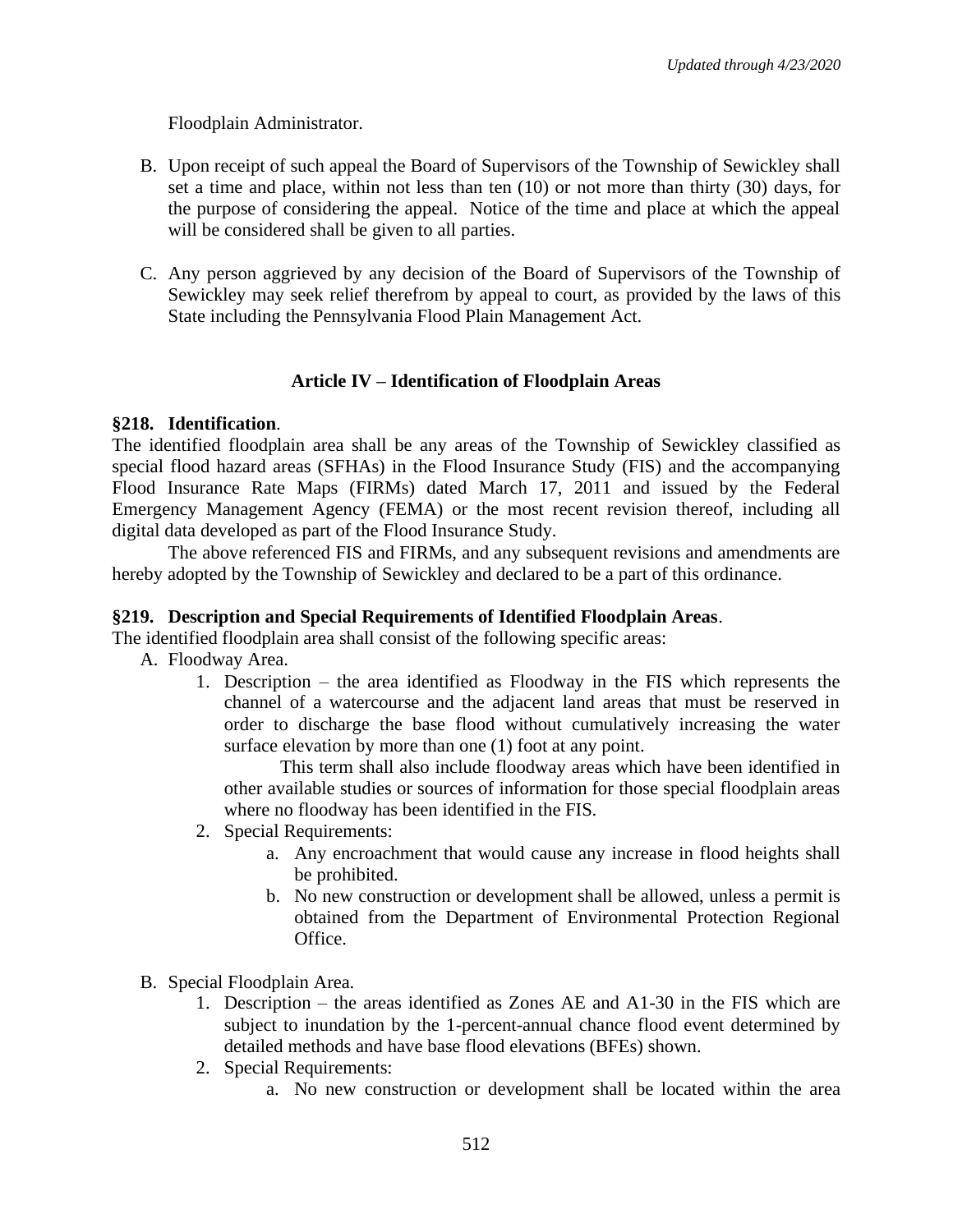measured fifty (50) feet landward from the top-of-bank of any watercourse, unless a permit is obtained from the Department of Environmental Protection Regional Office.

- b. In Special Floodplain Areas without a designated floodway, no new development shall be permitted unless it can be demonstrated that the cumulative effect of all past and projected development will not increase the BFE by more than one (1) foot.
- C. Approximate Floodplain Area
	- 1. Description the areas identified as Zone A in the FIS which are subject to inundation by the 1-percent-annual-chance flood event determined using approximate methodologies. Because detailed hydraulic analyses have not been performed, no BFEs or flood depths are shown.
	- 2. Special Requirements:
		- a. No new construction or development shall be located within the area measured fifty (50) feet landward from the top-of-bank of any watercourse, unless a permit is obtained from the Department of Environmental Protection Regional Office.
		- b. When available, information from other Federal, State, and other acceptable sources shall be used to determine the BFE, as well as a floodway area, if possible. When no other information is available, the BFE shall be determined by using a point on the boundary of the identified floodplain area which is nearest the construction site in question.

In lieu of the above, the municipality may require the applicant to determine the elevation with hydrologic and hydraulic engineering techniques. Hydrologic and hydraulic analyses shall be undertaken only by professional engineers or others of demonstrated qualifications, who shall certify that the technical methods used correctly reflect currently accepted technical concepts. Studies, analyses, computations, etc., shall be submitted in sufficient detail to allow a thorough technical review by the Township of Sewickley.

# **§220. Changes in Identification of Area**.

The identified floodplain area may be revised or modified by the Board of Supervisors of the Township of Sewickley where studies or information provided by a qualified agency or person documents the need for such revision. However, prior to any such change, approval must be obtained from the FEMA. Additionally, as soon as practicable, but not later than six (6) months after the date such information becomes available, a community shall notify the FEMA of the changes by submitting technical or scientific data.

# **§221. Boundary Disputes**.

Should a dispute concerning any identified floodplain boundary arise, an initial determination shall be made by the Sewickley Township Planning Commission and any party aggrieved by this decision or determination may appeal to the Board of Supervisors of the Township of Sewickley. The burden of proof shall be on the appellant.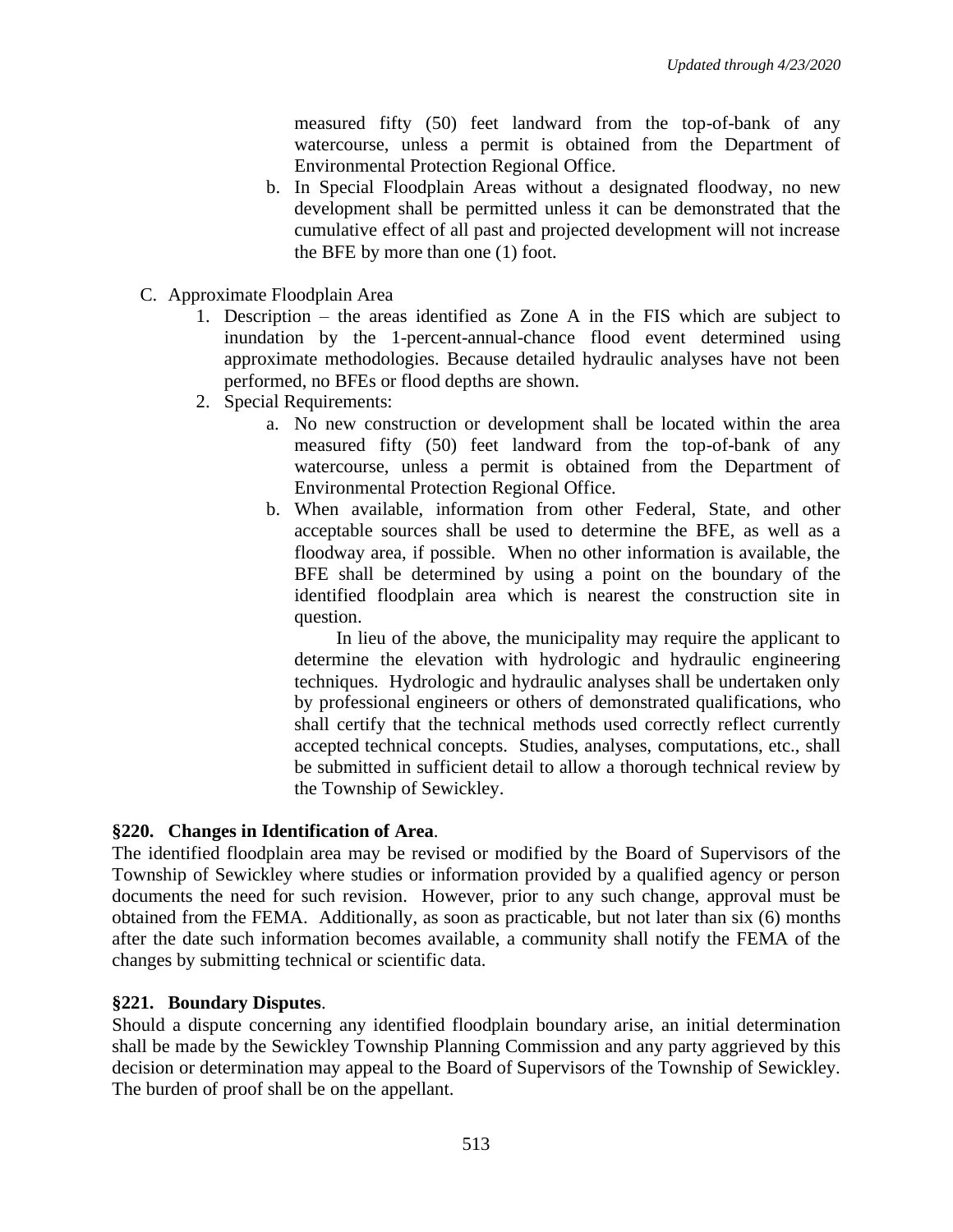# **Article V – Technical Provisions**

#### **§222. General**.

- A. Alteration or Relocation of Watercourse.
	- 1. No encroachment, alteration, or improvement of any kind shall be made to any watercourse until all adjacent municipalities which may be affected by such action have been notified by the municipality, and until all required permits or approvals have been first obtained from the Department of Environmental Protection Regional Office.
	- 2. No encroachment, alteration, or improvement of any kind shall be made to any watercourse unless it can be shown that the activity will not reduce or impede the flood carrying capacity of the watercourse in any way.
	- 3. In addition, the FEMA and Pennsylvania Department of Community and Economic Development, shall be notified prior to any alteration or relocation of any watercourse.
- B. Submit technical or scientific data to FEMA for a Letter of Map Revision (LOMR) within six (6) months of the completion of any new construction, development, or other activity resulting in changes in the BFE.
- C. Any new construction, development, uses or activities allowed within any identified floodplain area shall be undertaken in strict compliance with the provisions contained in this Ordinance and any other applicable codes, ordinances and regulations.

# **§223. Elevation and Floodproofing Requirements**.

- A. Residential Structures.
	- 1. In AE, A1-30, and AH Zones, any new construction or substantial improvement shall have the lowest floor (including basement) elevated up to, or above, the regulatory flood elevation. The design and construction standards and specifications contained in the 2006 International Building Code (IBC) and in the 2006 International Residential Code (IRC) or the most recent revisions thereof and ASCE 24 and 34 PA Code (Chapters 401-405 as amended) shall be utilized.
	- 2. In A Zones, where there are no Base Flood Elevations specified on the FIRM, any new construction or substantial improvement shall have the lowest floor (including basement) elevated up to, or above, the regulatory flood elevation determined in accordance with Subsection 219(C)(2)(b) of this ordinance.
- B. Non-residential Structures.
	- 1. In AE, A1-30 and AH Zones, any new construction or substantial improvement of a non-residential structure shall have the lowest floor (including basement) elevated up to, or above, the regulatory flood elevation, or be designed and constructed so that the space enclosed below the regulatory flood elevation:
		- a. Is floodproofed so that the structure is watertight with walls substantially impermeable to the passage of water and,
		- b. Has structural components with the capability of resisting hydrostatic and hydrodynamic loads and effects of buoyancy: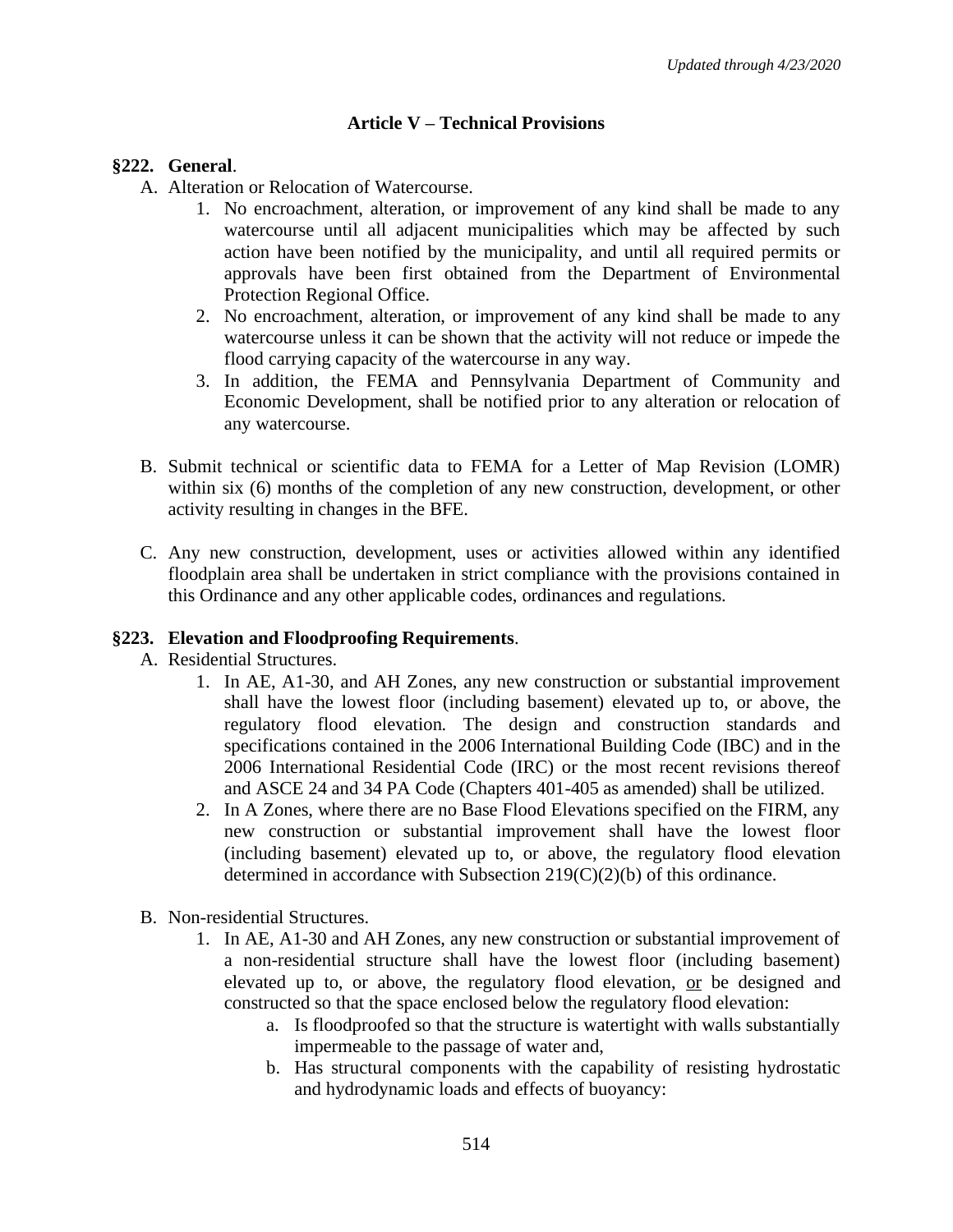- 2. In A Zones, where there are no Base Flood Elevations specified on the FIRM, any new construction or substantial improvement shall have the lowest floor (including basement) elevated up to, or above, the regulatory flood elevation determined in accordance with Subsection 219(C)(2)(b) of this ordinance.
- 3. Any non-residential structure, or part thereof, made watertight below the regulatory flood elevation shall be floodproofed in accordance with the WI or W2 space classification standards contained in the publication entitled "Flood-Proofing Regulations" published by the U.S. Army Corps of Engineers (June 1972, as amended March 1992) or with some other equivalent standard. All plans and specifications for such floodproofing shall be accompanied by a statement certified by a registered professional engineer or architect which states that the proposed design and methods of construction are in conformance with the above referenced standards.
- C. Space below the lowest floor.
	- 1. Fully enclosed space below the lowest floor (excluding basements) which will be used solely for the parking of a vehicle, building access, or incidental storage in an area other than a basement, shall be designed and constructed to allow for the automatic entry and exit of flood waters for the purpose of equalizing hydrostatic forces on exterior walls. The term "fully enclosed space" also includes crawl spaces.
	- 2. Designs for meeting this requirement must either be certified by a registered professional engineer or architect, or meet or exceed the following minimum criteria:
		- a. A minimum of two openings having a net total area of not less than one (1) square inch for every square foot of enclosed space.
		- b. The bottom of all openings shall be no higher than one (1) foot above grade.
		- c. Openings may be equipped with screens, louvers, etc. or other coverings or devices provided that they permit the automatic entry and exit of floodwaters.
- D. Accessory structures. Structures accessory to a principal building need not be elevated or floodproofed to remain dry, but shall comply, at a minimum, with the following requirements:
	- 1. The structure shall not be designed or used for human habitation, but shall be limited to the parking of vehicles, or to the storage of tools, material, and equipment related to the principal use or activity.
	- 2. Floor area shall not exceed 100 square feet.
	- 3. The structure will have a low damage potential.
	- 4. The structure will be located on the site so as to cause the least obstruction to the flow of flood waters.
	- 5. Power lines, wiring, and outlets will be elevated to the regulatory flood elevation.
	- 6. Permanently affixed utility equipment and appliances such as furnaces, heaters, washers, dryers, etc. are prohibited.
	- 7. Sanitary facilities are prohibited.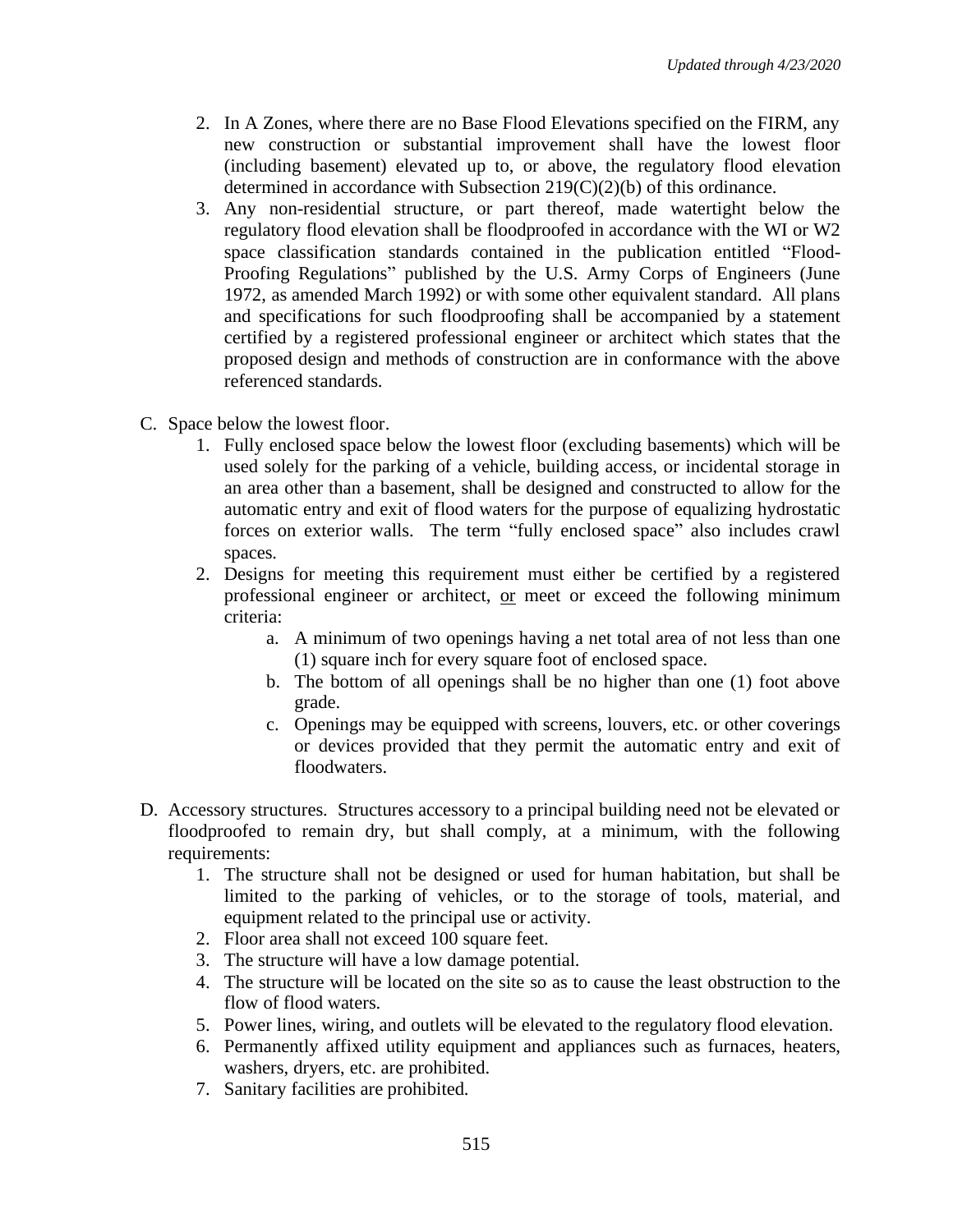- 8. The structure shall be adequately anchored to prevent flotation or movement and shall be designed to automatically provide for the entry and exit of floodwater for the purpose of equalizing hydrostatic forces on the walls. Designs for meeting this requirement must either be certified by a registered professional engineer or architect, or meet or exceed the following minimum criteria:
	- a. A minimum of two openings having a net total area of not less than one (1) square inch for every square foot of enclosed space.
	- b. The bottom of all openings shall be no higher than one (1) foot above grade.
	- c. Openings may be equipped with screens, louvers, etc. or other coverings or devices provided that they permit the automatic entry and exit of flood waters.

# **§224. Design and Construction Standards**.

The following minimum standards shall apply for all construction and development proposed within any identified floodplain area:

- A. Fill. If fill is used, it shall:
	- 1. Extend laterally at least fifteen (15) feet beyond the building line from all points;
	- 2. Consist of soil or small rock materials only; Sanitary Landfills shall not be permitted;
	- 3. Be compacted to provide the necessary permeability and resistance to erosion, scouring, or settling;
	- 4. Be no steeper than one (1) vertical to two (2) horizontal, feet unless substantiated data, justifying steeper slopes are submitted to, and approved by the Floodplain Administrator; and
	- 5. Be used to the extent to which it does not adversely affect adjacent properties.
- B. Drainage Facilities. Storm drainage facilities shall be designed to convey the flow of storm water runoff in a safe and efficient manner. The system shall insure proper drainage along streets, and provide positive drainage away from buildings. The system shall also be designed to prevent the discharge of excess runoff onto adjacent properties.
- C. Water and Sanitary Sewer Facilities and Systems
	- 1. All new or replacement water supply and sanitary sewer facilities and systems shall be located, designed and constructed to minimize or eliminate flood damages and the infiltration of flood waters.
	- 2. Sanitary sewer facilities and systems shall be designed to prevent the discharge of untreated sewage into flood waters.
	- 3. No part of any on-site sewage system shall be located within any identified floodplain area except in strict compliance with all State and local regulations for such systems. If any such system is permitted, it shall be located so as to avoid impairment to it, or contamination from it, during a flood.
	- 4. The design and construction provisions of the UCC and FEMA #348, Protecting Building Utilities From Flood Damages and The International Private Sewage Disposal Code shall be utilized.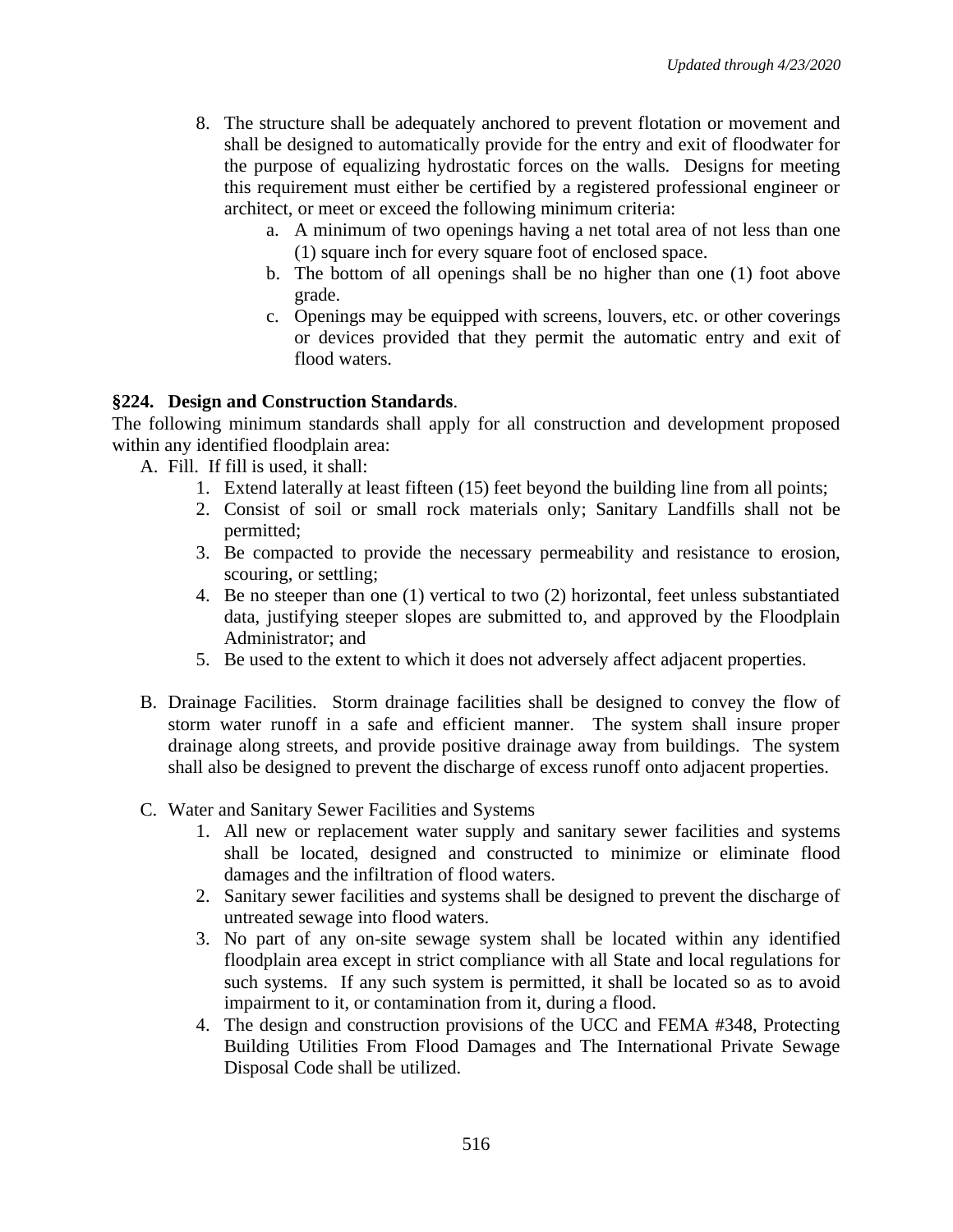- D. Other Utilities. All other utilities such as gas lines, electrical and telephone systems shall be located, elevated (where possible) and constructed to minimize the chance of impairment during a flood.
- E. Streets. The finished elevation of all new streets shall be no more than one (1) foot below the Regulatory Flood Elevation.
- F. Storage. All materials that are buoyant, flammable, explosive, or in times of flooding, could be injurious to human, animal, or plant life, and not listed in §225, Development Which May Endanger Human Life, shall be stored at or above the Regulatory Flood Elevation and/or flood proofed to the maximum extent possible.
- G. Placement of Buildings and Structures. All buildings and structures shall be designed, located, and constructed so as to offer the minimum obstruction to the flow of water and shall be designed to have a minimum effect upon the flow and height of flood water.
- H. Anchoring.
	- 1. All buildings and structures shall be firmly anchored in accordance with accepted engineering practices to prevent flotation, collapse, or lateral movement.
	- 2. All air ducts, large pipes, storage tanks, and other similar objects or components located below the regulatory flood elevation shall be securely anchored or affixed to prevent flotation.
- I. Floors, Walls and Ceilings.
	- 1. Wood flooring used at or below the Regulatory Flood Elevation shall be installed to accommodate a lateral expansion of the flooring, perpendicular to the flooring grain without causing structural damage to the building.
	- 2. Plywood used at or below the regulatory flood elevation shall be of a "marine" or "water-resistant" variety.
	- 3. Walls and ceilings at or below the regulatory flood elevation shall be designed and constructed of materials that are "water-resistant" and will withstand inundation.
	- 4. Windows, doors, and other components at or below the regulatory flood elevation shall be made of metal or other "water-resistant" material.
- J. Paints and Adhesives.
	- 1. Paints and other finishes used at or below the regulatory flood elevation shall be of "marine" or "water-resistant" quality.
	- 2. Adhesives used at or below the regulatory flood elevation shall be of a "marine" or "water-resistant" variety.
	- 3. All wooden components (doors, trim, cabinets, etc.) shall be finished with a "marine" or "water-resistant" paint or other finishing material.
- K. Electrical Components.
	- 1. Electrical distribution panels shall be at least three (3) feet above the base flood elevation.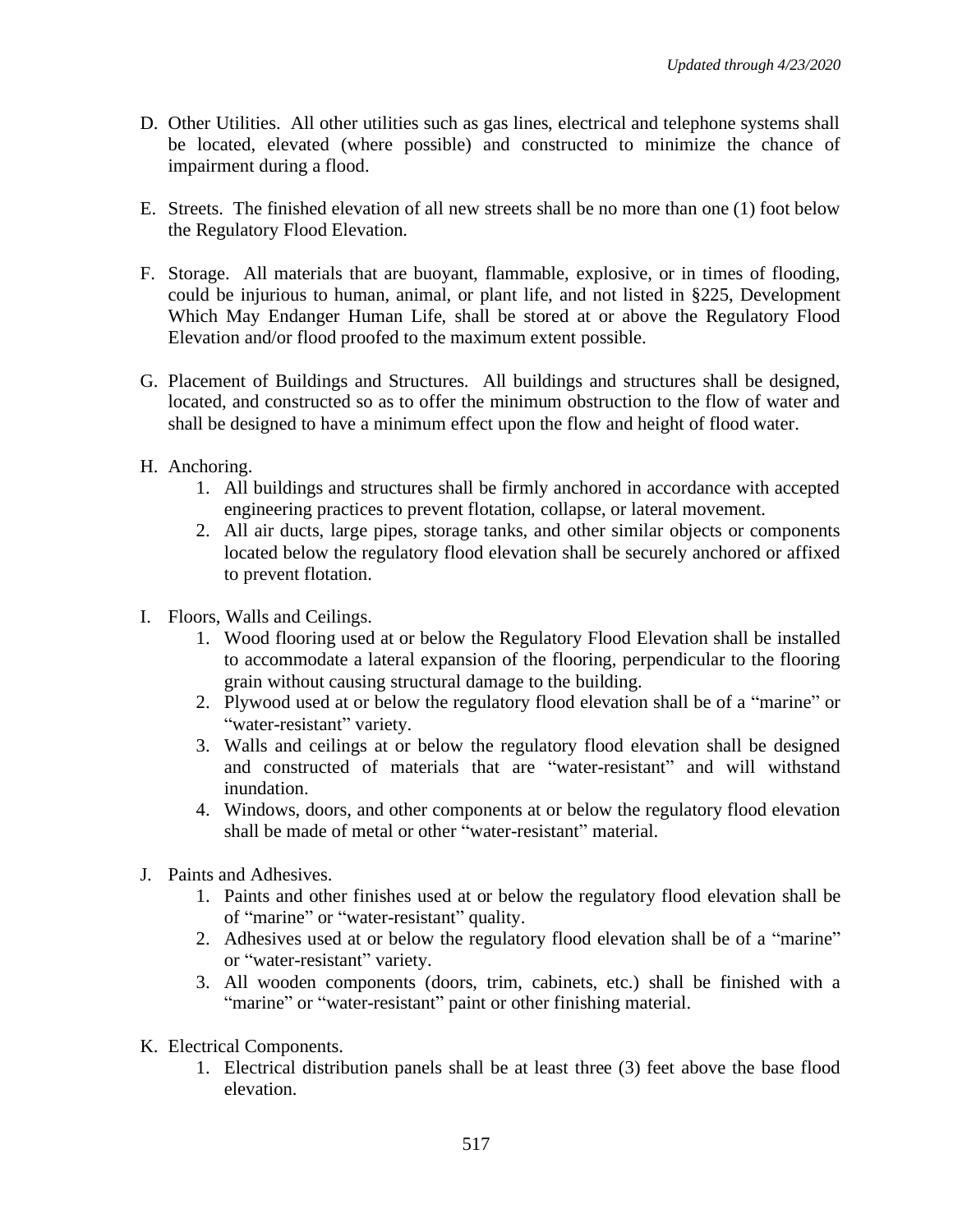- 2. Separate electrical circuits shall serve lower levels and shall be dropped from above.
- L. Equipment. Water heaters, furnaces, air conditioning and ventilating units, and other electrical, mechanical or utility equipment or apparatus shall not be located below the Regulatory Flood Elevation.
- M. Fuel Supply Systems. All gas and oil supply systems shall be designed to prevent the infiltration of flood waters into the system and discharges from the system into flood waters. Additional provisions shall be made for the drainage of these systems in the event that flood water infiltration occurs.
- N. Uniform Construction Code Coordination. The Standards and Specifications contained 34 PA Code (Chapters 401-405), as amended and not limited to the following provisions shall apply to the above and other sections and sub-sections of this ordinance, to the extent that they are more restrictive and/or supplement the requirements of this ordinance.
	- 1. Reference International Building Code (IBC) 2006 or the latest edition thereof: Secs. 801, 1202, 1403, 1603, 1605, 1612, 3402, and Appendix G.
	- 2. Reference International Residential Building Code (IRC) 2006 or the latest edition thereof: Secs. R104, R105, R109, R323, Appendix AE101, Appendix E and Appendix J.

# **§225. Development Which May Endanger Human Life**.

- A. In accordance with the Pennsylvania Flood Plain Management Act, and the regulations adopted by the Department of Community and Economic Development as required by the Act, any new or substantially improved structure which:
	- 1. Will be used for the production or storage of any of the following dangerous materials or substances; or,
	- 2. Will be used for any activity requiring the maintenance of a supply of more than 550 gallons, or other comparable volume, of any of the following dangerous materials or substances on the premises; or,
	- 3. Will involve the production, storage, or use of any amount of radioactive substances;

shall be subject to the provisions of this section, in addition to all other applicable provisions. The following list of materials and substances are considered dangerous to human life:

- Acetone
- Ammonia
- Benzene
- Calcium carbide
- Carbon disulfide
- Celluloid
- Chlorine
- Hydrochloric acid
- Hydrocyanic acid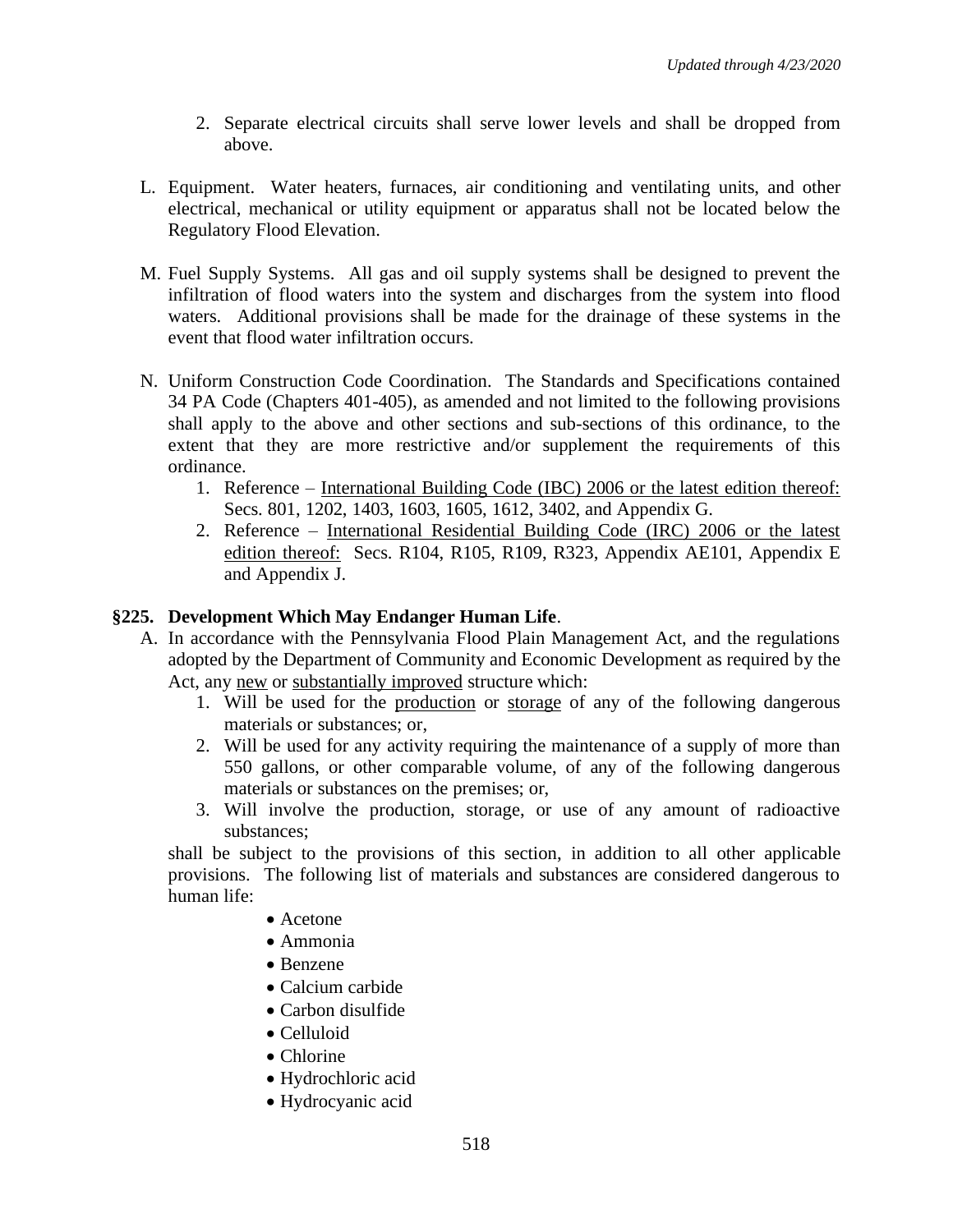- Magnesium
- Nitric acid and oxides of nitrogen
- Petroleum products (gasoline, fuel oil, etc.)
- Phosphorus
- Potassium
- Sodium
- Sulphur and sulphur products
- Pesticides (including insecticides, fungicides, and rodenticides)
- Radioactive substances, insofar as such substances are not otherwise regulated.
- B. Within any Floodway Area, any structure of the kind described in Subsection A., above, shall be prohibited.
- C. Where permitted within any floodplain area, any new or substantially improved structure of the kind described in Subsection A., above, shall be:
	- 1. Elevated or designed and constructed to remain completely dry up to at least one and one half  $(1 \frac{1}{2})$  feet above base flood elevation,
	- 2. Designed to prevent pollution from the structure or activity during the course of a base flood elevation. Any such structure, or part thereof, that will be built below the regulatory flood elevation shall be designed and constructed in accordance with the standards for completely dry floodproofing contained in the publication "Flood-Proofing Regulations (U.S. Army Corps of Engineers, June 1972 as amended March 1992), or with some other equivalent watertight standard.

# **§226. Special Requirements for Subdivisions**.

All subdivision proposals and development proposals containing at least 50 lots or at least 5 acres, whichever is the lesser, in flood hazard areas where base flood elevation data are not available, shall be supported by hydrologic and hydraulic engineering analyses that determine base flood elevations and floodway information. The analyses shall be prepared by a licensed professional engineer in a format required by FEMA for a Conditional Letter of Map Revision or Letter of Map Revision. Submittal requirements and processing fees shall be the responsibility of the applicant.

# **§227. Special Requirements for Manufactured Homes**.

- A. Within any FW (Floodway Area), manufactured homes shall be prohibited.
- B. Within Approximate Floodplain or Special Floodplain Area, manufactured homes shall be prohibited within the area measured fifty (50) feet landward from the top-of-bank of any watercourse.
- C. Where permitted within any floodplain area, all manufactured homes, and any improvements thereto, shall be:
	- 1. Placed on a permanent foundation.
	- 2. Elevated so that the lowest floor of the manufactured home is at least one and one half (1  $\frac{1}{2}$ ) feet above base flood elevation.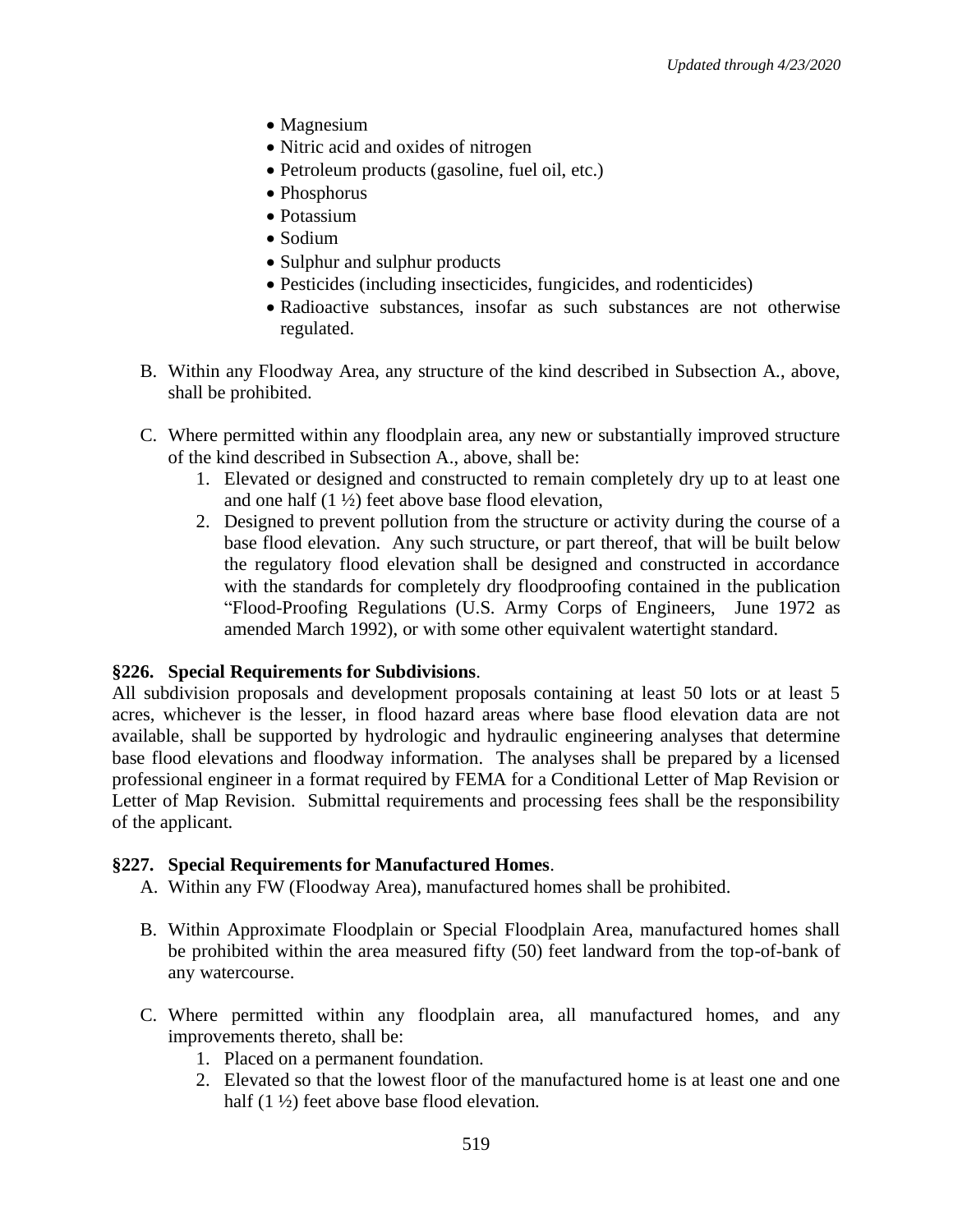- 3. Anchored to resist flotation, collapse, or lateral movement.
- D. Installation of manufactured homes shall be done in accordance with the manufacturers' installation instructions as provided by the manufacturer. Where the applicant cannot provide the above information, the requirements of Appendix E of the 2006 International Residential Building Code or the U.S. Department of Housing and Urban Development's Permanent Foundations for Manufactured Housing, 1984 Edition, draft or latest revision thereto shall apply and 34 PA Code Chapter 401-405.
- E. Consideration shall be given to the installation requirements of the 2006 IBC, and the 2006 IRC or the most recent revisions thereto and 34 PA Code, as amended where appropriate and/or applicable to units where the manufacturers' standards for anchoring cannot be provided or were not established for the units(s) proposed installation.

# **§228. Special Requirements for Recreational Vehicles**.

- A. Recreational vehicles in Zones A1-30, AH and AE must either
	- 1. Be on the site for fewer than 180 consecutive days,
	- 2. Be fully licensed and ready for highway use, or
	- 3. Meet the permit requirements for manufactured homes in §227.

# **Article VI – Activities Requiring Special Permits**

# **§229. General**.

In accordance with the administrative regulations promulgated by the Department of Community and Economic Development to implement the Pennsylvania Flood Plain Management Act, the following activities shall be prohibited within any identified floodplain area unless a Special Permit has been issued by the Township of Sewickley:

- A. The commencement of any of the following activities; or the construction enlargement, or expansion of any structure used, or intended to be used, for any of the following activities:
	- 1. Hospitals;
	- 2. Nursing homes;
	- 3. Jails or prisons
- B. The commencement of, or any construction of, a new manufactured home park or manufactured home subdivision, or substantial improvement to an existing manufactured home park or manufactured home subdivision.

# **§230. Application Requirements for Special Permits**.

Applicants for Special Permits shall provide five copies of the following items:

- A. A written request including a completed Permit Application Form.
- B. A small scale map showing the vicinity in which the proposed site is located.
- C. A plan of the entire site, clearly and legibly drawn at a scale of one (1) inch being equal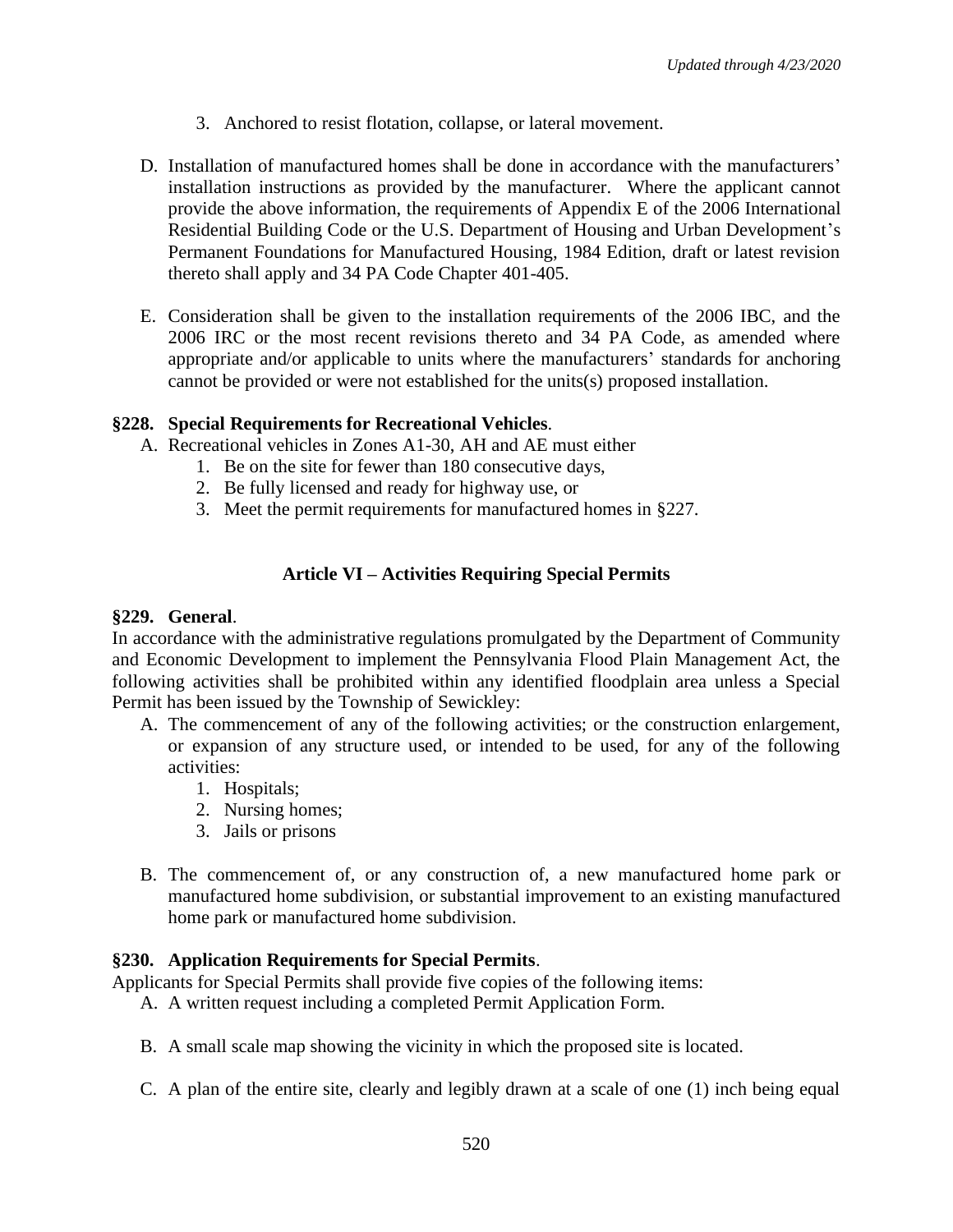to one hundred (100) feet or less, showing the following:

- 1. North arrow, scale and date;
- 2. Topography based upon the North American Vertical Datum (NAVD) of 1988, showing existing and proposed contours at intervals of two (2) feet;
- 3. All property and lot lines including dimensions, and the size of the site expressed in acres or square feet;
- 4. The location of all existing streets, drives, other access ways, and parking areas, with information concerning widths, pavement types and construction, and elevations;
- 5. The location of any existing bodies of water or watercourses, buildings, structures and other public or private facilities, including railroad tracks and facilities, and any other natural and man-made features affecting, or affected by, the proposed activity or development;
- 6. The location of the floodplain boundary line, information and spot elevations concerning the base flood elevation elevations, and information concerning the flow of water including direction and velocities;
- 7. The location of all proposed buildings, structures, utilities, and any other improvements; and
- 8. Any other information which the municipality considers necessary for adequate review of the application.
- D. Plans of all proposed buildings, structures and other improvements, clearly and legibly drawn at suitable scale showing the following:
	- 1. Sufficiently detailed architectural or engineering drawings, including floor plans, sections, and exterior building elevations, as appropriate;
	- 2. For any proposed building, the elevation of the lowest floor (including basement) and, as required, the elevation of any other floor;
	- 3. Complete information concerning flood depths, pressures, velocities, impact and uplift forces, and other factors associated with the base flood elevation;
	- 4. Detailed information concerning any proposed floodproofing measures;
	- 5. Cross section drawings for all proposed streets, drives, other accessways, and parking areas, showing all rights-of-way and pavement widths;
	- 6. Profile drawings for all proposed streets, drives, and vehicular accessways including existing and proposed grades; and
	- 7. Plans and profiles of all proposed sanitary and storm sewer systems, water supply systems, and any other utilities and facilities.
- E. The following data and documentation:
	- 1. Certification from the applicant that the site upon which the activity or development is proposed is an existing separate and single parcel, owned by the applicant or the client he represents;
	- 2. Certification from a registered professional engineer, architect, or landscape architect that the proposed construction has been adequately designed to protect against damage from the base flood elevation;
	- 3. A statement, certified by a registered professional engineer, architect, landscape architect, or other qualified person which contains a complete and accurate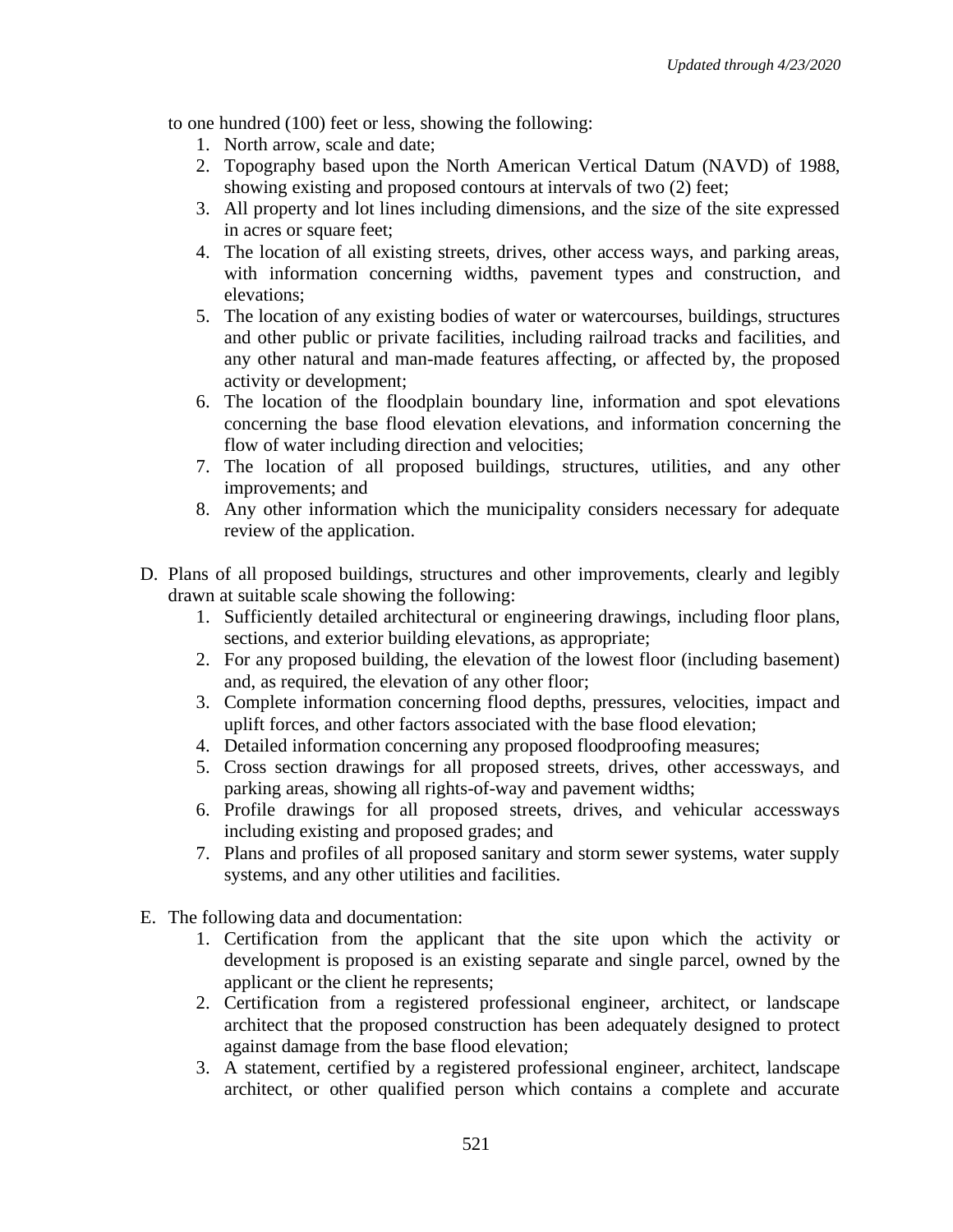description of the nature and extent of pollution that might possibly occur from the development during the course of a base flood elevation, including a statement concerning the effects such pollution may have on human life;

- 4. A statement certified by a registered professional engineer, architect, or landscape architect, which contains a complete and accurate description of the effects the proposed development will have on base flood elevation elevations and flows;
- 5. A statement, certified by a registered professional engineer, architect, or landscape architect, which contains a complete and accurate description of the kinds and amounts of any loose buoyant materials or debris that may possibly exist or be located on the site below the base flood elevation and the effects such materials and debris may have on base flood elevation elevations and flows;
- 6. The appropriate component of the Department of Environmental Protection's "Planning Module for Land Development;"
- 7. Where any excavation or grading is proposed, a plan meeting the requirements of the Department of Environmental Protection to implement and maintain erosion and sedimentation control;
- 8. Any other applicable permits such as, but not limited to, a permit for any activity regulated by the Department of Environmental Protection under Section 302 of Act 1978-166; and
- 9. An evacuation plan which fully explains the manner in which the site will be safely evacuated before or during the course of a base flood.

# **§231. Application Review Procedures**.

Upon receipt of an application for a Special Permit by the Township of Sewickley the following procedures shall apply in addition to those of Article II:

- A. Within three (3) working days following receipt of the application, a complete copy of the application and all accompanying documentation shall be forwarded to the County Planning Commission by registered or certified mail for its review and recommendations. Copies of the application shall also be forwarded to the Sewickley Township Planning Commission and the Township's consulting engineer for review and comment.
- B. If an application is received that is incomplete, the Township of Sewickley shall notify the applicant in writing, stating in what respect the application is deficient.
- C. If the Township of Sewickley decides to disapprove an application, it shall notify the applicant, in writing, of the reasons for the disapproval.
- D. If the Township of Sewickley approves an application, it shall file written notification, together with the application and all pertinent information, with the Department of Community and Economic Development, by registered or certified mail, within five (5) working days after the date of approval.
- E. Before issuing the Special Permit, the Township of Sewickley shall allow the Department of Community and Economic Development thirty (30) days, after receipt of the notification by the Department, to review the application and decision made by the Township of Sewickley.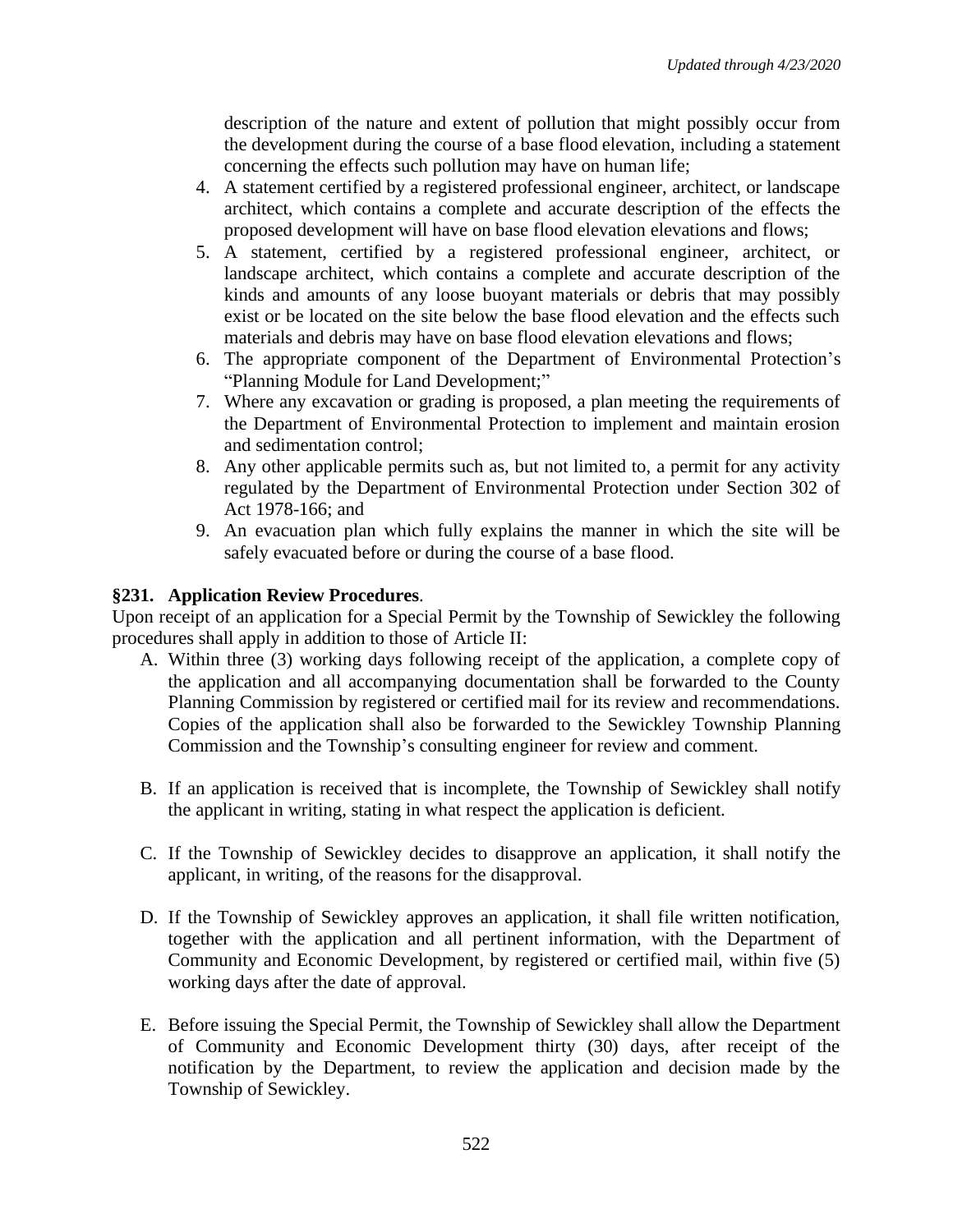- F. If the Township of Sewickley does not receive any communication from the Department of Community and Economic Development during the thirty (30) day review period, it may issue a Special Permit to the applicant.
- G. If the Department of Community and Economic Development should decide to disapprove an application, it shall notify the Township of Sewickley and the applicant, in writing, of the reasons for the disapproval, and the Township of Sewickley shall not issue the Special Permit.

# **§232. Special Technical Requirements**.

- A. In addition to the requirements of Article IV of this Ordinance, the following minimum requirements shall also apply to any proposed development requiring a Special Permit. If there is any conflict between any of the following requirements and those in Article IV of this Ordinance or in any other code, ordinance, or regulation, the more restrictive provision shall apply.
- B. No application for a Special Permit shall be approved unless it can be determined that the structure or activity will be located, constructed and maintained in a manner which will:
	- 1. Fully protect the health and safety of the general public and any occupants of the structure. At a minimum, all new structures shall be designed, located, and constructed so that:
		- a. The structure will survive inundation by waters of the base flood elevation without any lateral movement or damage to either the structure itself, or to any of its equipment or contents below the BFE.
		- b. The lowest floor (including basement) will be elevated to at least one and one half  $(1 \frac{1}{2})$  feet above base flood elevation.
		- c. The occupants of the structure can remain inside for an indefinite period of time and be safely evacuated at any time during the base flood elevation.
	- 2. Prevent any significant possibility of pollution, increased flood levels or flows, or debris endangering life and property.
	- 3. All hydrologic and hydraulic analyses shall be undertaken only by professional engineers or others of demonstrated qualifications, who shall certify that the technical methods used correctly reflect currently accepted technical concepts. Studies, analyses, computations, etc. shall be submitted in sufficient detail to allow a thorough technical review by the Township of Sewickley and the Department of Community and Economic Development.

# **Article VII – Existing Structures in Identified Floodplain Areas**

# **§233. Existing Structures**.

The provisions of this Ordinance do not require any changes or improvements to be made to lawfully existing structures. However, when an improvement is made to any existing structure, the provisions of §234 shall apply.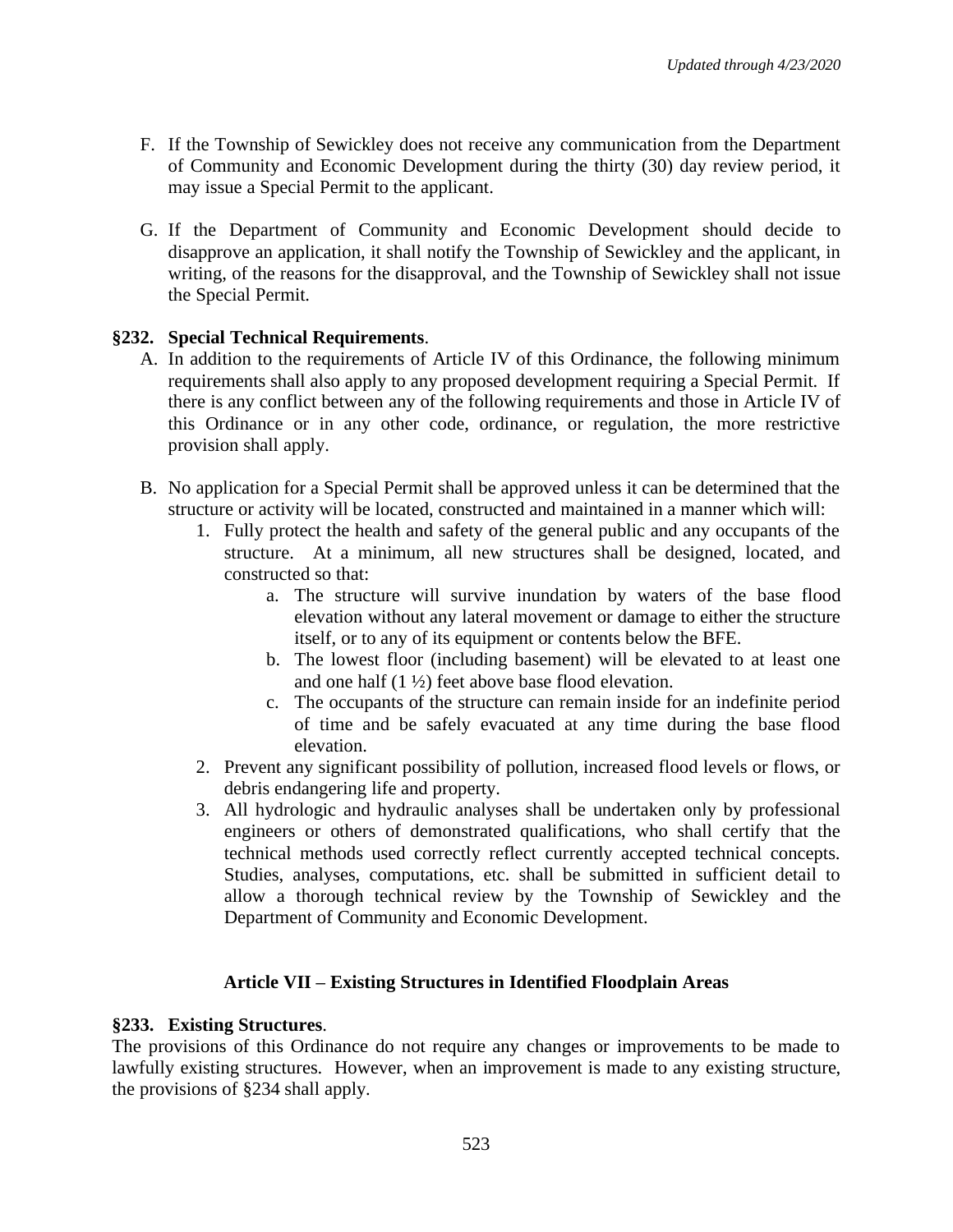#### **§234. Improvements**.

- A. The following provisions shall apply whenever any improvement is made to an existing structure located within any identified floodplain area:
- B. No expansion or enlargement of an existing structure shall be allowed within any floodway area that would cause any increase in the elevation of the base flood elevation.
- C. No expansion or enlargement of an existing structure shall be allowed within any Special Floodplain Area that would, together with all other existing and anticipated development, increase the BFE more than one (1) foot at any point.
- D. Any modification, alteration, reconstruction, or improvement, of any kind to an existing structure, to an extent or amount of fifty (50) percent or more of its market value, shall constitute a substantial improvement and shall be undertaken only in full compliance with the provisions of this Ordinance.
- E. The above activity shall also address the requirements of the 34 PA Code, as amended and the 2006 IBC and the 2006 IRC.
- F. Any modification, alteration, reconstruction, or improvement of any kind to an existing structure, to an extent or amount of less than fifty (50) percent of its market value, shall be elevated and/or floodproofed to the greatest extent possible.
- G. Any modification, alteration, reconstruction, or improvement of any kind that meets the definition of "repetitive loss" shall be undertaken only in full compliance with the provisions of this ordinance

# **Article VIII – Variances**

# **§235. General**.

If compliance with any of the requirements of this Ordinance would result in an exceptional hardship to a prospective builder, developer or landowner, the Township of Sewickley may, upon request, grant relief from the strict application of the requirements.

# **§236. Variance Procedures and Conditions**.

Requests for variances shall be considered by the Township of Sewickley in accordance with the procedures contained in §217 and the following:

- A. No variance shall be granted for any construction, development, use, or activity within any floodway area that would cause any increase in the BFE.
- B. No variance shall be granted for any construction, development, use, or activity within any Special Floodplain Area that would, together with all other existing and anticipated development, increase the BFE than one (1) foot at any point.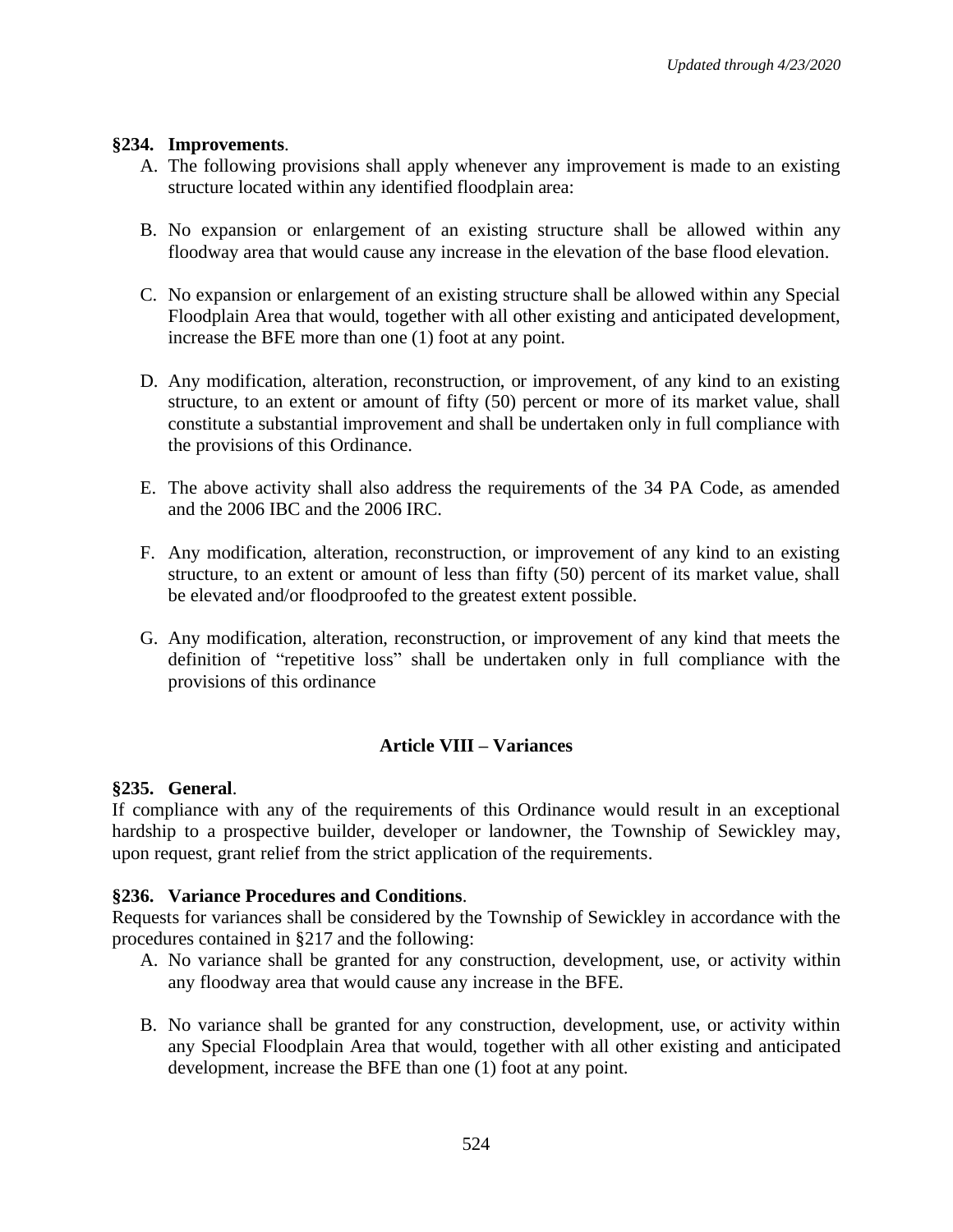- C. Except for a possible modification of the regulatory flood elevation requirement involved, no variance shall be granted for any of the other requirements pertaining specifically to development regulated by Special Permit (Article VI) or to Development Which May Endanger Human Life (§225).
- D. If granted, a variance shall involve only the least modification necessary to provide relief.
- E. In granting any variance, the Township of Sewickley shall attach whatever reasonable conditions and safeguards it considers necessary in order to protect the public health, safety, and welfare, and to achieve the objectives of this Ordinance.
- F. Whenever a variance is granted, the Township of Sewickley shall notify the applicant in writing that:
	- 1. The granting of the variance may result in increased premium rates for flood insurance.
	- 2. Such variances may increase the risks to life and property.
- G. In reviewing any request for a variance, the Township of Sewickley shall consider, at a minimum, the following:
	- 1. That there is good and sufficient cause.
	- 2. That failure to grant the variance would result in exceptional hardship to the applicant.
	- 3. That the granting of the variance will
		- a. Neither result in an unacceptable or prohibited increase in flood heights, additional threats to public safety, or extraordinary public expense,
		- b. Nor create nuisances, cause fraud on, or victimize the public, or conflict with any other applicable state or local ordinances and regulations.
- H. A complete record of all variance requests and related actions shall be maintained by the Township of Sewickley. In addition, a report of all variances granted during the year shall be included in the annual report to the FEMA.
- I. Notwithstanding any of the above, however, all structures shall be designed and constructed so as to have the capability of resisting the 1% annual chance flood.

# **Article IX – Definitions**

#### **§237. General**.

Unless specifically defined below, words and phrases used in this Ordinance shall be interpreted so as to give this Ordinance its most reasonable application.

#### **§238. Specific Definitions**.

A. Accessory use or structure – a use or structure on the same lot with, and of a nature customarily incidental and subordinate to, the principal use or structure.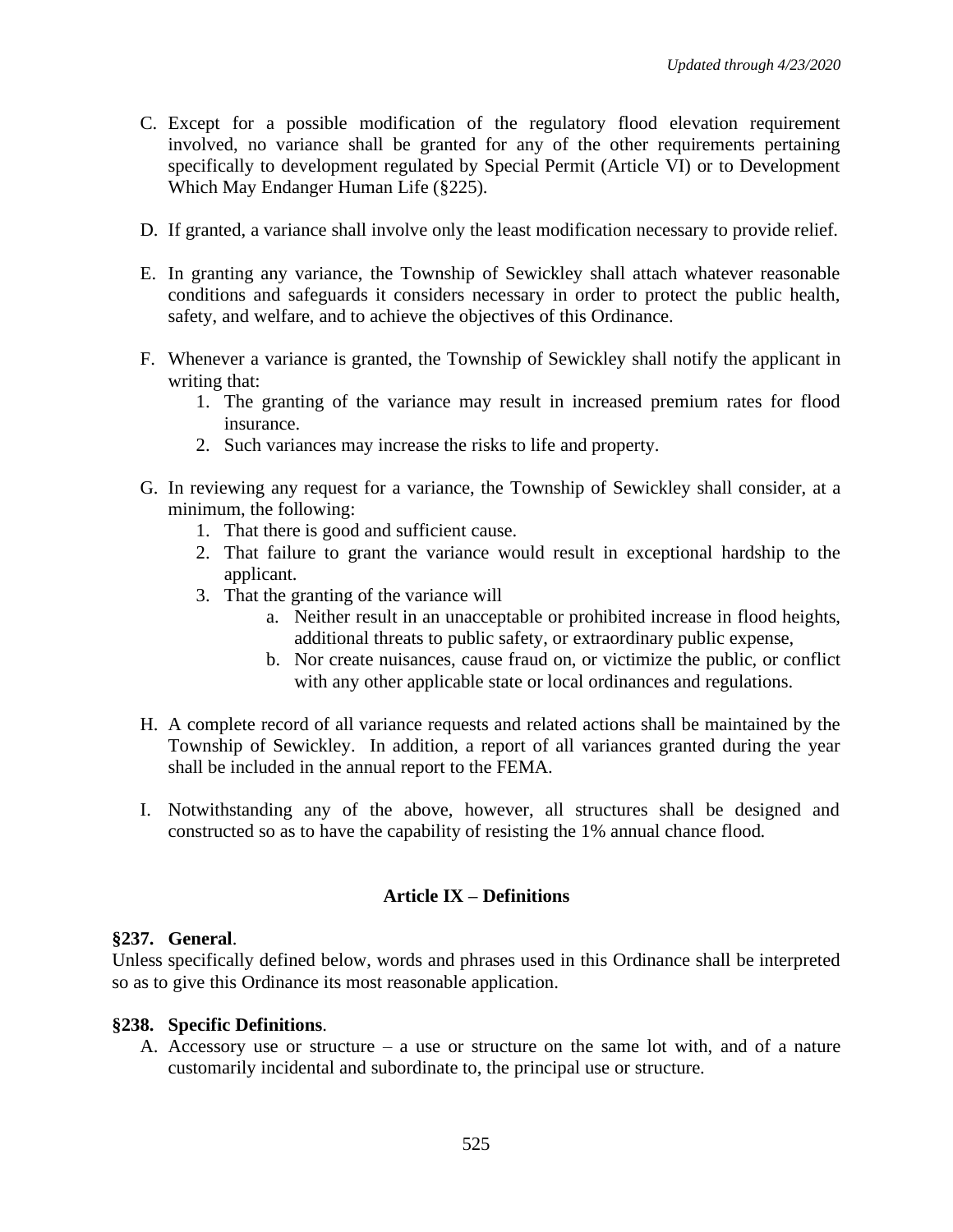- B. Base flood a flood which has a one percent chance of being equaled or exceeded in any given year (also called the "100-year flood").
- C. Base flood elevation (BFE) the elevation shown on the Flood Insurance Rate Map (FIRM) for Zones AE, AH, A1-30 that indicates the water surface elevation resulting from a flood that has a 1-percent or greater chance of being equaled or exceeded in any given year.
- D. Basement any area of the building having its floor below ground level on all sides.
- E. Building a combination of materials to form a permanent structure having walls and a roof. Included shall be all manufactured homes and trailers to be used for human habitation.
- F. Development any man-made change to improved or unimproved real estate, including but not limited to the construction, reconstruction, renovation, repair, expansion, or alteration of buildings or other structures; the placement of manufactured homes; streets, and other paving; utilities; filling, grading and excavation; mining; dredging; drilling operations; storage of equipment or materials; and the subdivision of land.
- G. Existing manufactured home park or subdivision a manufactured home park or subdivision for which the construction of facilities for servicing the lots on which the manufactured homes are to be affixed (including, at a minimum, the installation of utilities, the construction of streets, and either final site grading or the pouring of concrete pads) is completed before the effective date of the floodplain management regulations adopted by a community.
- H. Expansion to an existing manufactured home park or subdivision the preparation of additional sites by the construction of facilities for servicing the lots on which the manufacturing homes are to be affixed (including the installation of utilities, the construction of streets, and either final site grading or the pouring of concrete pads).
- I. Flood a temporary inundation of normally dry land areas.
- J. Flood Insurance Rate Map (FIRM) the official map on which the Federal Emergency Management Agency or Federal Insurance Administration has delineated both the areas of special flood hazards and the risk premium zones applicable to the community.
- K. Flood Insurance Study (FIS) the official report provided by the Federal Insurance Administration that includes flood profiles, the Flood Insurance Rate Map, the Flood Boundary and Floodway Map, and the water surface elevation of the base flood.
- L. Floodplain area a relatively flat or low land area which is subject to partial or complete inundation from an adjoining or nearby stream, river or watercourse; and/or any area subject to the unusual and rapid accumulation of surface waters from any source.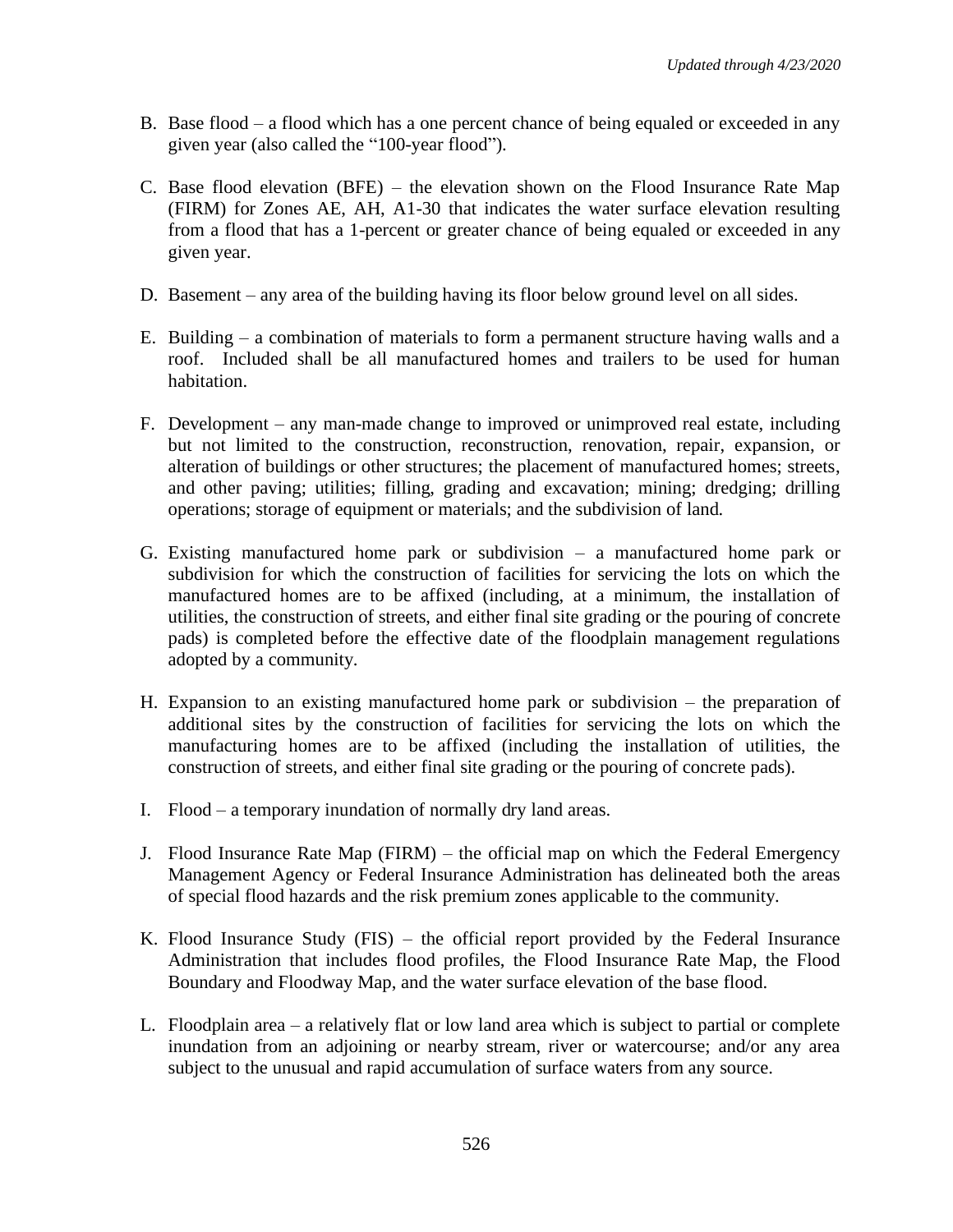- M. Floodproofing any combination of structural and nonstructural additions, changes, or adjustments to structures which reduce or eliminate flood damage to real estate or improved real property, water and sanitary facilities, structures and their contents.
- N. Floodway the channel of a river or other watercourse and the adjacent land areas that must be reserved in order to discharge the base flood without cumulatively increasing the water surface elevation more than one foot.
- O. Highest Adjacent Grade the highest natural elevation of the ground surface prior to construction next to the proposed walls of a structure.
- P. Historic structures any structure that is:
	- 1. Listed individually in the National Register of Historic Places (a listing maintained by the Department of Interior) or preliminarily determined by the Secretary of the Interior as meeting the requirements for individual listing on the National Register;
	- 2. Certified or preliminarily determined by the Secretary of the Interior as contributing to the historical significance of a registered historic district or a district preliminarily determined by the Secretary to qualify as a registered historic district;
	- 3. Individually listed on a state inventory of historic places in states which have been approved by the Secretary of the Interior; or
	- 4. Individually listed on a local inventory of historic places in communities with historic preservation that have been certified either:
		- a. By an approved state program as determined by the Secretary of the Interior or
		- b. Directly by the Secretary of the Interior in states without approved programs.
- Q. Lowest floor the lowest floor of the lowest fully enclosed area (including basement). An unfinished, flood resistant partially enclosed area, used solely for parking of vehicles, building access, and incidental storage, in an area other than a basement area is not considered the lowest floor of a building, provided that such space is not designed and built so that the structure is in violation of the applicable non-elevation design requirements of this ordinance.
- R. Manufactured home a structure, transportable in one or more sections, which is built on a permanent chassis, and is designed for use with or without a permanent foundation when attached to the required utilities. The term includes park trailers, travel trailers, recreational and other similar vehicles which are placed on a site for more than 180 consecutive days.
- S. Manufactured home park or subdivision a parcel (or contiguous parcels) of land divided into two or more manufactured home lots for rent or sale.
- T. Minor repair the replacement of existing work with equivalent materials for the purpose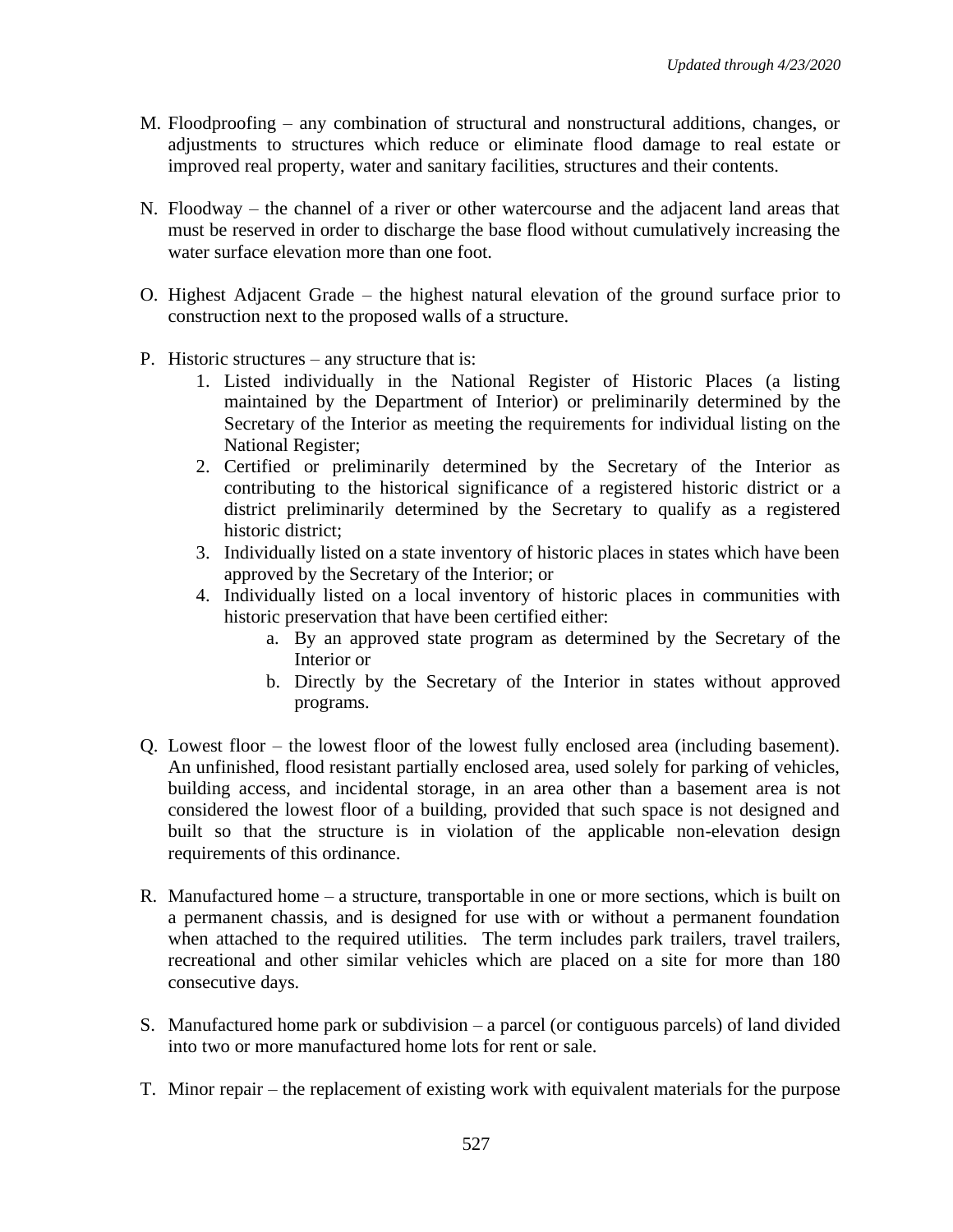of its routine maintenance and upkeep, but not including the cutting away of any wall, partition or portion thereof, the removal or cutting of any structural beam or bearing support, or the removal or change of any required means of egress, or rearrangement of parts of a structure affecting the exitway requirements; nor shall minor repairs include addition to, alteration of, replacement or relocation of any standpipe, water supply, sewer, drainage, drain leader, gas, oil, waste, vent, or similar piping, electric wiring or mechanical or other work affecting public health or general safety.

- U. New construction structures for which the start of construction commenced on or after January 18, 1980 and includes any subsequent improvements thereto.
- V. New manufactured home park or subdivision a manufactured home park or subdivision for which the construction of facilities for servicing the lots on which the manufactured homes are to be affixed (including at a minimum, the installation of utilities, the construction of streets, and either final site grading or the pouring of concrete pads) is completed on or after the effective date of floodplain management regulations adopted by a community.
- W. Person an individual, partnership, public or private association or corporation, firm, trust, estate, municipality, governmental unit, public utility or any other legal entity whatsoever, which is recognized by law as the subject of rights and duties.
- X. Recreational vehicle a vehicle which is
	- 1. Built on a single chassis;
	- 2. Not more than 400 square feet, measured at the largest horizontal projections;
	- 3. Designed to be self-propelled or permanently towable by a light-duty truck,
	- 4. Not designed for use as a permanent dwelling but as temporary living quarters for recreational, camping, travel, or seasonal use.
- Y. Regulatory flood elevation the base flood elevation (BFE) plus a freeboard safety factor of one and one-half  $(1 \frac{1}{2})$  feet.
- Z. Repetitive loss flood related damages sustained by a structure on two separate occasions during a 10-year period for which the cost of repairs at the time of each such flood event, on average, equals or exceeds 25 percent of the market value of the structure before the damages occurred.
- AA. Special permit a special approval which is required for hospitals, nursing homes, jails, and new manufactured home parks and subdivisions and substantial improvements to such existing parks, when such development is located in all, or a designated portion of a floodplain.
- BB. Special flood hazard area (SFHA) means an area in the floodplain subject to a 1 percent or greater chance of flooding in any given year. It is shown on the FIRM as Zone A, AO, A1-A30, AE, A99, or, AH.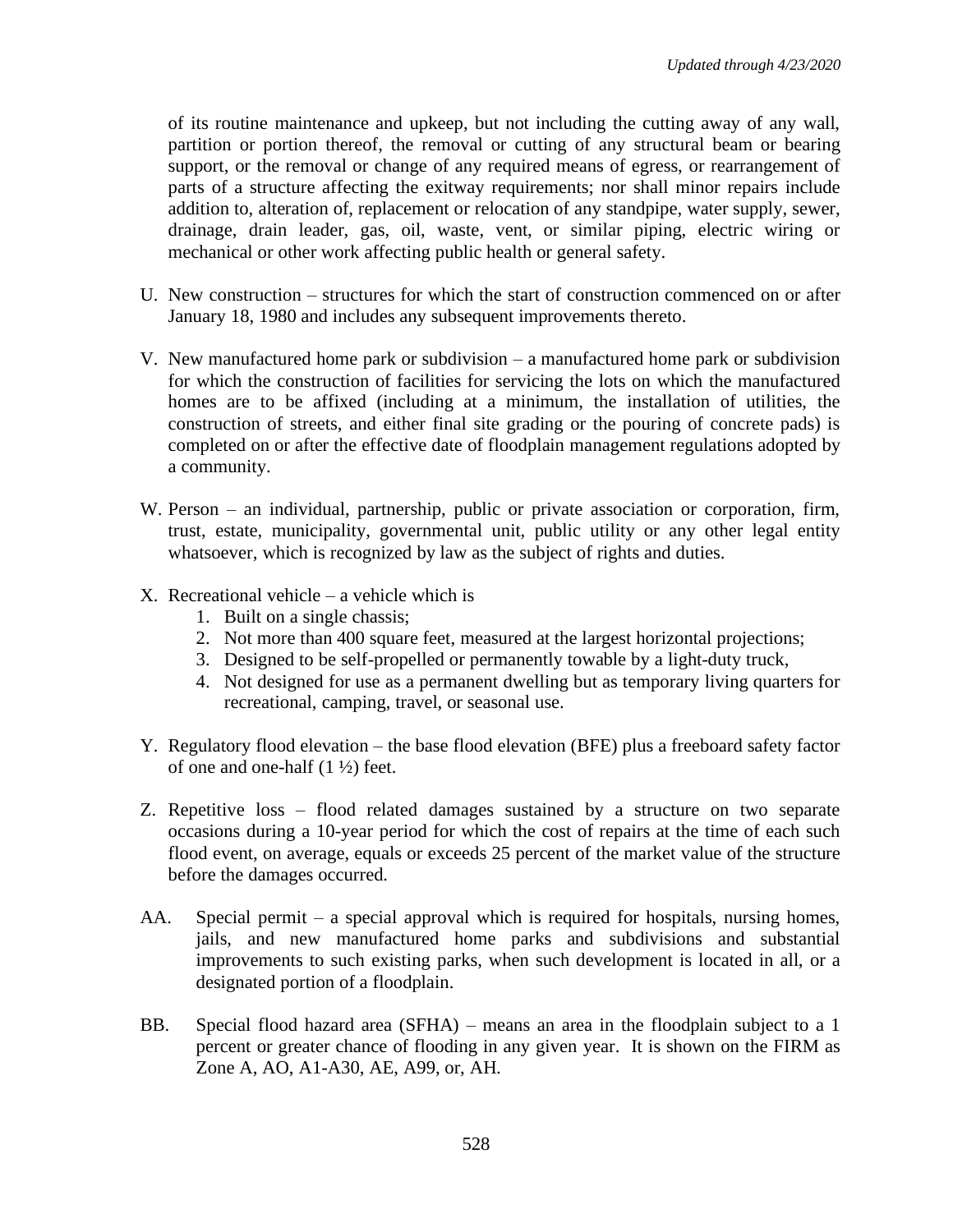- CC. Start of construction includes substantial improvement and other proposed new development and means the date the Permit was issued, provided the actual start of construction, repair, reconstruction, rehabilitation, addition, placement, or other improvement was within 180 days from the date of the permit. The actual start means either the first placement of permanent construction of a structure on a site, such as the pouring of slab or footings, the installation of piles, the construction of columns, or any work beyond the stage of excavation; or the placement of a manufacture home on a foundation. Permanent construction does not include land preparation, such as clearing, grading, and filling; nor does it include the installation of streets and/or walkways; nor does it include excavation for a basement, footings, piers, or foundations or the erection of temporary forms; nor does it include the installation on the property of accessory buildings, such as garages or sheds not occupied as dwelling units or not part of the main structure. For a substantial improvement, the actual start of construction means the first, alteration of any wall, ceiling, floor, or other structural part of a building, whether or not that alteration affects the external dimensions of the building.
- DD. Structure a walled and roofed building, including a gas or liquid storage tank that is principally above ground, as well as a manufactured home.
- EE. Subdivision the division or redivision of a lot, tract, or parcel of land by any means into two or more lots, tracts, parcels or other divisions of land including changes in existing lot lines for the purpose, whether immediate or future, of lease, partition by the court for distribution to heirs, or devisees, transfer of ownership or building or lot development. Provided, however, that the subdivision by lease of land for agricultural purposes into parcels of more than ten acres, not involving any new street or easement of access or any residential dwelling, shall be exempted.
- FF. Substantial damage damage from any cause sustained by a structure whereby the cost of restoring the structure to its before-damaged condition would equal or exceed fifty (50) percent or more of the market value of the structure before the damage occurred.
- GG. Substantial improvement Any reconstruction, rehabilitation, addition, or other improvement of a structure, the cost of which equals or exceeds fifty (50) percent of the market value of the structure before the "start of construction" of the improvement. This term includes structures which have incurred "substantial damage" or "repetitive loss" regardless of the actual repair work performed. The term does not, however include either:
	- 1. Any project for improvement of a structure to correct existing violations of state or local health, sanitary, or safety code specifications which have been identified by the local code enforcement official and which are the minimum necessary to assure safe living conditions, or;
	- 2. Any alteration of a "historic structure," provided that the alteration will not preclude the structure's continued designation as a "historic structure."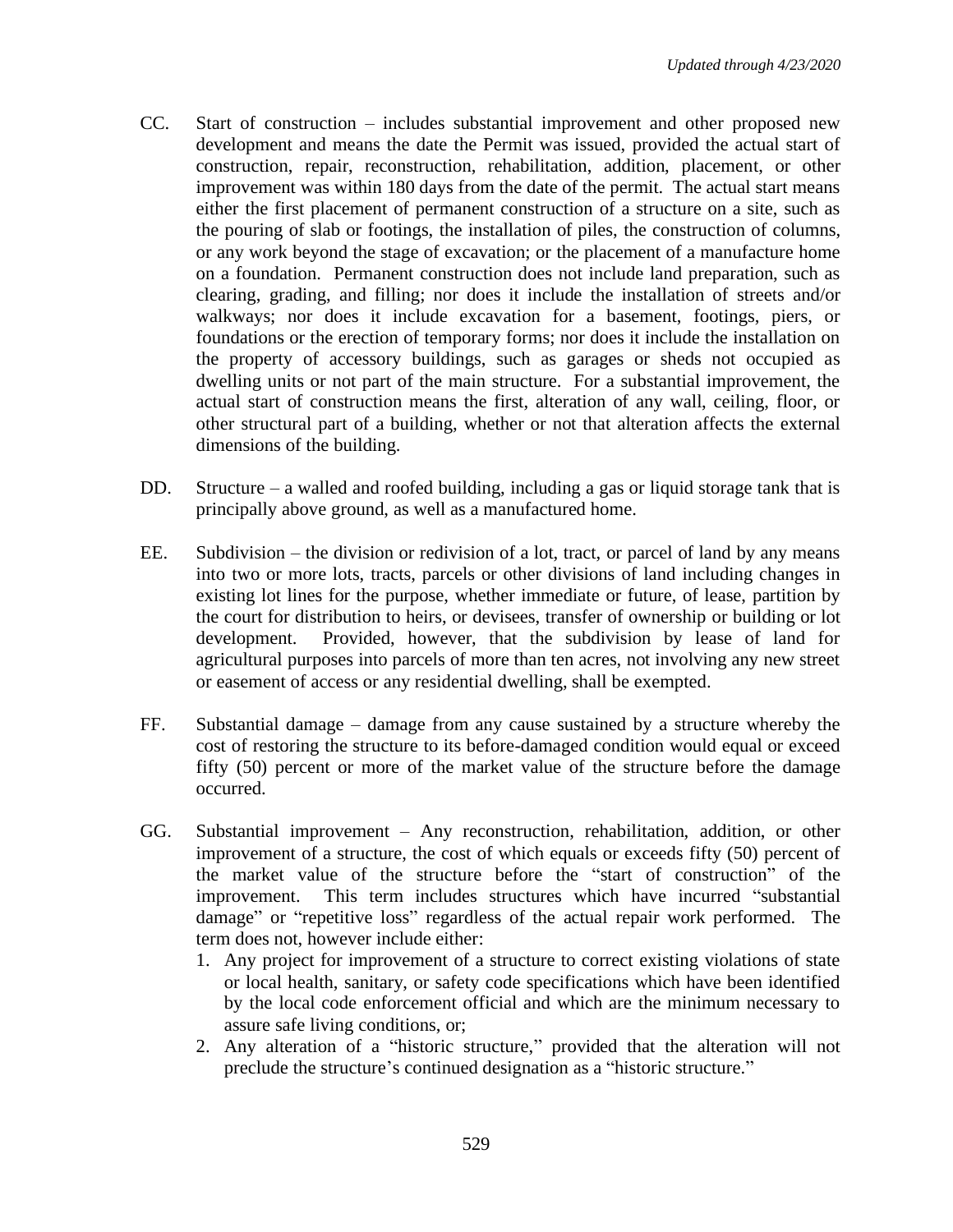- HH. Uniform Construction Code (UCC) The statewide building code adopted by The Pennsylvania General Assembly in 1999 applicable to new construction in all municipalities whether administered by the municipality, a third party or the Department of Labor and Industry. Applicable to residential and commercial buildings, The Code adopted The International Residential Code (IRC) and the International Building Code (IBC), by reference, as the construction standard applicable with the State floodplain construction. For coordination purposes, references to the above are made specifically to various sections of the IRC and the IBC.
- II. Violation means the failure of a structure or other development to be fully compliant with the community's flood plain management regulations. A structure or other development without the elevation certificate, other certifications, or other evidence of compliance required in §60.3(b)(5), (c)(4), (c)(10), (d)(3), (e)(2), (e)(4), or (e)(5) is presumed to be in violation until such time as that documentation is provided.

# **Article X – Enactment**

#### **§239. Adoption**.

This Ordinance shall be effective on March 17, 2011 and shall remain in force until modified, amended or rescinded by the Township of Sewickley, Westmoreland County, Pennsylvania.

#### **PART 3 DANGEROUS STRUCTURES**

#### **§301. Definitions.**

The following definitions shall apply in the interpretation and enforcement of this Part 3:

- A. BUILDING an independent structure having a roof supported by columns or walls resting on its own foundation and includes dwelling, garage, barn, stable, shed, greenhouse, mobile home, plant, factory, warehouse, school or similar structures.
- B. DWELLING shall mean any building which is wholly or partly used or intended to be used for living, or sleeping by human occupants.
- C. DWELLING UNIT shall mean any room or group of rooms located within a dwelling and forming a single habitable unit with facilities which are used or intended to be used for living or sleeping by human occupants.
- D. EXTERMINATION shall mean the control and elimination of insects, rodents or other pests by eliminating their harborage places; by removing or making inaccessible materials that may serve as their food; by poisoning, spraying, fumigating, trapping, or by any other recognized and legal pest elimination methods approved by the Board of Supervisors.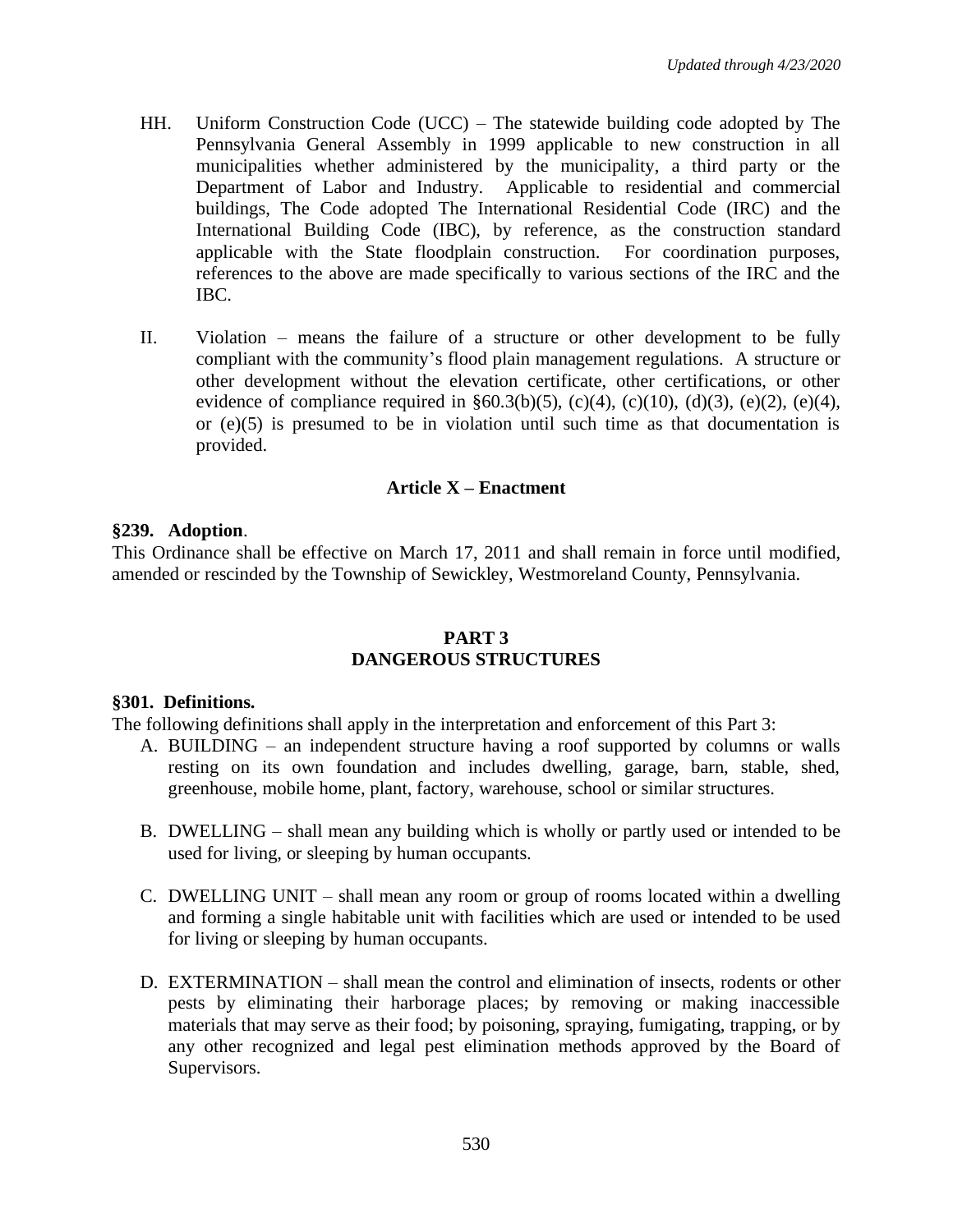- E. GARBAGE Please refer to Code Chapter 10, Section 101 (D)
- F. INFESTATION shall mean the presence, within or around a dwelling, of any insects, rodents or other pests.
- G. OWNER shall mean the person who, alone or jointly or severally with others:
	- 1. shall have legal title to any dwelling, or dwelling unit, with or without accompanying actual possession thereof; or
	- 2. shall have charge, care or control of any dwelling or dwelling unit, as owner or agent of the owner, or as executor, executrix, administrator, administratrix, or guardian of the estate of the owner. Any such person thus representing the actual owner shall be bound to comply with the provisions of this Part 3, and of rules and regulations adopted pursuant thereto, to the same extent as if he were the owner.
- H. PERSON shall mean and include any individual, firm, corporation, association or partnership, or other legal entity.
- I. PROPERTY shall mean a piece, parcel, lot or tract of land.
- J. RUBBISH Please refer to Code Chapter 10, Section 101 (K)
- K. STRUCTURE shall mean anything constructed or erected with a fixed or ascertainable location on the ground or in water, whether or not affixed to the ground or anchored in the water, including buildings, walls, fences, platforms, docks, wharves, billboards, signs and walks.
- L. MEANING OF CERTAIN WORDS whenever the words "dwelling", "dwelling unit", or " premises", are used in this Part 3, they shall be construed as though they were followed by the words "or any part thereof."

#### **§302. Inspection and Determination of Nuisances.**

The Board of Supervisors or their designated agent may make periodic inspections of any dwelling, building, structure or property. Whenever an inspection discloses that a dwelling, building, structure or property, by reason of its being a rat harborage or for any other reason has become a public nuisance or a hazard to the health, safety or welfare of the public, the Board of Supervisors shall issue a written notice requiring the owner, within a reasonable time specified in the notice, to rectify the conditions constituting the nuisance, or to remove the conditions constituting a nuisance or demolish and remove the dwelling, building or structure. Such removal or demolition of a dwelling, building or structure shall not be ordered unless the cost of such repair, alteration or improvement shall exceed fifty (50%) percent of the market value of the dwelling, building or structure.

#### **§303. Enforcement, Service of Notices and Orders; Hearings.**

Please refer to Code Chapter 10, Section 103, which shall be the enforcement mechanism for this Part 3 of Code Chapter 5.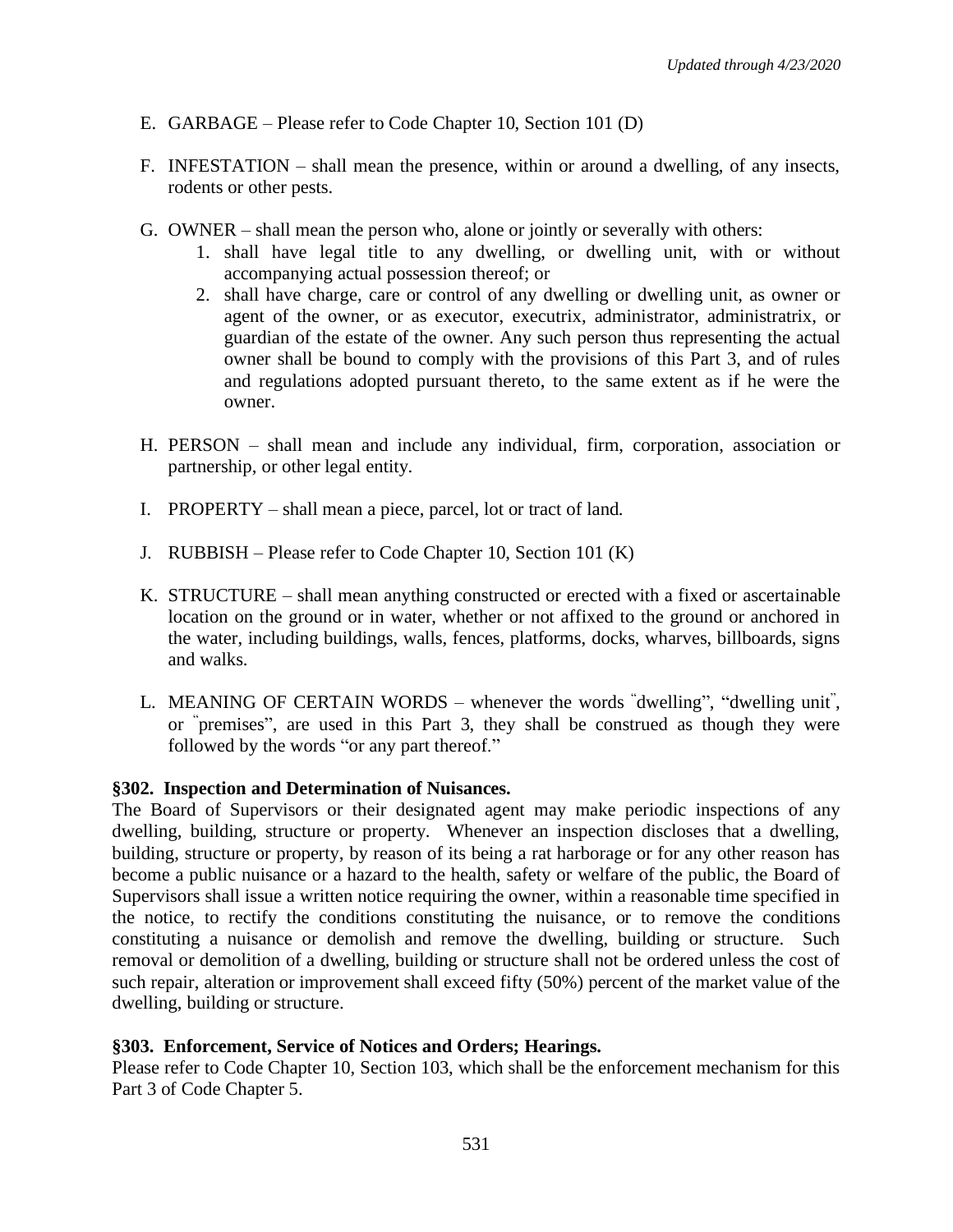# **§304. Designation of Unfit Dwellings and Legal Procedure of Condemnation.**

The designation of dwellings or dwelling units as unfit for human habitation and the procedure for the condemnation and placarding of such unfit dwellings or dwelling units shall be carried out in compliance with the following requirements:

- A. Any dwelling or dwelling unit which shall be found to have any of the following defects shall be condemned as unfit for human habitation and shall be so designated and placarded by the Board of Supervisors or their designated agent:
	- 1. One which is so damaged, decayed, dilapidated, unsanitary, unsafe or vermininfested that it creates a serious hazard to the health or safety of the occupants or of the public.
	- 2. One which lacks illumination, ventilation or sanitation facilities adequate to protect the health or safety of the occupants or of the public.
	- 3. One which because of its general condition or location is unsanitary, or otherwise dangerous, to the health or safety of the occupants or of the public.
- B. Any dwelling or dwelling unit condemned as unfit for human habitation and so designated and placarded by the Board of Supervisors or their designated agent, shall be vacated within a reasonable time as ordered.
- C. No dwelling or dwelling unit which has been condemned and placarded as unfit for human habitation shall again be used for human habitation until written approval is secured from, and such placard is removed by, the Board of Supervisors. The Board of Supervisors shall remove such placard whenever the defect or defects upon which the condemnation and placarding action were based have been eliminated.
- D. No person shall deface or remove the placard from any dwelling or dwelling unit which has been condemned as unfit for human habitation and placarded as such, except as provided in Paragraph 3 above.
- E. Any person affected by any notice or order relating to the condemning and placarding of a dwelling or dwelling unit as unfit for human habitation may request and shall be granted a hearing on the matter before the Board of Supervisors.

# **§305. Penalties.**

- A. Any person who shall violate any provision of this Part 3 shall, upon being convicted in a summary offense proceeding, pay a fine of not more than \$1,000.00 for each violation, plus court costs and such other costs and expenses of enforcement, including reasonable attorney fees, as permitted by law, or upon default in payment of such fine and costs, undergo imprisonment to the extent allowed by the law for punishment of summary offenses. In addition to the other powers set forth herein for violation, the Township of Sewickley may institute proceedings in courts of equity to compel the cessation of the violation and, further, to collect all costs, charges and expenses, including reasonable attorney fees, incurred in the enforcement process.
- B. A separate offense shall arise for each day or portion thereof in which a violation is found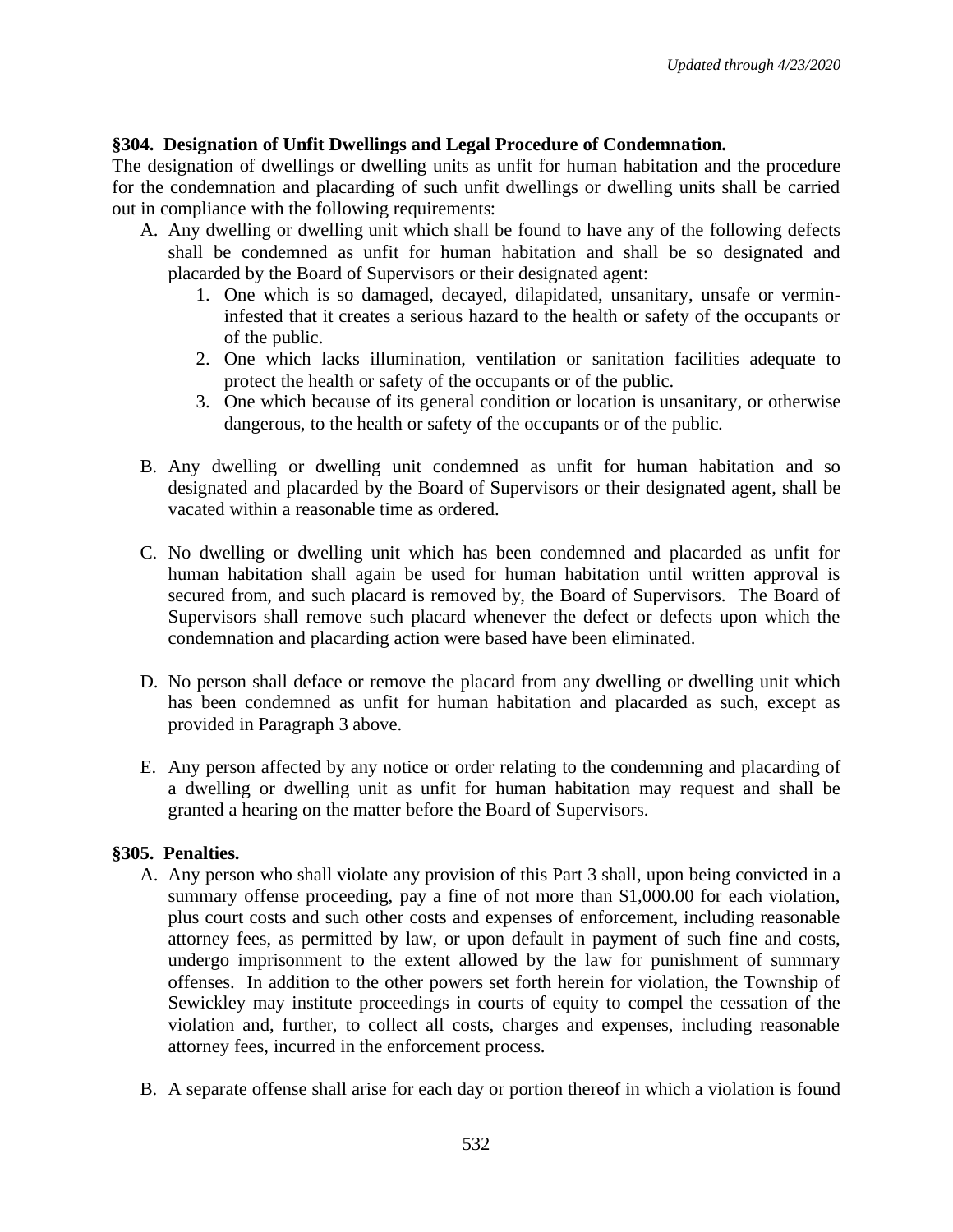to exist.

#### **§306. Conflict of Ordinances; Effect of Partial Validity.**

- A. In any case where a provision of this Part 3 is found to be in conflict with a provision of any ordinance existing on the effective date of this Part 3, the provision which establishes the higher standard for the promotion and protection of the health and safety of the people shall prevail. In any case where a provision of this Part 3 is found to be in conflict with a provision of any other ordinance existing on the effective date of this Part 3 which establishes a lower standard for the promotion and protection of the health and safety of the people, the provisions of this Part 3 shall be deemed to prevail, and such other ordinances are hereby declared to be repealed to the extent that they may be found in conflict with this Part 3.
- B. If any section, subsection, paragraph, sentence, clause, or phrase of this Part 3 should be declared invalid for any reason whatsoever, such decision shall not affect the remaining portions of this Part 3, which shall remain in full force and effect; and to this end the provisions of this Part 3 are hereby declared to be severable.

#### **§307. Public Nuisance Abatement.**

In addition to the penalties set forth in this Part 3, any building or structure, constructed, created or maintained in violation of this Part 3 is hereby declared to be a public nuisance. The Township is authorized to require the removal of any such nuisance by the owner or occupier of the land upon which such nuisance exists. If the owner or occupier fails, neglects or refuses to remove any such nuisance after being ordered to do so by the Township, the Township may cause the same to be done, and collect the cost thereof, together with twenty (20%) percent of such cost in order to defray the Township's administrative costs, along with the costs and fees of enforcement and reasonable attorney fees, in the manner provided by law for the collection of municipal claims, or by a civil action, assumpsit or in equity.

#### **PART 4 UNIFORM CONSTRUCTION CODE**

#### Article I – Adoption of Code

#### **§401. Uniform Construction Code.**

The Board of Supervisors of the Township of Sewickley hereby adopts the Uniform Construction Code (hereinafter referred to as "Code"), as designated and defined by the Pennsylvania Construction Code Act (hereinafter referred to as "Act"), as amended and supplemented, and the Regulations promulgated by the Department of Labor and Industry thereunder (hereinafter referred to as "Regulations"), as amended and supplemented from time to time, as provided in said Act and Regulations, as the Township of Sewickley Building Code.

- A. The Uniform Construction Code, contained in 34 Pa. Code, Chapters 401-405, consists of the following:
	- 1. The provisions of Chapters 2-29 and 31-35 of the "International Building Code 2006." This includes all errata issued by the International Code Council;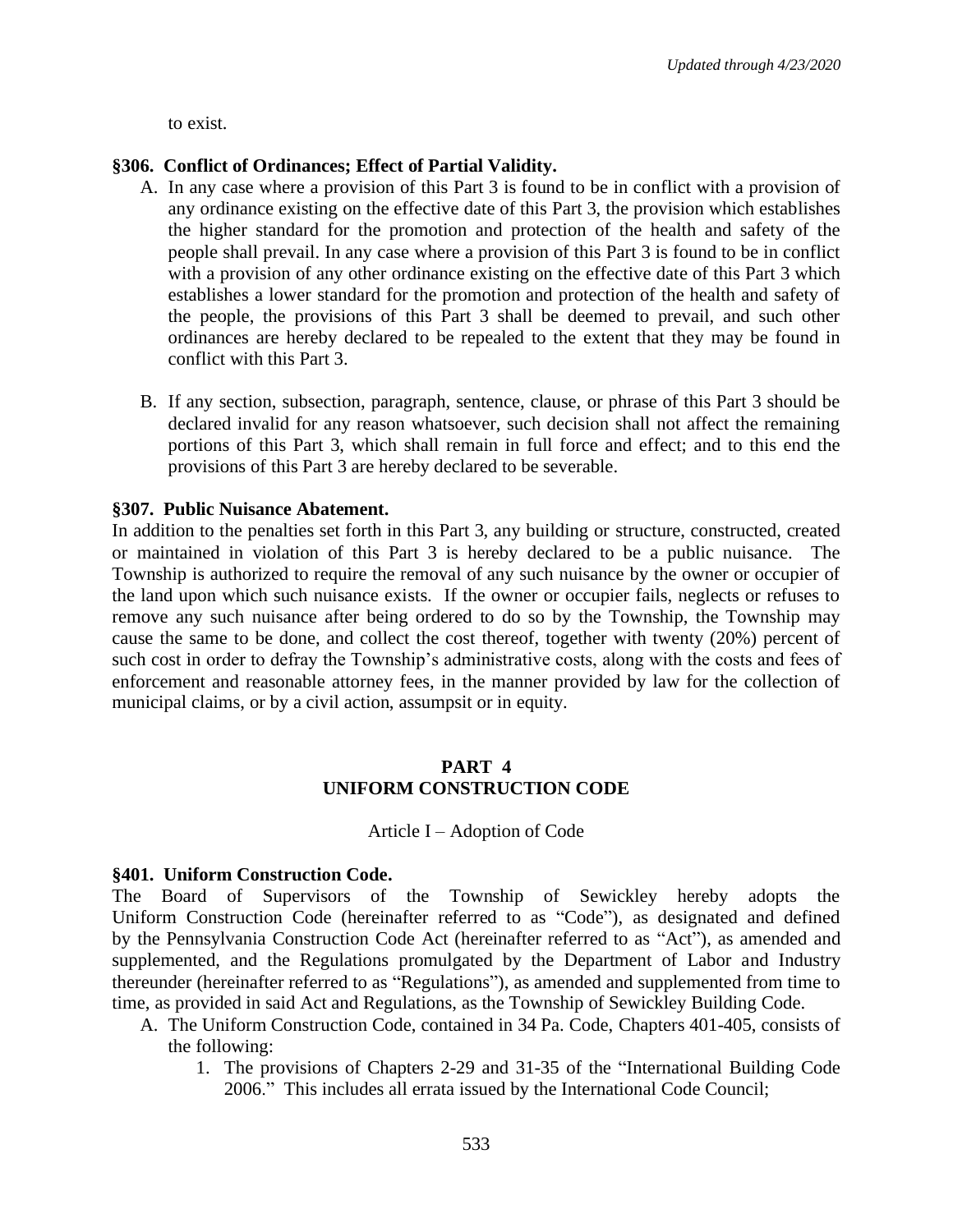- 2. The "ICC Electrical Code Administrative Provisions 2006." This includes all errata issued by the International Code Council;
- 3. The "International Mechanical Code 2006." This includes all errata issued by the International Code Council;
- 4. The "International Fuel Gas Code 2006" and its Appendices. This includes all errata issued by the International Code Council;
- 5. The "International Plumbing Code 2006" and its Appendices. This includes all errata issued by the International Code Council;
- 6. The "International Residential Code 2006", Chapter 43 and Appendices A, B, C, D, and L. This includes all errata issued by the International Code Council;
- 7. The "International Fire Code 2006" and Appendices B, C, D, E, F, and G. This includes all errata issued by the International Code Council;
- 8. The "International Energy Conservation Code 2006" and the Appendix. This includes all errata issued by the International Code Council;
- 9. Sections AE 501-AE 503 and AE 601-AE 605 of Appendix E of the "International Residential Code 2006." This includes all errata issued by the International Code Council;
- 10. The "International Existing Building Code for Buildings and Facilities 2006" and the Appendix. This includes all errata issued by the International Code Council;
- 11. The "International Urban-Wildlife Interface Code 2006" and Appendices, A, B, C, D, E, F, G and H (First Printing). This includes all errata issued by the International Code Council;
- 12. Appendix E of the "International Building Code 2006." This includes all errata issued by the International Code Council;
- 13. Appendix H of the "International Building Code 2006." This includes all errata issued by the International Code Council;
- 14. Appendix G of the "International Residential Code 2006." This includes all errata issued by the International Code Council.
- B. The hereinafter set forth sections of the above referenced Codes, which form a part of the Uniform Construction Code, are hereby completed, modified or revised as follows:
	- 1. References to Jurisdiction or Municipality shall mean the Township of Sewickley.
	- 2. The International Building Code: §1612.3, Effective August 5, 1997.
	- 3. The International Building Code: § 3410.2.
	- 4. The ICC Electrical Code: § 404.2, insert: "as set forth in a separate resolution adopted by the Board of Supervisors."
	- 5. International Mechanical Code: § 106.5.2, insert: "as set forth in a separate resolution adopted by the Board of Supervisors."
	- 6. International Mechanical Code: § 106.5.3(2) insert "0%" and 106.5(3)(3), insert: "75%".
	- 7. International Mechanical Code: §108.4, insert: "summary offense" in the specific offense portion; insert "up to \$500.00" for the amount of fine; and insert "thirty (30) days" for the term of imprisonment.
	- 8. International Mechanical Code: § 108.5, insert: "a fine of not less than \$10.00 nor more than \$1,000.00."
	- 9. International Fuel Gas Code: § 106.5.2, insert: "as set forth in a separate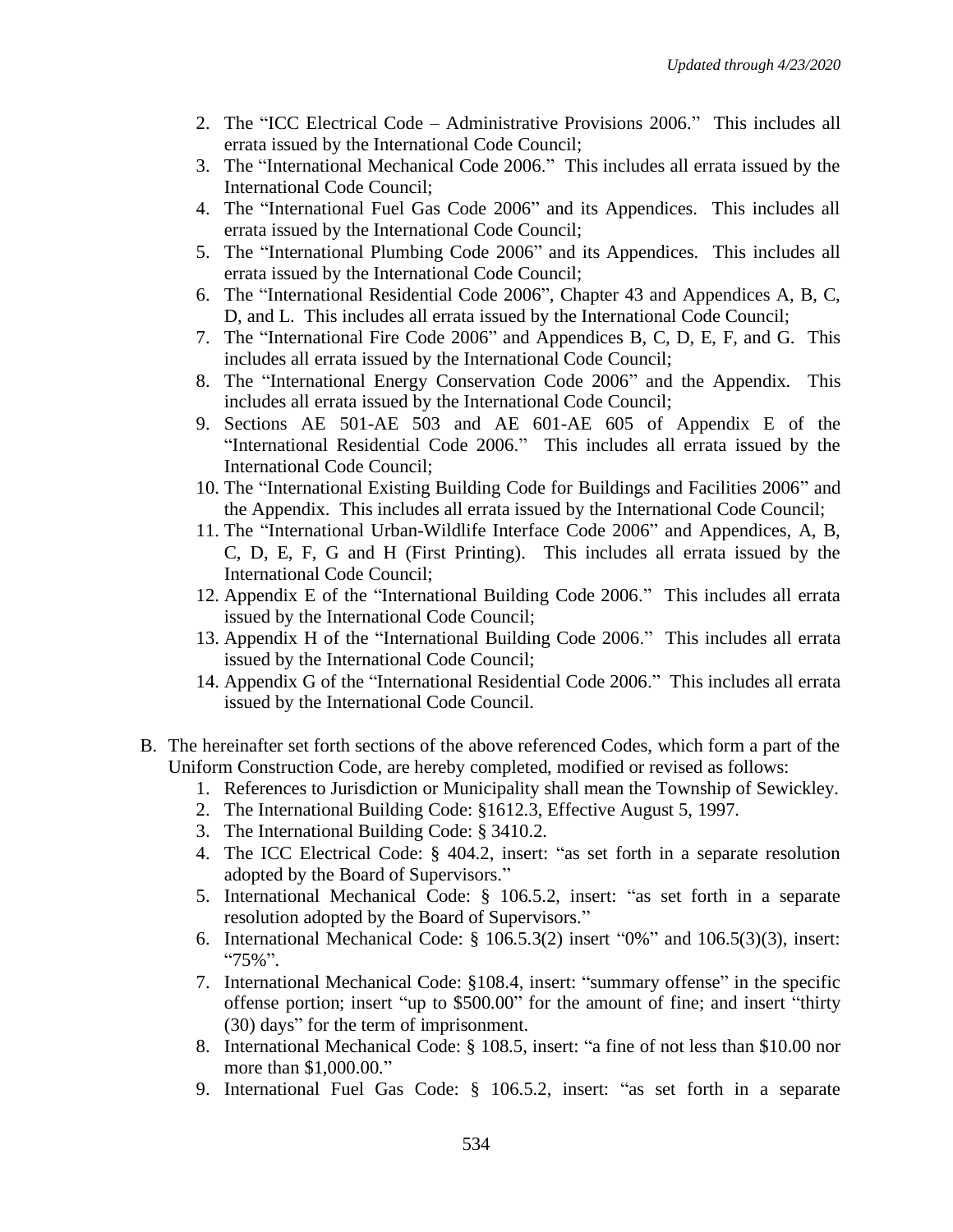resolution adopted by the Board of Supervisors."

- 10. International Fuel Gas Code: § 106.5.3(2) insert "0%" and 106.53 (3), insert: "75%".
- 11. International Fuel Gas Code: § 108,4, insert: "summary offense" in the specific offense portion; insert "up to \$500.00" for the amount of fine; and insert "thirty (30) days" for the term of imprisonment.
- 12. International Fuel Gas Code: § 108.5, insert: "not less than \$10.00 nor more than \$1,000.00."
- 13. International Plumbing Code: § 106.6.2, insert: "as set forth in a separate resolution adopted by the Board of Supervisors."
- 14. International Plumbing Code: § 108.4, insert: "summary offense" in the specific offense portion; insert "up to \$1,000.00" for the amount of the fine; and insert "thirty (30) days" for the term of imprisonment.
- 15. International Plumbing Code: § 106.6.3 (2) insert "0%" and 106.6.3 (3), insert: "75%",
- 16. International Plumbing Code: § 108.5, insert: "not less than \$10.00 nor more than \$1,000.00."
- 17. International Plumbing Code: § 305.6.1, insert: forty (40") inches in both locations.
- 18. International Plumbing Code: § 904.1, insert: twenty-four (24) inches.
- 19. International Residential Code: Table R 301.2(1), insert the following: a.Ground Snow Load: 30 lbs.
	- b.Wind Speed (mph): 90.
	- c.Seismic Design Category: C.

d.Weathering: severe,

- e.Frost Line Depth: forty (40) inches.
- f.Termite: moderate to heavy.
- g.Decay: slight to moderate.
- h.Winter Design Temperature: 5° f,
- i. lee Shield Underlayment: Yes.
- j. Flood Hazard Map dated August 5, 1997.
- 20. International Residential Code § P2603.6.1 insert: forty (40") inches in both places,
- 21. International Residential Code § P3103.1 insert: twenty-four (24") inches in both places.
- 22. International Fire Code § 109.3 insert: "summary offense in the (specific offense) portion; insert up to \$500.00 for the amount of the fine; and insert thirty (30) days for the term of imprisonment.
- 23. International Fire Code § 111.4 insert: Three Hundred (\$300.00) Dollars and One Thousand (\$1,000.00) Dollars.
- 24. International Fire Code § 3204.3.1.1, § 3404.2.9.5.1, § 3406.2.4.4 and § 3804.2 insert: Any area mapped on the current FEMA Flood Mapping as a flood area (Maps are dated August 5, 1997).
- 25. International Existing Building Code § 1201.2.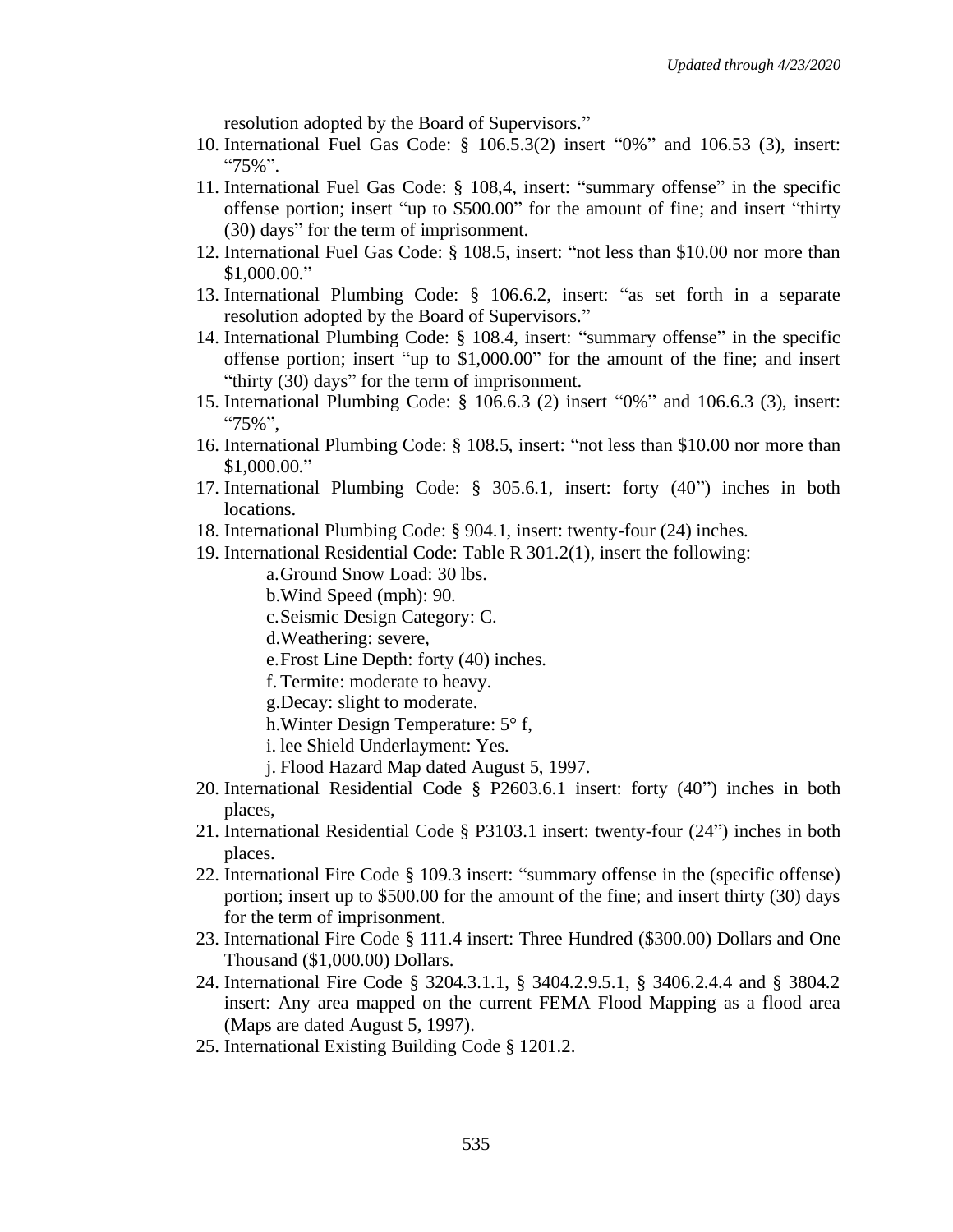#### **Article II – Administration and Enforcement**

#### **§402. Local Administration.**

- A. The Township of Sewickley hereby elects to administer and enforce this Ordinance, the Code, the Act and Regulations, pursuant to the authority and procedures of said Code, Act and Regulations, by any and all of the means and manner as set forth in said Code, Act and Regulations, and by the means and manner as hereinafter set forth.
- B. The administration and enforcement of this Ordinance, the Code, the Act and the Regulations shall be undertaken and carried out in the following manner:
	- 1. By the designation of an individual , registered or certified as a "Building Code Official" by the Department of Labor and Industry, to serve as the Municipal Building Code Official, to administer and enforce this Ordinance, the Code, the Act and the Regulations in the Township of Sewickley, to issue building, occupancy and other permits and approvals, and to do and carry out any and all other functions and duties permitted and authorized of such an official with regard to buildings, uses and structures, under the Building Code, the Act and Regulations and by the following additional means, methods and manner.
	- 2. By designating one or more certified third party agencies, as that term is defined in the Regulations, to perform plan reviews, approvals and inspections, (but not the issuance of building, compliance or occupancy permits), so long as any designated certified third party agency, under contract with the Township, meets and maintains the following standards and criteria:
		- a.Is certified as a third party agency by the Department of Labor and Industry and provides proof of such certification, satisfactory to the Township;
		- b.Registers as a Certified Uniform Construction Code third party agency with the Township, providing the name, address, contact person(s), phone and fax numbers, and e-mail addresses for such agency and contact person; and further providing the specific certifications held by any and all persons performing services.
		- c.Obtains, maintains in effect and provides to the Township proof of all insurance required by the Department of Labor and Industry to be certified as a third party agency, adding or including the Township as an additional insurer on said policy.
		- d.Provides, in a proper and timely fashion, any and all reviews, approvals, inspections, denials, disapprovals and/or comments, made, undertaken or communicated to any person requesting such agency's services.
		- e.Immediately informs the Township, in writing, if any person within, employed by or engaged by the agency, or the agency itself, loses any certification or registration otherwise is precluded, prevented or directed to cease performing services by any department or agency having jurisdiction over such person or agency.

#### **§403. Board of Appeals.**

The owner of a building or structure or any other person may appeal from the decision of the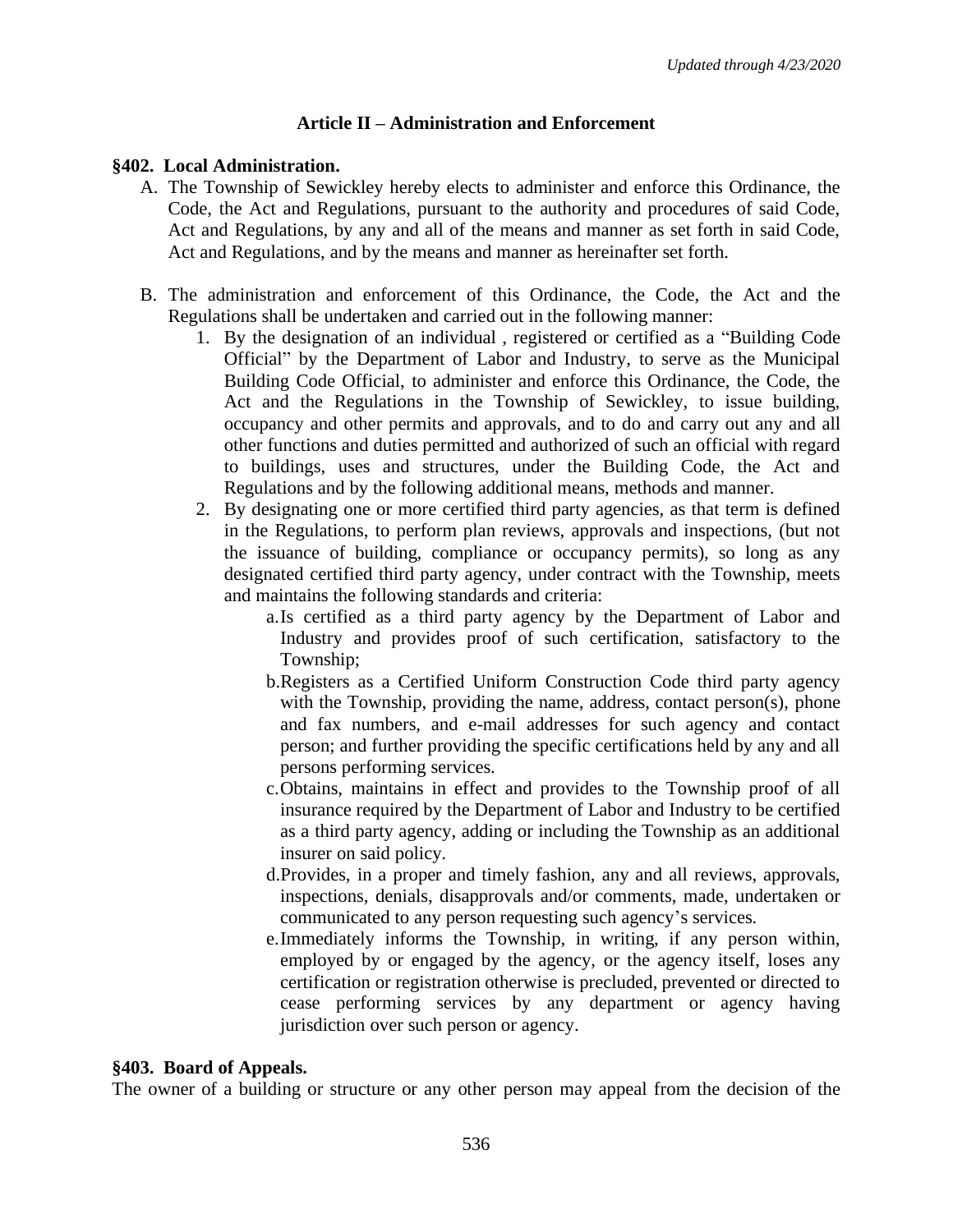Building Code Official regarding the provisions of the Code hereby adopted by the Township of Sewickley, covering the manner of construction or materials to be used in the erection, alteration, or repair of a building or structure, to the Board of Appeals. The Board of Appeals shall be that constituted by the Central Westmoreland Council of Governments pursuant to an Intermunicipal Agreement and said Board shall act as the Board of Appeals of the Township of Sewickley in the manner provided in the Code, Act and Regulations and by the Administrative Procedures established by the Central Westmoreland Council of Governments and Pennsylvania Administrative Law.

#### **§404. Matters remaining in effect.**

All Ordinances, Resolutions, Regulations and policies of the Township of Sewickley not affected, modified or repealed by this Ordinance, the Code, Act or Regulations, shall remain in full force and effect. In furtherance, but not limitation of this Section, the standards, requirements and regulations of the Township, the Sutersville-Sewickley Municipal Sewage Authority and the Municipal Sewage Authority of the Township of Sewickley with regard to sanitary sewer facilities remain in full force and effect as to those standards, requirements and regulations that are greater or more restrictive than those found in the Code.

#### **§405. Fees and Costs.**

The Township of Sewickley hereby imposes and assesses fees and costs for the administration and enforcement of said Code, Act and Regulations and this Ordinance, which fees and costs shall be established by the Board of Supervisors, by Resolution, from time to time.

#### **§406. Penalties.**

Any person, firm or corporation that violates any provision of this Ordinance, the Codes, Act and/or Regulations for which a penalty is not otherwise set forth herein, commits a summary offense and shall, upon conviction, be sentenced to pay a fine of not more than \$1,000.00 and costs incurred by the Township in enforcement of said violation. Each day that a violation exists and continues shall be a separate violation.

#### **PART 5 NEIGHBORHOOD BLIGHT RECLAMATION AND REVITALIZATION**

#### **§501. Short Title.**

This Ordinance may be cited as the "Township of Sewickley Neighborhood Blight Reclamation and Revitalization Ordinance."

#### **§502. Purpose.**

The purpose of this Part 5 of Chapter 5 of the Township of Sewickley Code is to implement in the Township of Sewickley the provisions of the act of October 27, 2010 (P.L. 875, No. 90), 53 Pa.C.S. Ch. 61*,* known as the Neighborhood Blight Reclamation and Revitalization Act. There are deteriorated properties located in Township of Sewickley as a result of neglect by their owners in violation of applicable State and municipal codes. These deteriorated properties create public nuisances which have an impact on crime and the quality of life of our residents and require significant expenditures of public funds in order to abate and correct the nuisances.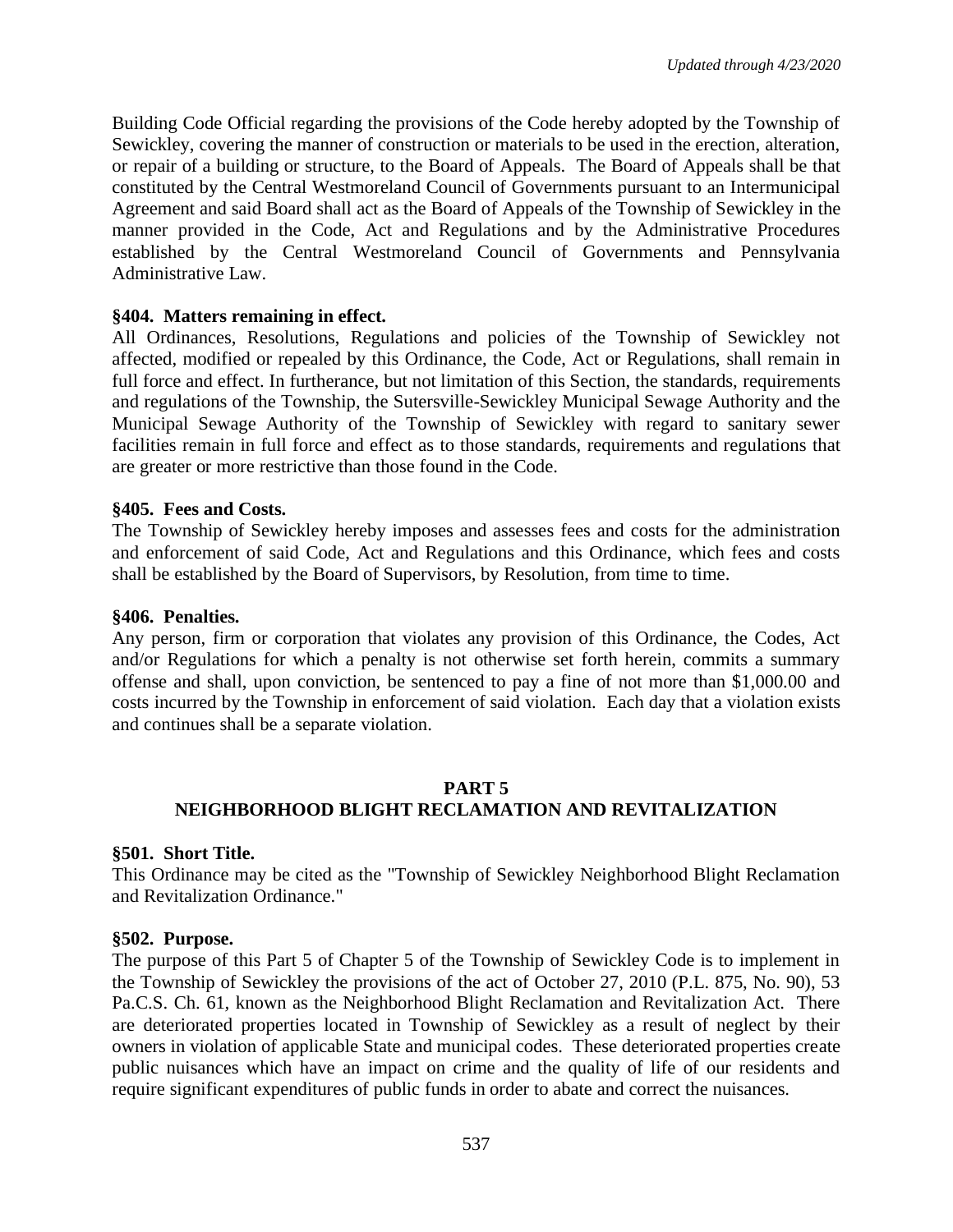In order to address these situations, it is appropriate to deny certain governmental permits and approvals in order:

- (1) To prohibit property owners from further extending their financial commitments so as to render themselves unable to abate or correct the code, statutory and regulatory violations or tax delinquencies;
- (2) To reduce the likelihood that this municipality and other municipalities will have to address the owners' neglect and resulting deteriorated properties, causing public health, safety and welfare issues to the public at large; and
- (3) To sanction the property owners for not adhering to their legal obligations to the Township of Sewickley, tenants, adjoining property owners and neighborhoods.

#### **§503. Definitions.**

The following words and phrases when used in this Part 5 of Chapter 5 of the Township of Sewickley Code shall have the meanings given to them in this section unless the context clearly indicates otherwise:

"Act." The act of October 27, 2010 (P.L. 875, No. 90), 53 Pa.C.S. Ch. 61, known as the Neighborhood Blight Reclamation and Revitalization Act.

"Building." A residential, commercial or industrial building or structure and the land appurtenant to it.

"Code." A building, housing, property maintenance, fire, health or other public safety ordinance enacted by a municipality. The term does not include a subdivision and land development ordinance or a zoning ordinance enacted by a municipality.

"Court." The Court of Common Pleas of Westmoreland County.

"Mortgage lender." A business association defined as a "banking institution" or "mortgage lender" under 7 Pa.C.S. Ch. 61 (relating to mortgage loan industry licensing and consumer protection) that is in possession of or holds title to real property pursuant to, in enforcement of or to protect rights arising under a mortgage, mortgage note, deed of trust or other transaction that created a security interest in the real property.

"Municipality." A city, borough, incorporated town, township or home rule, optional plan or optional charter municipality or municipal authority in this Commonwealth and any entity formed pursuant to the act of Dec. 19, 1996 (P.L. 1158, No. 177), § 1, 53 Pa.C.S. Ch. 23 (relating to intergovernmental cooperation).

"Municipal permits." Privileges relating to real property granted by the Township of Sewickley that are building permits, Township of Sewickley Code Chapter 5, Zoning Permits, Special Exceptions, Conditional Uses and Variances granted under the Zoning Ordinance, Township of Sewickley Code Chapter 28, and junkyard and transient business permits, Township of Sewickley Code Chapter 13. The term does not include decisions on the substantive validity of a zoning ordinance or map such a validity variance or the acceptance of a curative amendment.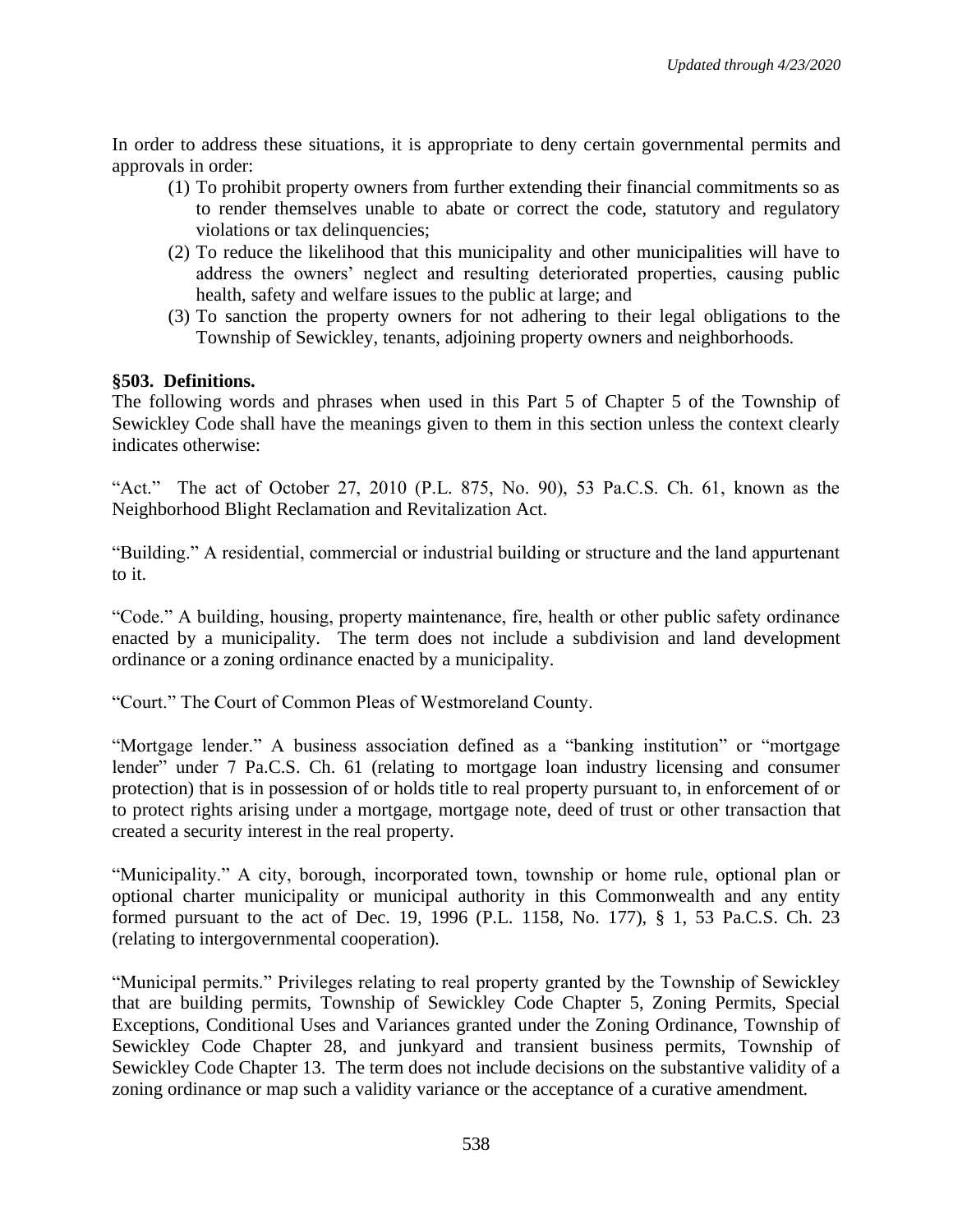"Owner." A holder of the title to residential, commercial or industrial real estate, other than a Mortgage Lender, who possesses and controls the real estate. The term includes, but is not limited to, heirs, assigns, beneficiaries and lessees, provided this ownership interest is a matter of public record, including without limitation lessees under leases for which a memorandum of lease is recorded in accordance with the act of June 2, 1959 (P.L. 254 (vol. 1), No. 86), 21 P.S. § 405.

"Public nuisance." Property which, because of its physical condition or use, is regarded as a public nuisance at common law or has been declared by the Ordinance Officer a public nuisance in accordance with the International Property Maintenance Code, as adopted by the Township, Township of Sewickley Code Chapter 10 Part 1, or by the Court.

"Remediation plan" A plan for the correction of violations of State law or of Township of Sewickley Code that is part of an agreement between the owner and the municipality in which the real property containing the violations is located.

"Serious violation." A violation of a State law or a Code that poses an imminent threat to the health and safety of a dwelling occupant, occupants in surrounding structures or a passersby, including a building that is ordered to be vacated in accordance with the Department of Labor and Industry's Regulations, 34 Pa. Code § 403.84, as amended, implementing the Uniform Construction Code, the act of November 10, 1999 (P.L. 491, No. 45), as amended, 35 P.S. §§7210.101 to 7210.1103; a building placarded as unfit for human habitation so as to prevent its use under the Township of Sewickley Property Maintenance Code; or a vacant building whose exterior violates the Property Maintenance Code or any successor statute, regulation or Property Maintenance Code.

"State law." A statute of the Commonwealth or a regulation of an agency charged with the administration and enforcement of Commonwealth law.

"Substantial step." An affirmative action as determined by a property codes official or officer of the court on the part of a property owner or managing agent to remedy a serious violation of a State law or municipal code, including, but not limited to, physical improvements or repairs to the property, which affirmative action is subject to appeal in accordance with applicable law.

"Tax delinquent property." Tax delinquent real property as defined under:

(1) the act of July 7, 1947 (P.L. 1368, No. 542), known as the Real Estate Tax Sale Law;

(2) the act of May 16, 1923 (P.L. 207, No. 153), referred to as the Municipal Claim and Tax Lien Act; or

(3) the act of October 11, 1984 (P.L. 876, No. 171) known as the Second Class City Treasurer's Sale and Collection Act, located in any municipality in this Commonwealth (4) or any successor law to any of the above statutes.

"Uniform Construction Code." The act of November 10, 1999 (P.L. 491, No. 45), as amended, 35 P.S. §§7210.101 to 7210.1103 as implemented by Township of Sewickley Code Chapter 5, Part 4.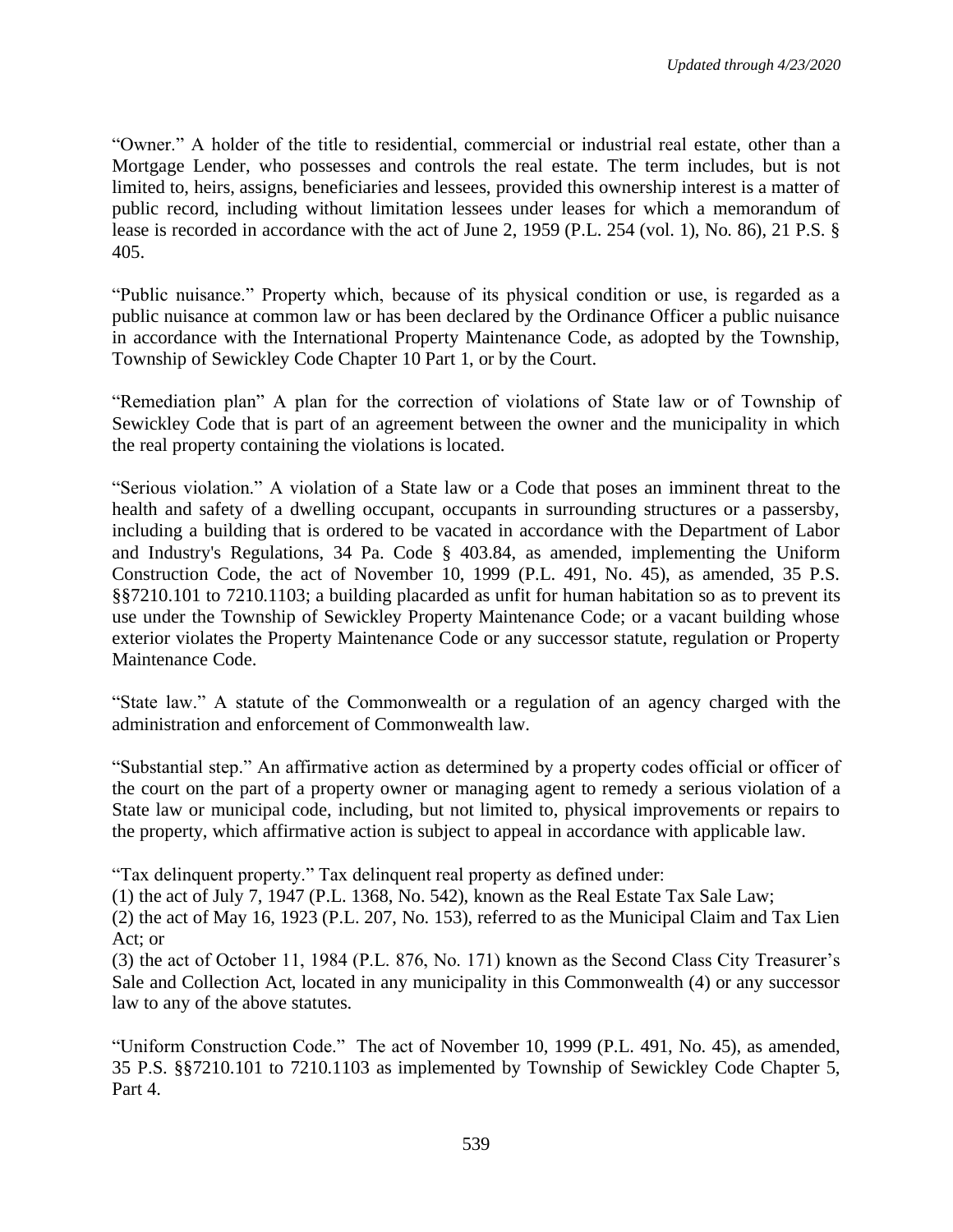# **§504. Actions Against Owner of Property with Serious Code Violations.**

a. Actions.

In addition to any other remedy available at law or in equity, the Township of Sewickley may institute the following actions against the owner of any real property that is in serious violation of a code or for failure to correct a condition which causes the property to be regarded as a public nuisance:

(1)(i) An in person action may be initiated for a continuing violation for which the owner takes no substantial step to correct within six months following receipt of an order to correct the violation, unless the order is subject to a pending appeal before the administrative agency or court.

(ii) As authorized by the Act, the Township of Sewickley reserves the right to recover in a single action under this section, an amount equal to any penalties imposed against the owner and any costs of remediation lawfully incurred by or on behalf of the municipality to remedy any code violation.

(2) A proceeding in equity.

#### b. Asset attachment.

(1) General rule.--A lien may be placed against the assets of an owner of real property that is in serious violation of a code or is regarded as a public nuisance after a judgment, decree or order is entered by a court of competent jurisdiction against the owner of the property for an adjudication under section 4.a (relating to actions).

(2) Limitations under the Act.--In proceedings under the Act, except as otherwise allowed by law, where the owner is an association or trust no lien shall be imposed upon the individual assets of any limited partner, shareholder, member or beneficiary of the owner.

c. Reservation of rights and remedies under law other than the Act.

The Township of Sewickley reserves all rights and remedies existing under statutes other than the Act, its ordinances implementing them, and applicable case law to obtain recovery for the costs of preventing and abatement of code violations and public nuisances to the fullest extent allowed by law from mortgage lenders; trustees, and members of liability companies, limited partners who provide property management services to the real property as well as general partners of owners; and officers, agents, and operators that are in control of a property as an owner or otherwise hold them personally responsible for code violations as well as owners themselves. Such owners, mortgage lenders, partners, members of limited liability companies, trustees, officers, agents and operators in control of a real property with code violations shall be subject to all actions at law and in equity to the full extent authorized by such statutes, ordinances and applicable case law. Such action may be joined in one lawsuit against responsible parties with an action brought under the Act.

# **§505. Denial of Permits.**

# a. Permit Application Form

(1) In addition to the requirements set forth in the governing ordinance, regulations or rules for the specific municipal permit being applied for under the ordinances referenced in the definition of "municipal permit" in Section 503, all applications for a municipal permit shall include: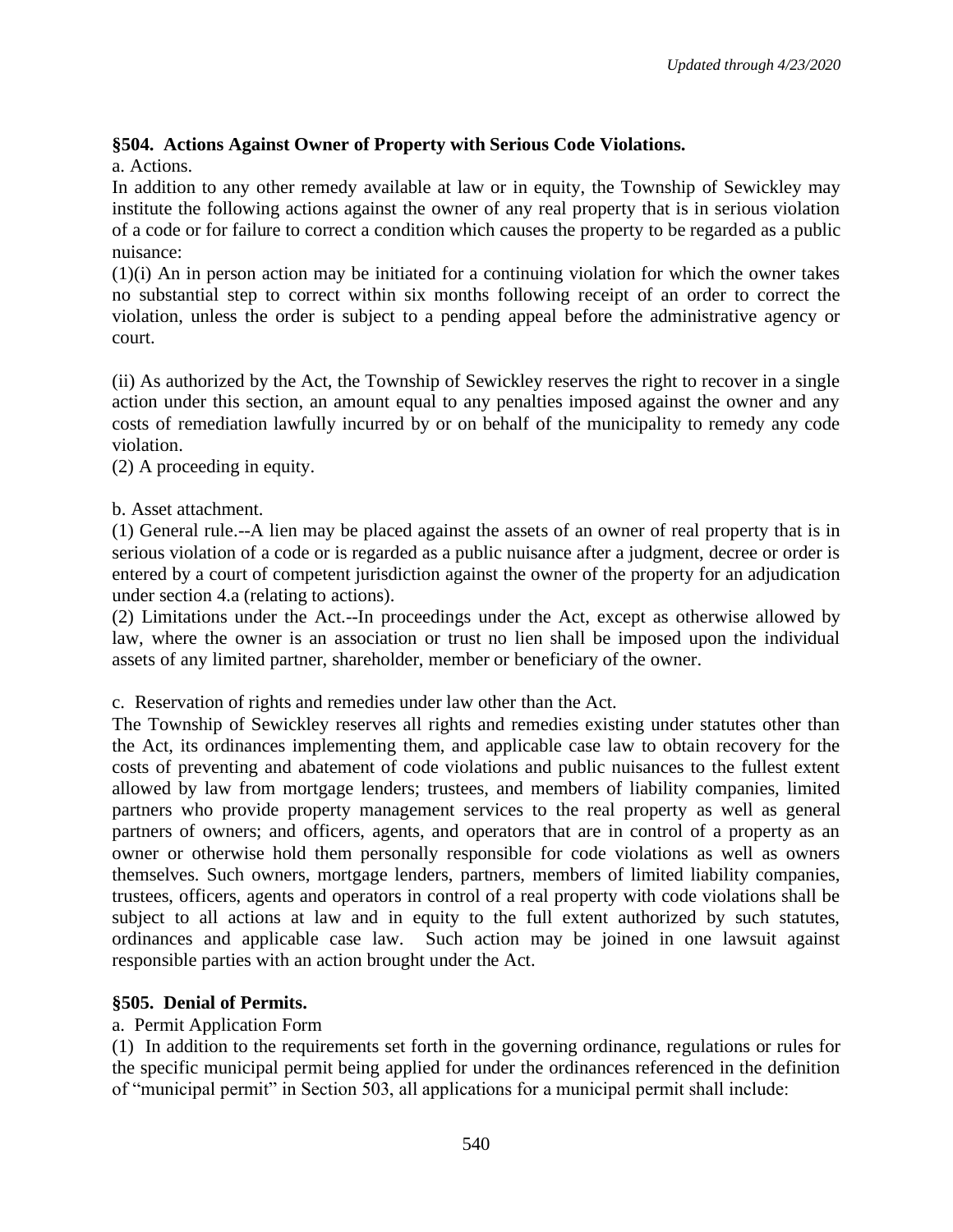- (a) If the owner is an individual, the home address of the owner.
- (b) If the owner is an entity, its registered office and principal place of business, type of entity, in what state it was formed, and whether the entity has qualified to do business as a foreign entity in Pennsylvania by filing with the Corporation Bureau of the Pennsylvania Department of State under title 15 of the Pennsylvania Consolidated Statutes. The home address of at least one responsible officer, member, trustee, or partner shall be also be included.
- (c) The applications shall also include a provision requiring the owner to disclose real properties owned by the owner both inside of the Township of Sewickley as well as in all other municipalities of the Commonwealth:
	- (i) in which there is a serious violation of State law or a code, or where fines, penalties, or judgments have been assessed, imposed, or ordered and the owner has taken no substantial steps to correct the violation within six months following notification of the violation;
	- (ii) and for which fines or other penalties or a judgment to abate or correct were imposed by a magisterial district judge or municipal court, or a judgment at law or in equity was imposed by a court of common pleas;
	- (iii) and real property owned in the Commonwealth by the owner for which there is a final and unappealable tax, water, sewer or refuse collection delinquency on account of the actions of the owner. This provision shall require the owner to disclose the street address, tax parcel number, municipality, and county of each such real property. The provision shall require the disclosure be under penalty as provided in 18 Pa.C.S. § 4904(a) for an unsworn falsification to a government officer or employee (public servant) performing official functions.

(2) All applicants for a municipal permit shall accurately complete the Permit Applicant Disclosure Form as from time-to-time adopted by Resolution of the Board of Supervisors subject to a penalty as described in 18 Pa.C.S. § 4904.

b. Municipal Permit Denials and Appeals

(1) Permit Denial.

(a) The Building Inspector, appropriate Township official or the Zoning Hearing Board, under subsection 505.b(1)(f), shall deny issuing to an applicant a municipal permit if the applicant owns real property in any municipality for which there exists on the real property:

(i) a final and unappealable tax, water, sewer or refuse collection delinquency on account of the actions of the owner; or

(ii) a serious violation of State law or a code and the owner has taken no substantial steps to correct the violation within six months following notification of the violation and for which fines or other penalties or a judgment to abate or correct were imposed by a magisterial district judge or municipal court, or a judgment at law or in equity was imposed by a court of common pleas. However, no denial shall be permitted on the basis of a property for which the judgment, order or decree is subject to a stay or supersedeas by an order of a court of competent jurisdiction or automatically allowed by statute or rule of court until the stay or supersedeas is lifted by the court or a higher court or the stay or supersedeas expires as otherwise provided by law. Where a stay or supersedeas is in effect, the property owner shall so advise the municipality seeking to deny a municipal permit.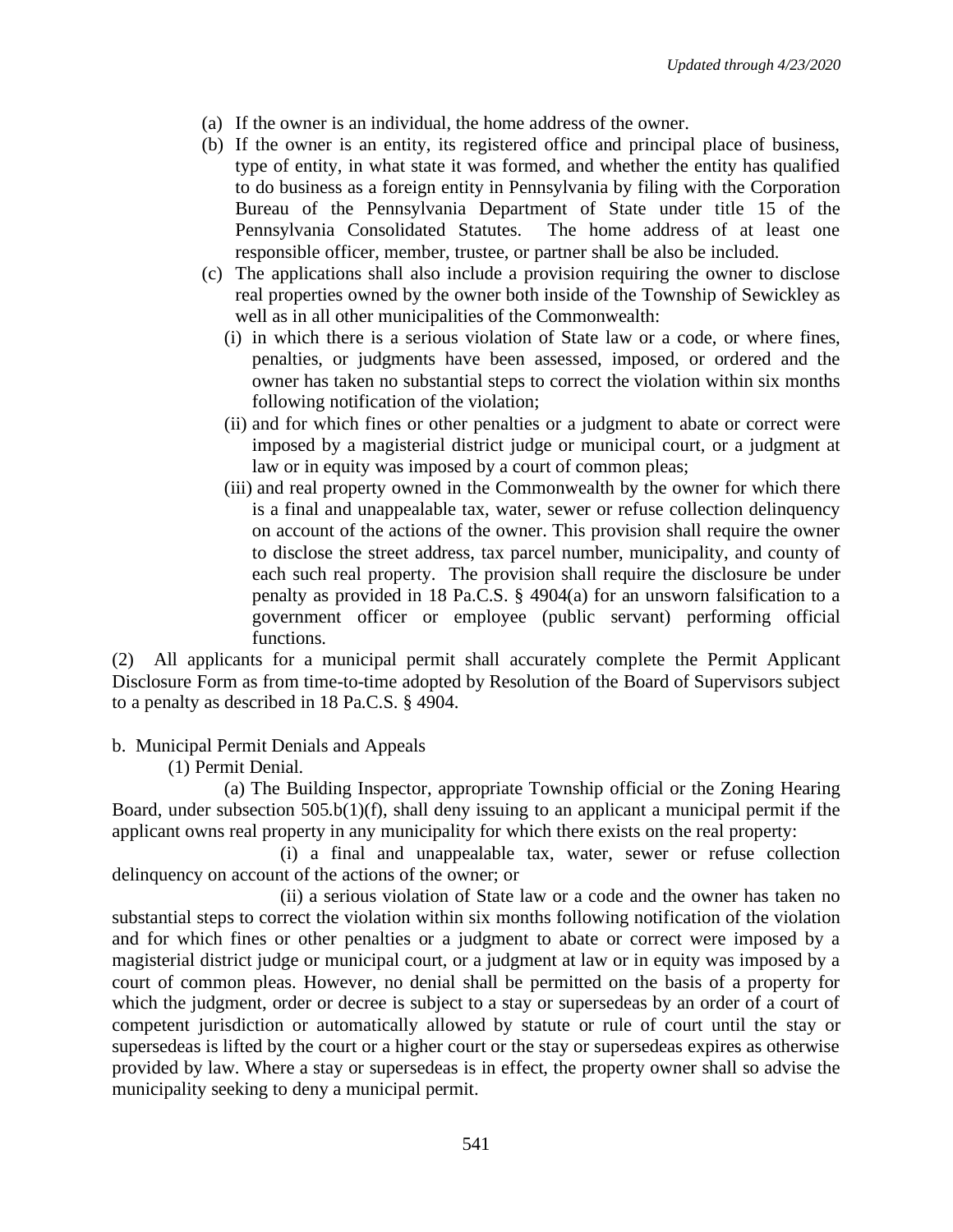(b) The Building Inspector, appropriate Township official or Zoning Hearing Board shall not deny a municipal permit to an applicant if the municipal permit is necessary to correct a violation of State law or a code, provided all other conditions for the issuance of a municipal permit have been met.

(c) The municipal permit denial shall not apply to an applicant's delinquency on taxes, water, sewer or refuse collection charges that are under appeal or otherwise contested through a court or administrative process.

(d) In issuing a denial of a municipal permit based on an applicant's delinquency in real property taxes or municipal charges or for failure to abate a serious violation of State law or a code on real property that the applicant owns in this Commonwealth, the Building Inspector, appropriate Township official or Zoning Hearing Board shall issue the denial in writing and indicate the street address, municipal corporation and county in which the property is located and the court and docket number for each parcel cited as a basis for the denial. The denial shall also state that the applicant may request a letter of compliance from the appropriate State agency, municipality or school district, in a form specified by such entity as provided in the Act. The denial shall be delivered by U.S. Certified, Registered, or Express Mail, Return Receipt Requested [and such receipt is obtained or delivery refused]; personal service in manner provided by the Pennsylvania Rules of Court for Civil Procedure for original process; hand delivery by a member of the codes enforcement staff; or a private delivery service that provides for a receipt [and such receipt is obtained or delivery refused].

(e) The information on the real property forming the basis for a municipal permit denial may be obtained by any employee or agent of Township of Sewickley from the information disclosed by the owner in accordance with Section 505.a. or any other reliable information obtained through a search of records using governmental systems online or through direct contact with the office maintaining the systems such as the court docket systems maintained by the Administrative Office of the Pennsylvania Courts, county department of records, offices of the recorder of deeds, municipal and county tax collectors and treasurers, county tax claim bureaus, prothonotary and clerk of court, private online fee based search services, and free searches on the Internet. Prior to making a determination on whether to deny a municipal permit, the Building Inspector or Zoning Hearing Board using the services of the Zoning Administrator or other municipal staff or contracted service provider may conduct a search using the sources described in this Subsection 505.b(1)(e).

(f) Zoning Hearing Board

(i) Municipal permits may be denied by a board in accordance with the requirements of this section to the extent that approval of the municipal permit is within the jurisdiction of the board. For purposes of this section, "board" shall mean the Township of Sewickley Zoning Hearing Board, granted jurisdiction to render decisions in accordance with the act of July 31, 1968 (P.L. 805, No. 247), known as the Pennsylvania Municipalities Planning Code.

(ii) In any proceeding before a board other than the governing body of the municipality, the municipality may appear to present evidence that the applicant is subject to a denial by the board in accordance with this section.

(iii) For purposes of this subsection, a municipal permit may only be denied to an applicant other than an owner if:

(A) the applicant is acting under the direction or with the permission of an owner; and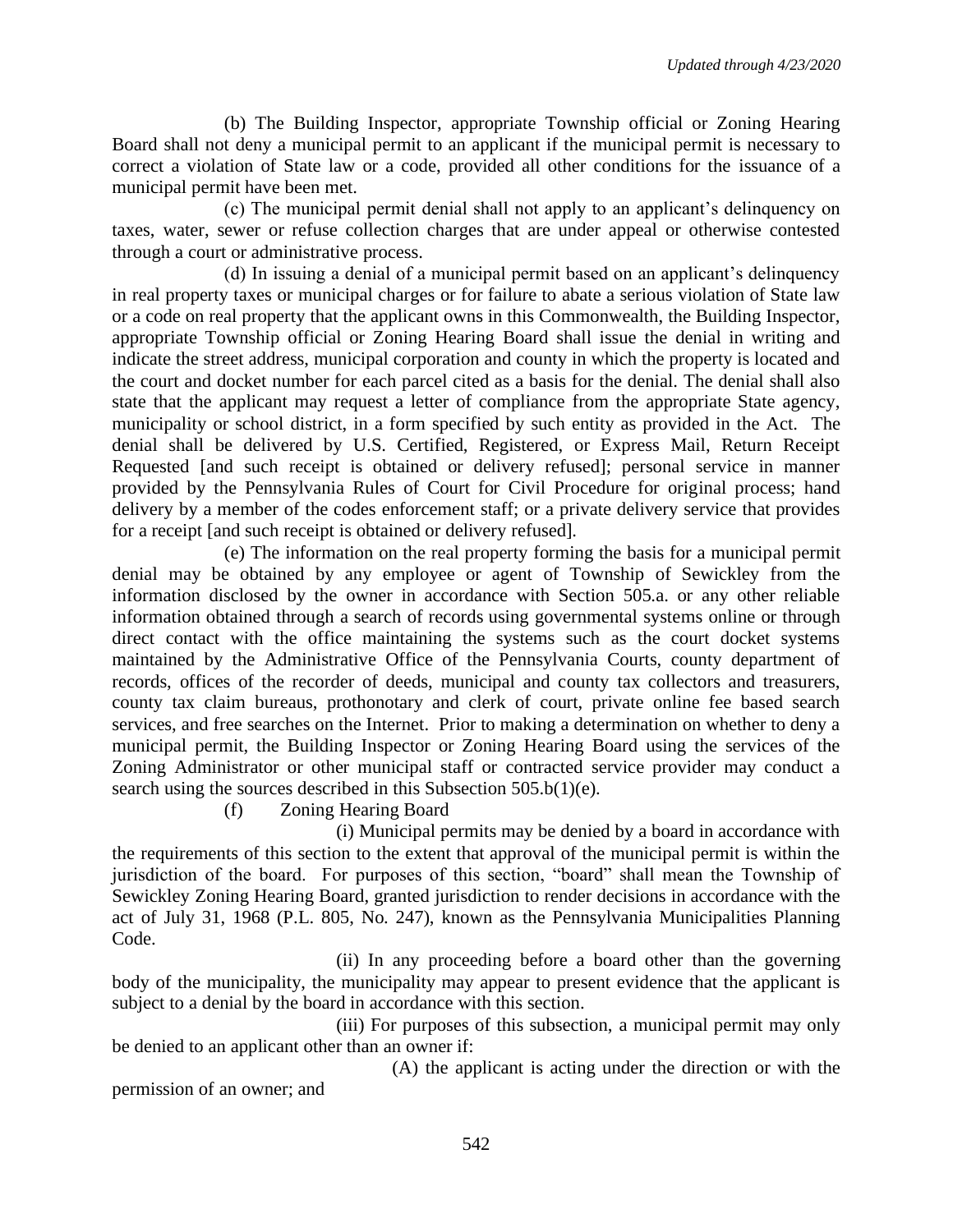(B) the owner owns real property satisfying the conditions

of Subsection  $505.b(1)(a)$ .

(C) Applicability of other law.--A denial of a municipal permit shall be subject to the provisions of 2 Pa.C.S. Chs. 5 Subch. B (relating to practice and procedure of local agencies) and 7 Subch. B (relating to judicial review of local agency action) or the Pennsylvania Municipalities Planning Code, for denials subject to the act.

(g) The Building Inspector, appropriate Township official or Zoning Hearing Board shall review the Disclosure Form and the searches, if any, in accordance with Subsection 505.b(1)(e) prior to any plan or construction reviews or inspections to determine if such a review or inspection is unnecessary due to a municipal permit being denied under this Subsection 505.b.

(h) Right of appeal. The owner shall have a right to appeal the denial of a municipal permit in accordance with the applicable law governing such municipal permit. In the case of a denial by the Building Inspector, the appeal shall be made with 30 days of the denial to the Board of Appeals established under the Uniform Construction Code unless the owner has submitted to the Board of Appeals proof before the expiration of the 30 days that the owner is seeking proof of compliance under Section 505(b)(2), which case the municipal permit and the denial shall be held in abeyance until the forty-five day period for obtaining proof of compliance under Subsection 505(b)(2) has expired. In case of a denial by the Township of Sewickley Zoning Hearing Board, the appeal shall be to the Court of Common Pleas.

(i) With respect to a denial under the grounds authorized by the Act, the denial may only be reversed for the following reasons:

(A) An authentic proof of compliance letter in accordance Subsection 505(b)(2).

(B) Evidence of substantial steps taken to remedy a serious violation set forth on the denial confirmed by an order of the Court or the Building Inspector and/or Ordinance Officer.

(C) Evidence of an approved remedial plan to address a serious violation set forth on the denial.

(D) Evidence of a timely appeal or administrative contest of a tax, water sewer, or refuse collection delinquency.

(E) A failure of a state agency, school district or municipality to issue a proof of compliance within 45 days of a request.

(F) A failure of a state agency or municipality to provide the relief required under section 6144 of the Act to an heir or devisee.

(G) Any other verifiable evidence that establishes by a preponderance of the evidence that a serious violation or collection delinquency of tax, water, sewer, or refuse accounts does not exist.

(ii) With respect to denials for reasons other than the those authorized by the Act, the provisions of the Uniform Construction Code or applicable zoning law shall govern.

(iii) Contemporaneously with the Notice of Denial, the owner shall be informed of the right, time and place to make an appeal.

(2) Proof of compliance. --

(a) All municipal permits denied in accordance with this subsection shall be withheld until an applicant obtains a letter from the appropriate State agency, municipality or school district indicating the following: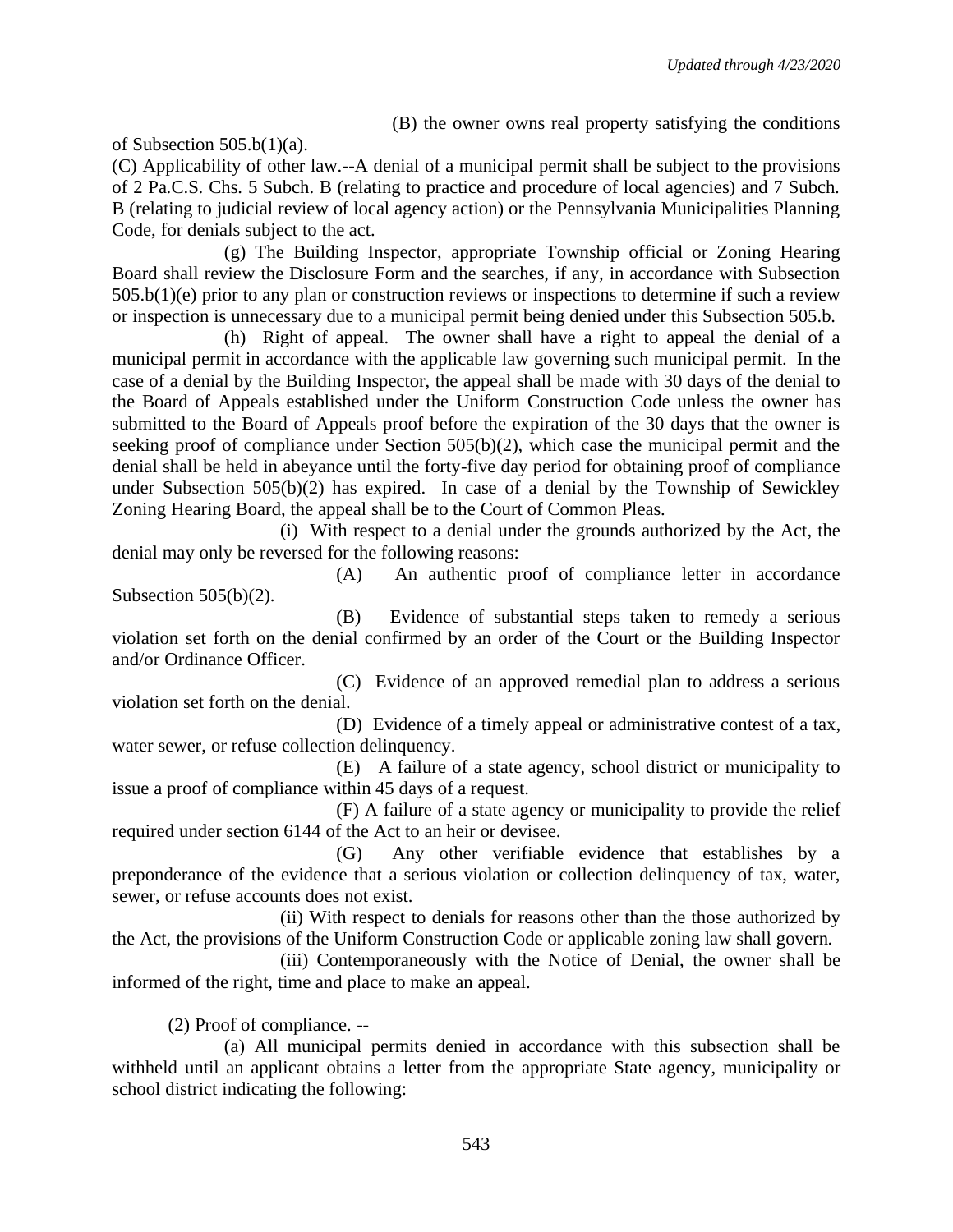(i) the property in question has no final and unappealable tax, water, sewer or refuse delinquencies;

(ii) the property in question is now in State law and code compliance; and/

or

(iii) the owner of the property has presented and the appropriate State agency or municipality has accepted a plan to begin remediation of a serious violation of State law or a code. Acceptance of the plan may be contingent on:

(A) Beginning the remediation plan within no fewer than 30 days following acceptance of the plan or sooner, if mutually agreeable to both the property owner and the municipality.

(B) Completing the remediation plan within no fewer than 90 days following commencement of the plan or sooner, if mutually agreeable to both the property owner and the municipality.

(b) In the event that the appropriate State agency, municipality or school district fails to issue a letter indicating tax, water, sewer, refuse, State law or code compliance or noncompliance, as the case may be, within 45 days of the request, the property in question shall be deemed to be in compliance for the purpose of this section, provided a copy of the request has been delivered to the municipality where the municipal permit has been applied for in accordance with Subsection 505.b(2)(d). The appropriate State agency, municipality or school district shall specify the form in which the request for a compliance letter shall be made.

(c) Letters required under this section shall be verified by the appropriate municipal officials, using whatever means necessary, before issuing to the applicant a municipal permit.

(d) An owner seeking to obtain a proof of compliance in order to obtain a Township of Sewickley permit that would otherwise be granted shall submit a copy of the owner's request for proof of compliance within five days of the date that request is sent to the appropriate State agency, municipality or school district, to the Township of Sewickley or submit the copy of the request with the application for the Township of Sewickley permit if such application is made at a later date.

# **§506. Miscellaneous.**

a. Conflict with other law

In the event of a conflict between the requirements of this Ordinance and Federal requirements applicable to demolition, disposition or redevelopment of buildings, structures or land owned by or held in trust for the Government of the United States and regulated pursuant to the United States Housing Act of 1937 (50 Stat. 888, 42 U.S.C. § 1437 et seq.) and the regulations promulgated thereunder, the Federal requirements shall prevail.

b. Relief for inherited property

Where property is inherited by will or intestacy, the devisee or heir shall be given the opportunity to make payments on reasonable terms to correct code violations or to enter into a remediation plan in accordance with Section 6131(b)(1)(iii) of the Act and Subsection 505.b(2)(a)(iii) (relating to municipal permit denial) with the Township of Sewickley to avoid subjecting the devisee's or heir's other properties to asset attachment or denial of permits and approvals on other properties owned by the devisee or heir.